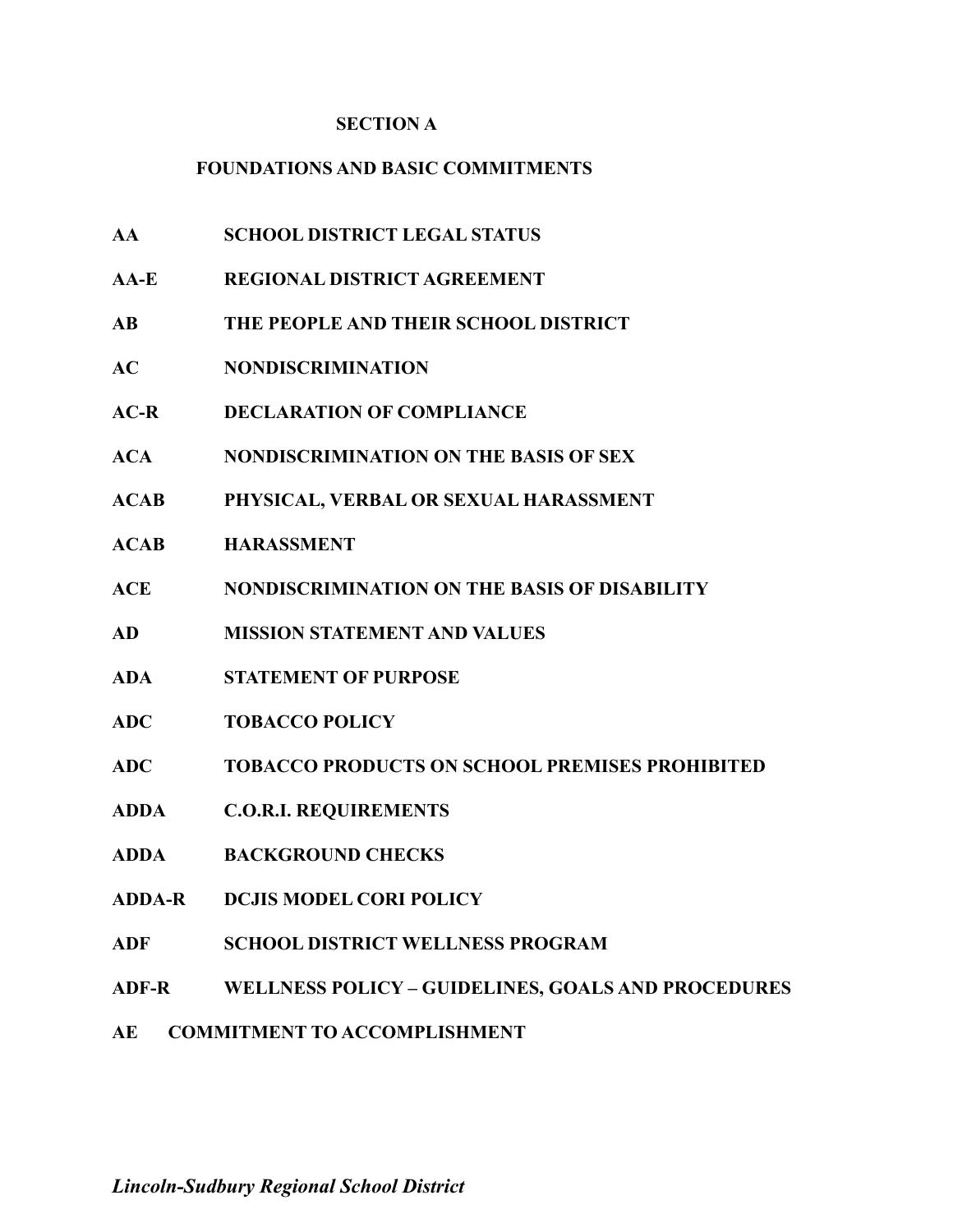## **SCHOOL DISTRICT LEGAL STATUS**

The legal basis for public education in the District is vested in the will of the people as expressed in the Constitution of Massachusetts and state statutes pertaining to education.

Under the General Laws of Massachusetts,

"... Every town shall maintain... a sufficient number of schools for the instruction of all children who may legally attend a public school therein."

The public educational system of Lincoln-Sudbury Regional School District structurally is a department of the town operated under laws pertaining to education and under regulations of the Massachusetts Board of Education. The area served by the Lincoln-Sudbury Regional School District is coterminous with the Town of Lincoln, MA, and the Town of Sudbury, MA.

Established by law

| <b>LEGAL REFS.:</b>     | Constitution of Massachusetts, Part II, Chapter V, Section II<br>M.G.L. 71:1                                                                                                                      |
|-------------------------|---------------------------------------------------------------------------------------------------------------------------------------------------------------------------------------------------|
| <b>CROSS REF.:</b>      | BB, School Committee Legal Status                                                                                                                                                                 |
| <b>Historical Note:</b> | Massachusetts has the oldest public school system in the nation. Dating back to<br>1647, the laws of the Massachusetts Bay Colony required towns to provide for a<br>program of public education. |
| SOURCE:                 | <b>MASC</b>                                                                                                                                                                                       |

Adopted for LSSC Policy Manual, 11/23/21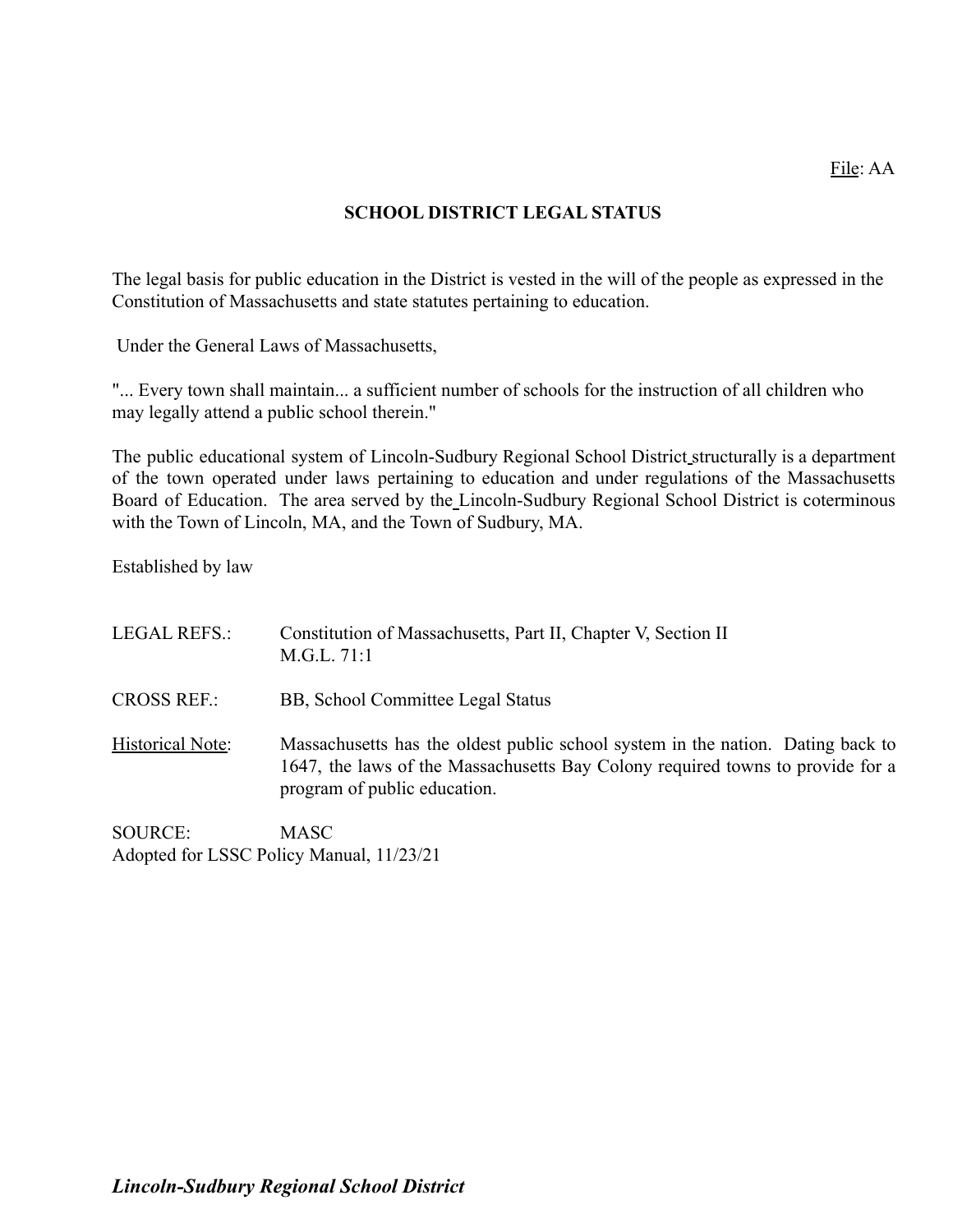### **REGIONAL DISTRICT AGREEMENT**

The Lincoln-Sudbury Regional School District was formed in accordance with Chapter 71 Section 14B of the General Laws and with the terms of the Agreement between the towns of Lincoln and Sudbury as proposed by the Regional School District Planning Committee of Lincoln and Sudbury.

The terms of the Agreement, having received affirmative votes at the Town Meetings of both towns and having been approved by the Department of Education, shall be the basis for the operation of the Regional School District.

THE REGIONAL AGREEMENT BETWEEN THE TOWN OF LINCOLN AND THE TOWN OF SUDBURY with respect to the formation of a Regional School District, as amended

The following agreement as it stands has been changed from the original agreement of 1954 as the result of six amendments.

Amendment 1 changed the details of apportioning State and Federal Aid in Section 5(f) and was adopted in 1966.

Amendment 2 changed the method of electing members of the School Committee in Section 1 and was adopted in 1970.

Amendment 3 changed the dates in Section 5 (Apportionment of Expenses) as a result of the change from a calendar year to a fiscal year and was adopted in 1973.

Amendment 4 changed the dates for considering and adopting an annual budget in Section 9, again as a result of the change from a calendar year to a fiscal year and was adopted in 1974.

Amendment 5 changed the method of apportioning District revenues and expenditures 'in Section 5, Section 7 and Section 9 and established the Excess & Deficiency Fund. It was adopted in 1988.

Amendment 6 changed the method by which town meetings amend the Regional Agreement by eliminating the need for paper ballots and was adopted in 1988.

Adopted May 18, 1988

Å . .

This Agreement entered into pursuant to Chapter 71 of the General Laws of Massachusetts as amended.

### **WITNESSETH that**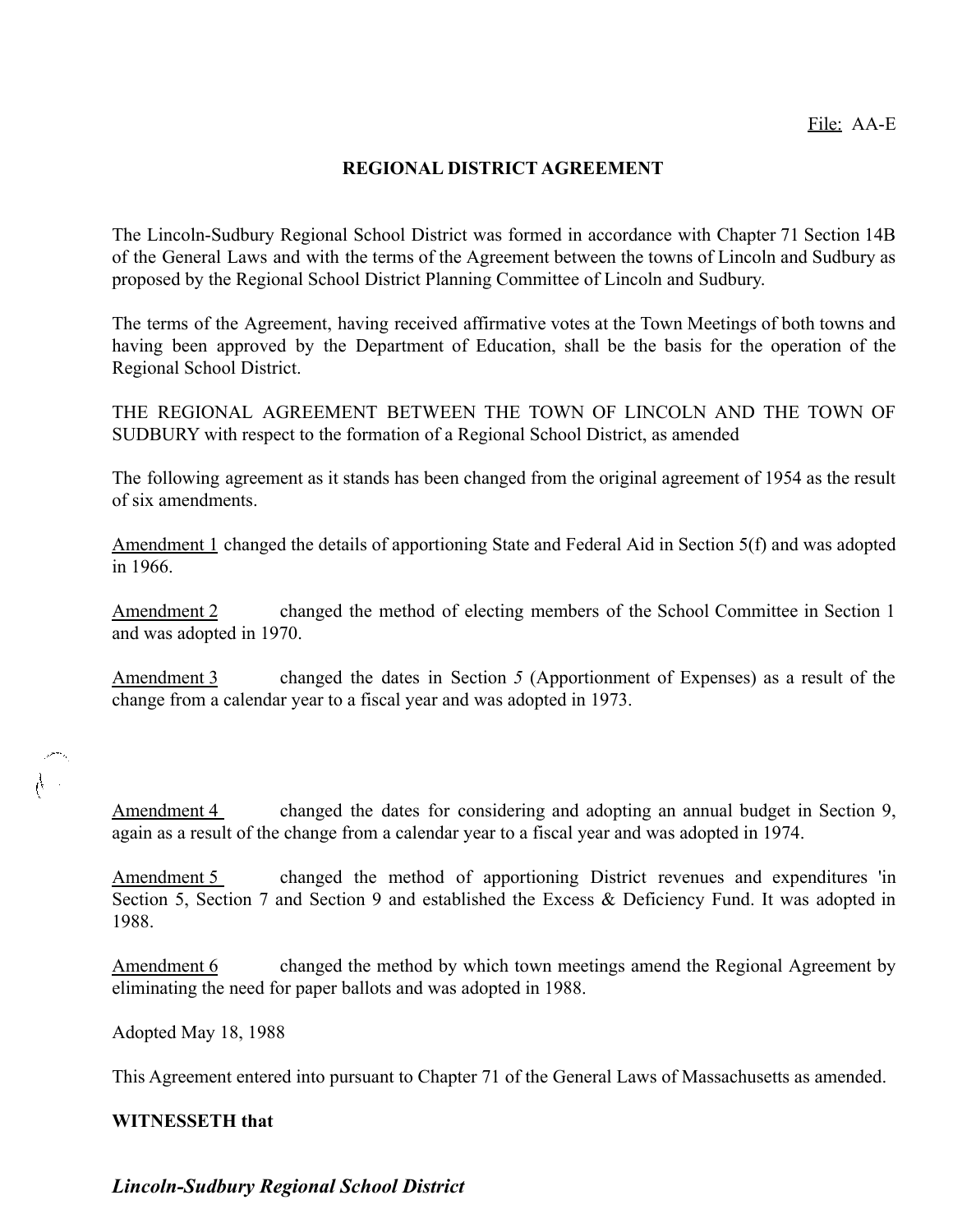WHEREAS the Towns of Lincoln and Sudbury desire to form a Regional School District under provision of said Chapter 71; and

WHEREAS such Towns desire to enter into an Agreement provided by said Chapter 71,

NOW THEREFORE, in consideration of the foregoing and of the mutual promises herein contained, the Towns of Lincoln and Sudbury do mutually agree as follows:

1. Number. Composition. Method of Selection and Terms of Office of the Members of the Regional District School Committee. The powers and duties and liabilities of the Regional School District shall be vested in and exercised by a Regional School District Committee. Such Committee shall consist of six members to be elected by all of the voters of Regional District voting in an annual District election to be held the last Monday in March as hereinafter provided. The term of office of each member shall be three years: and until his successor has been elected and qualified. Two members shall be elected at each annual District Election commencing with the first such election to be held next following the effective date of the Second Amendment to this Agreement. A member of the Regional School District Committee must be a resident of the District. A quorum shall be four. Vacancies which occur on the Regional School District Committee shall be filled by the remaining members of the Committee acting together with the Chairman of the Board of Selectmen of each member town. The appointee filling such vacancy shall serve until the next Regional District election-and until his successor has been elected and qualified. At the next Regional District election following the occurrence of such vacancy, a successor to serve for the balance of the unexpired term, if any, shall be elected. The members of the Regional School District Committee incumbent on the effective date of said Second Amendment shall hold office until the year in which their terms would ordinarily expire and until their successors have been elected and qualified as herein before provided.

Nomination papers for membership in the District Committee shall be filed with the Secretary of the District within the time allowed by Massachusetts General Laws relating to filing nominations with the town clerk in town elections and Sections 114 and 115 of Chapter 41 of the General Laws shall so far as apt apply to nominations for the Regional District School Committee, except that the signatures of at least fifty registered voters of the Regional District shall be required for such nomination. The Annual Election shall be called and held in the manner provided for a calling and holding of an election pursuant to Section 16(n) of Chapter 71 of the General Laws so far as applicable.

Notwithstanding, the foregoing provisions of this section to the contrary, in the event the annual town elections in all the member towns shall be held on the same day as the annual District election, the annual District election may be combined with and held as part of the annual town elections in each member town and the following additional provisions shall be applicable, to wit.

- (a) The Secretary of the Regional School District shall promptly upon receipt thereof certify to the town clerk of each member town the name and address of each candidate for the Regional School District whose nomination papers have been properly filed.
- (b) The Warrant for the Annual Regional School District Election shall state that said election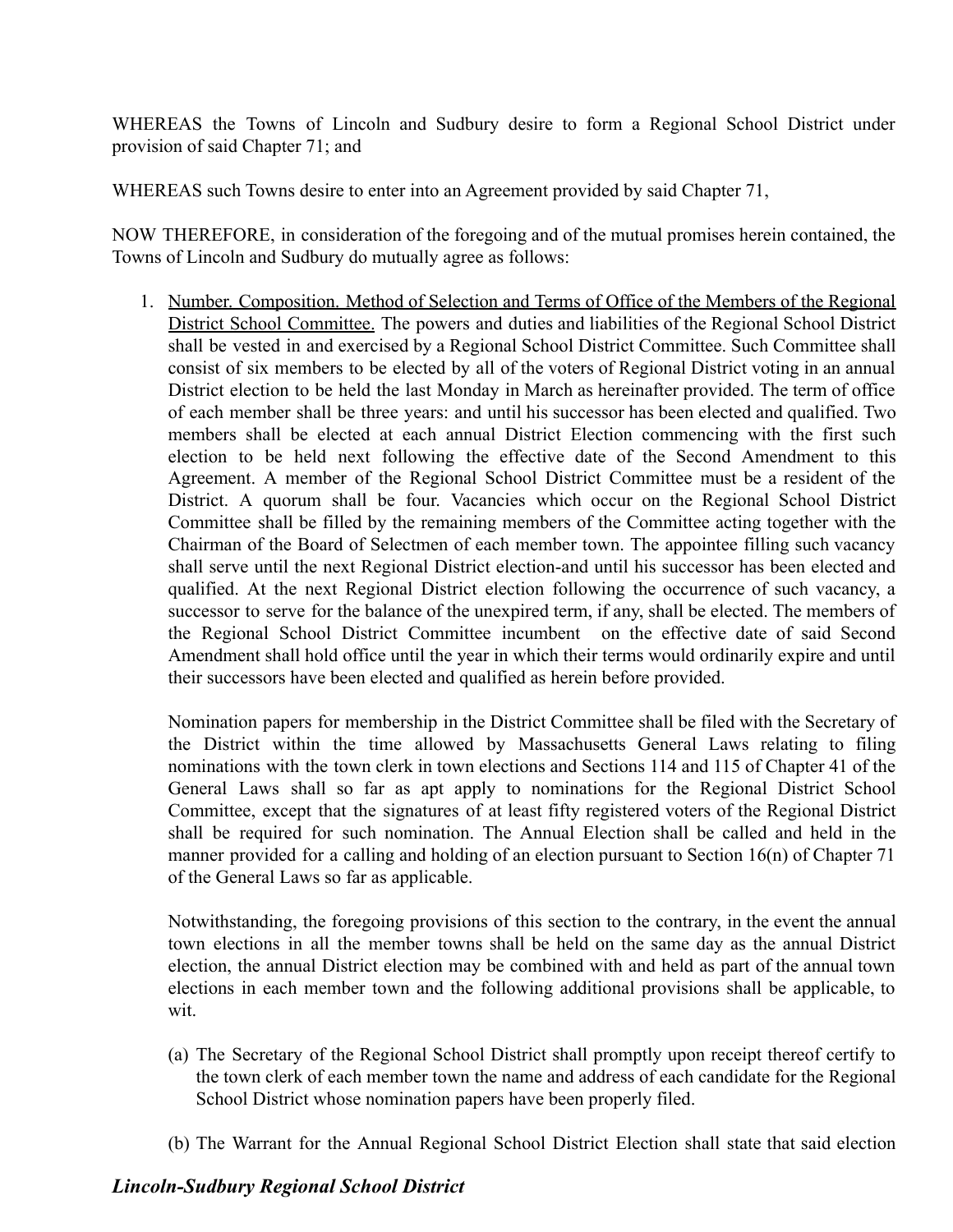will be held at the same time and place as the annual town election in the member towns.

(c) The ballot, whether printed or by voting machine, for the Annual Regional School District election may be prepared separately or with the consent of the Selectmen in all member towns may be included with and prepared as part of the ballot of the annual town election.

The town clerk in each of the member towns shall promptly certify to the Regional District Committee the result of the voting in that member town. Newly elected or appointed members of the Regional School District Committee shall be sworn to the faithful performance of the duties of the office by the Secretary of the Regional School District Committee or by the Town Clerk of the town in which he resides, who shall file a record of said oath with the Secretary of the Regional School District. Any recount petitions shall be filed with the Secretary of the School **District** 

- 2. Location of Regional District School. The Regional District School shall be located in the northeast portion of the Town of Sudbury within a radius of two and one-half miles of the junction of the two Towns.
- 3. Type of Regional District School. The Regional District School shall be a Senior High School consisting of Grades 9 through 12, inclusive.

The Regional District School Committee is hereby authorized to establish and maintain State-aided Vocational Education, acting as trustees therefor, in accordance with the provisions of Chapter 74, General Laws, and Acts mandatory thereto, or dependent thereon; if the Regional District School Committee deems it desirable.

4. Student Membership - Transfer Date - Tuition Pupils. The membership of the Regional School District shall include all students residing in the member Towns in Grades 9 through 12 educated at the expense of the member Town or the Regional School District.

Jurisdiction over, and responsibility for, the educational needs of such membership shall not be transferred from the local School Committees of the member Towns to the Regional District School Committee until the Student Transfer Date which shall be September 1, 1956, unless prior thereto the Regional District School Committee and the local School Committees of each of the member Towns agree upon the establishment of an earlier Student Transfer Date.

On the Student Transfer Date, the Regional District School Committee shall assume exclusive jurisdiction over, and responsibility for, the educational needs of the membership except that students of a member Town who attended High Schools outside of their Town on a tuition basis, at their Town's expense, prior to the Fall of the year that the Regional District School is prepared t6 accept students and who would enter Grades 11 and 12 in the Fall of such year, may finish their High School education at such High Schools outside of their Town at the Regional School District's expense. Notwithstanding the other provisions of this Agreement relating to the apportionment of operating expenses there shall be apportioned to the respective member Towns, the entire amount, if any, by which the tuition paid by the Regional District School Committee for the students from such town exceeds the average per pupil operating cost of the Regional School District as determined by said Committee exclusive of such tuition pupils multiplied by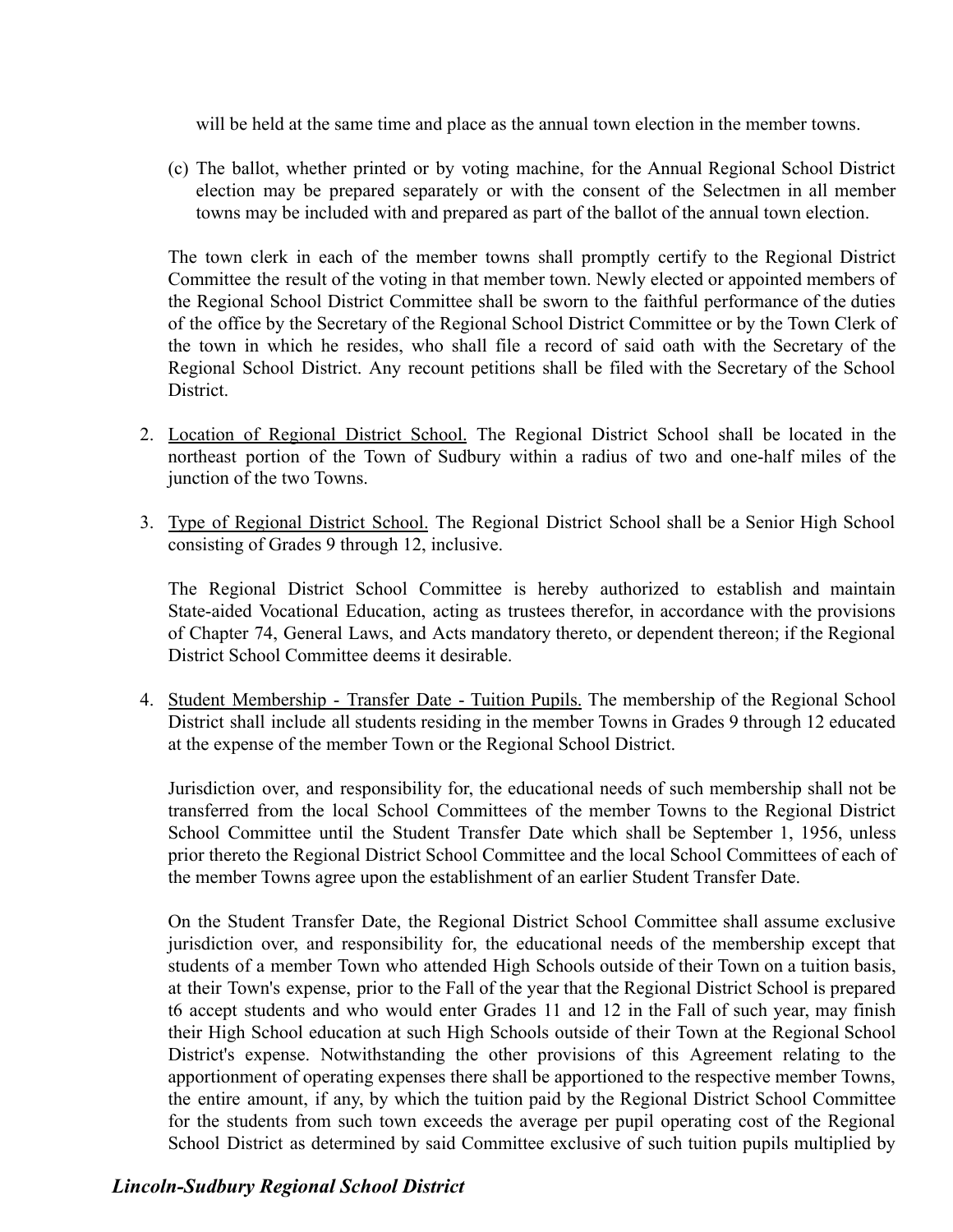the number of such tuition pupils from such town.

Students residing outside the Regional School District may attend the Regional District School upon the approval of the Regional District School Committee and the payment of tuition as determined by such Committee.

Pursuant to such terms and conditions as it may prescribe the Regional District School Committee may authorize the use of Regional School District facilities by member towns or citizens thereof for such purposes as the said Committee may deem in keeping with the civic purpose of such facilities, provided no use may be authorized under this paragraph which would interfere with the use of such facilities for the purposes of the Regional School District.

#### 5. Apportionment of Expenses and Other Items

## (a) Apportionment of Costs

The several costs of construction and operation of the District and payments of principal of and interest on its bonds, notes and other obligations shall be apportioned to the member towns as follows:·each member town's share for each fiscal period shall be determined by computing the ratio which the sum of its pupil enrollments in the regional school district on October 1 of the three years next preceding the start of such fiscal period bears to the sum of the pupil enrollments in the regional school district of all the member towns on October 1 of the same three years. The Treasurer of each member town shall pay to the Treasurer of the District the amount of such town's share of each installment of principal of and interest on bonds, notes and other obligations of the District at least thirty days before the due date thereof. The Treasurer of each member town shall pay to the Treasurer of the District the amount of such town's apportioned and certified share of all other expenses in twelve equal installments on the tenth day of each month.

#### (b) Apportionment of State and Federal Aid

Any Federal, State or other aid or grants received by the District shall be credited by the District to its budgeted expenses, and the apportionment to the member towns under subpart (a) above shall be the net costs after the application of said aid or grants.

#### (c) Miscellaneous Income Defined

Miscellaneous Income shall include all income of the District other than the assessments paid by the member towns pursuant to subpart (a) above and any Federal, State or other aid or grants.

#### (d) Excess and Deficiency Fund

All unexpended funds, or any portion thereof, may in the discretion of the Regional District School Committee and with the written approval of the Finance Committees of each of the member towns, be paid into the Excess and. Deficiency Fund provided, however, that at no time shall the total of the sums in the Excess and Deficiency Fund exceed five percent (5%) of the total District budget for the succeeding fiscal period. Monies in the Excess and Deficiency Fund may be expended in the discretion of the Regional District School Committee for any of the following purposes: (i) to meet extraordinary and nonrecurring costs attributable to the operation and maintenance of the Regional District School; (ii) to pay any other extraordinary costs when amounts from the sources described in subparts (a),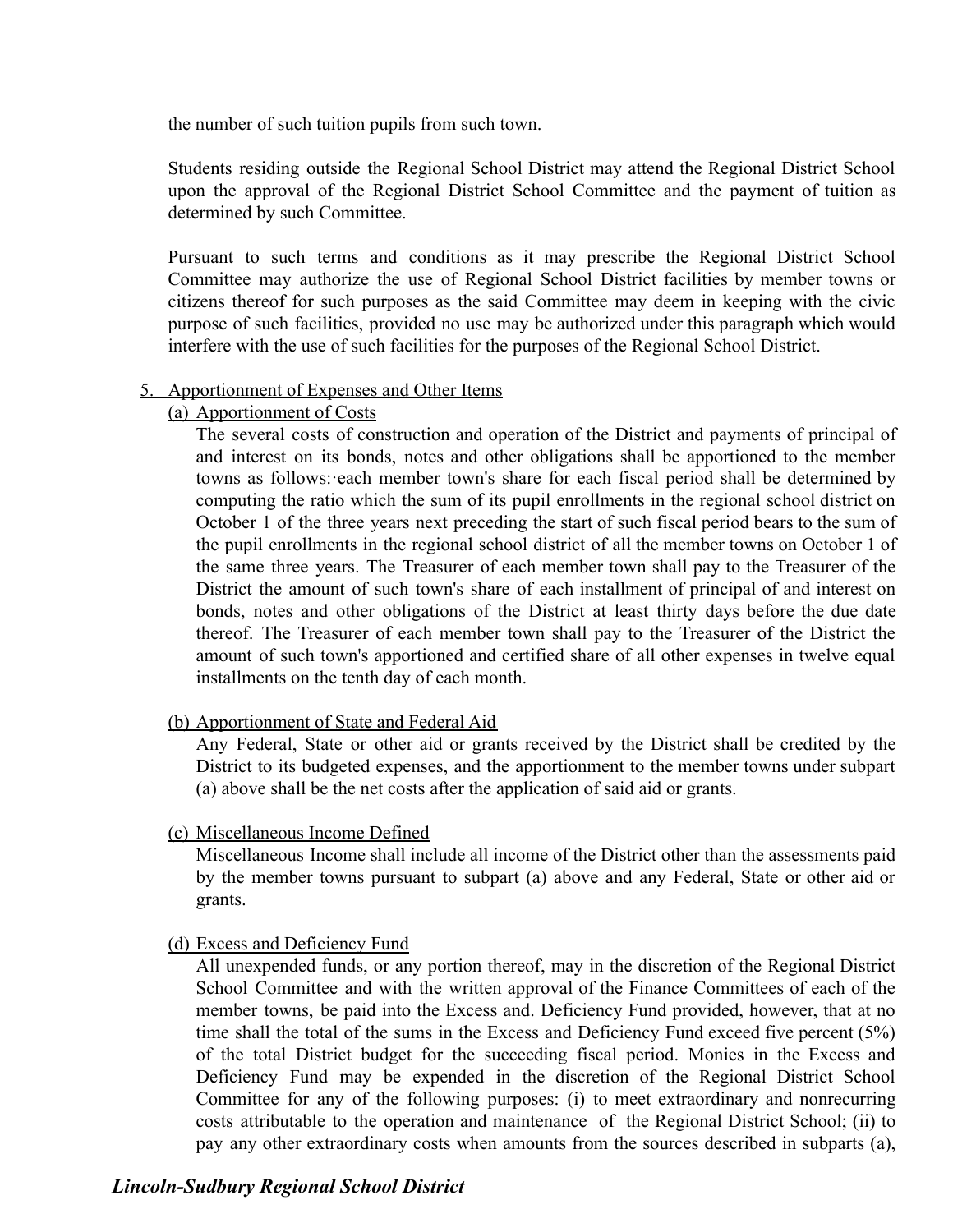(b), and (c) above are insufficient to pay such costs; or (iii) to reduce· the assessment to the member towns in any fiscal period. Any such reduction of the assessment shall be in accordance with apportionment ratios set forth in subpart (a) above for the fiscal period in which such reduction occurs. Monies paid into the Excess and Deficiency Fund shall be deemed received and reserved for special purposes within the meaning of Section 9.

- 6. Transportation. Transportation to and from the Regional District School and any other transportation for Regional School purposes shall be the responsibility of the Regional School District and its cost shall be an ordinary operating expense.
- 7. Separation Admission of Other Towns. No member Town may separate from the District except as herein provided. If no bonds or other evidence of indebtedness have been issued by the Regional School District or if all such bonds or other indebtedness shall have been paid in full or the member Town which desires to separate shall have paid its share of installments of principal and interest of such indebtedness to date and shall have made irrevocable deposit in the name of the District with a Massachusetts bank or trust company having combined capital or surplus of not less than Five Million Dollars (5,000,000) of funds for the purpose sufficient to meet such Town's share of any future maturing installments of principal and interest on any such bonds or other indebtedness, such Town may, upon the giving of at least one year's written notice of its intention to do so pursuant to a majority vote of the voters present and voting on the question at an Annual or Special Meeting of such Town called for the purpose, withdraw from the Regional School District at the conclusion of the School term normally scheduled to end in the month of June. The Regional School District may withdraw the funds so deposited and use the same only for the payment of the share of interest and principal on its bonds or other evidences of indebtedness, which would otherwise have been apportioned to and paid by such withdrawing Town. Until such future maturing installments have been discharged, however, the withdrawing Town shall, to the extent thereof, remain liable with respect to such bonds or other indebtedness as if it had not withdrawn. The withdrawing Town's share of future maturing principal and interest shall be computed in accordance with Section 5(a) with credit for State aid as provided in Section 5(b), at the time of giving of such notice.

By an amendment of this Agreement adopted by each member Town in accordance with Section 8 and complying with the proviso therein contained, any other Town or Towns may be admitted to the Regional School District upon adoption as therein provided of such amendments and upon acceptance of the Agreement as so amended and also upon compliance with such provisions of law as may be applicable and such terms as may be set forth in such amendment.

8. Amendment of Agreement. This Agreement may be amended in any manner approved by a majority vote of those present and voting on the question at an Annual Meeting or a Special Meeting called for the purpose in the member Towns, provided that no such amendment shall adversely affect any obligation previously contracted by the Regional School District or affect in any adverse manner the liability of the Regional School District or of the respective member Towns on or with respect to the payment of principal of or interest on any bonds or other evidences of indebtedness issued by the Regional School District, provided that this provision shall not prevent the admission of new towns to the District and the reapportionment accordingly of that part of the cost of construction represented by bonds or notes of the District then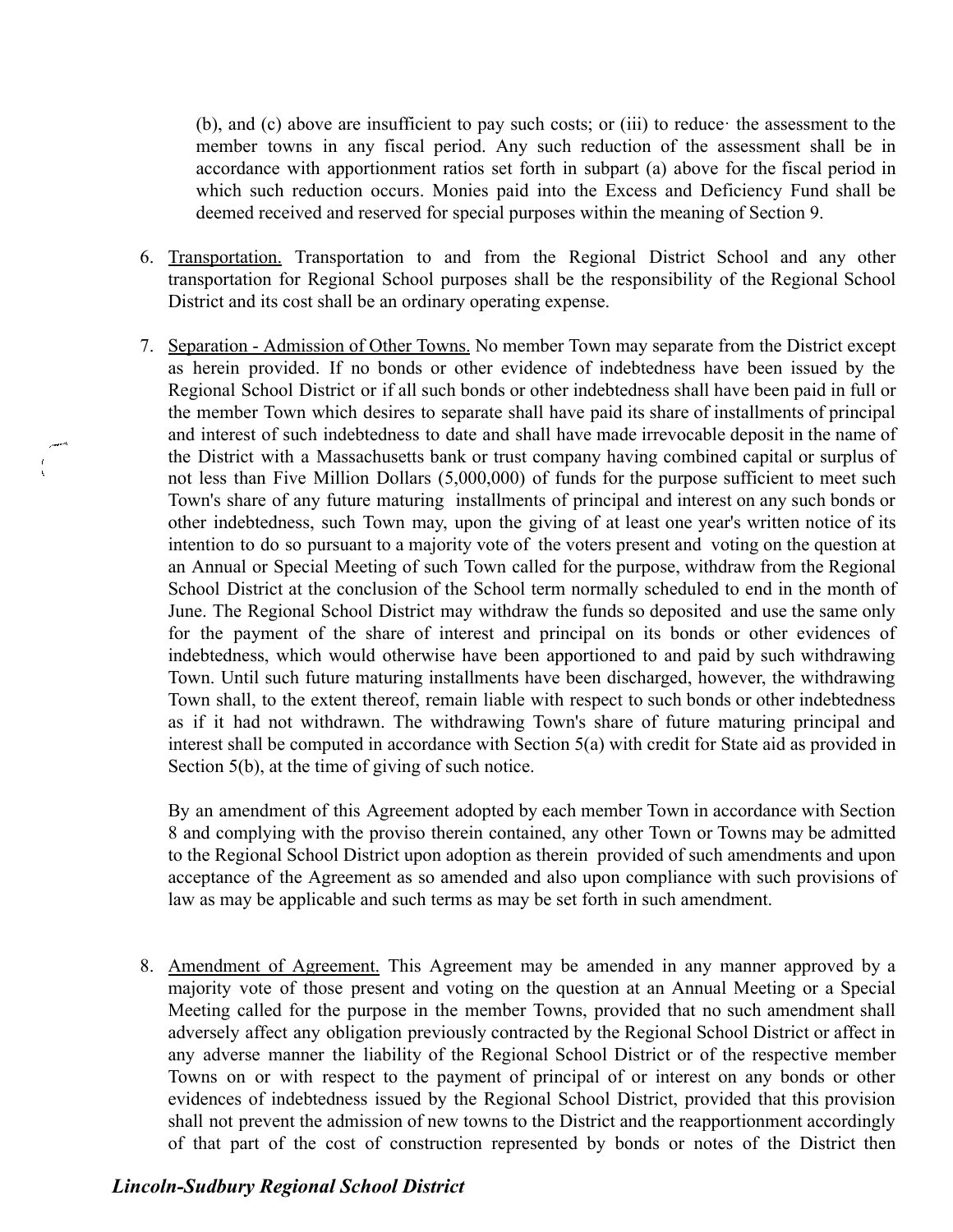outstanding and of interest thereon.

A proposal for amendment may be initiated by the Board of Selectmen of a member Town, by a majority of all the members of the Regional District School Committee or by a signed petition bearing the signatures of five hundred (500) registered voters of the District, provided the petition shall contain the signatures of at least one hundred (100) registered voters from each member Town. Said petition shall also contain, at the end thereof, a certification by the Town Clerks of the respective member Towns as to the number of registered voters from that Town. Any such proposal for amendment shall be presented to the Secretary of the Regional School District Committee who shall mail or deliver a notice in writing to the Board of Selectmen of each of the member Towns that a proposal to amend this Agreement has been received and shall enclose a Copy of such proposal (without the signatures in the case of a proposal by petition). The Selectmen in each member Town shall include in the warrant for the next Annual Town Meeting or for a Special Town Meeting called for the purpose, an article stating the proposal or the substance thereof. When a majority of those present and voting upon the question in all the member Towns shall have approved a proposal for amendment,. said amendment shall be adopted thereby and thereupon become a part of this Agreement.

9. Preparation and Submission of Budgets. Within sixty days after the Regional District School Committee is organized, it shall prepare a reasonably detailed budget of expenses of the balance of the calendar year. Copies of such budget shall be submitted for approval to the Finance Committee and the Selectmen of the member Towns. The amount of the budget thus approved shall be apportioned between the member Towns according to their respective apportionment factors as of the preceding October 1st and shall then be delivered by the Regional District School Committee to its Treasurer for certification of the respective share thereof to each member Town. The sums thus certified shall be payable by each member Town to the Regional District School Committee only from funds appropriated by each member Town for such purpose, if any.

Thereafter, at the opening of each academic year in September, the Regional District School Committee shall as promptly as practicable proceed with the preparation of a tentative budget for the ensuing fiscal period including provision for any installment of principal or interest to become due in such period on any bonds or other evidences of indebtedness of the District. Such tentative budget shall be in reasonable detail, including the amount payable under the following classification of expenses and such other classifications as may be necessary:

General Control, including salaries of the Superintendent, Attendance Officers, Census Enumerators, and all personnel employed in the Superintendent's Office; School Committee Expense, traveling expense, supplies, postage. and other miscellaneous expense.

Expenses of Instruction, including salaries of teachers, principals and other instructional personnel, clerks in the principal's office, traveling expenses, stationery, postage and other miscellaneous expenses of the principal 's office, textbooks and instructional supplies.

Operation of School Plant, including salaries of custodial personnel, fuel, custodial supplies, telephone, and other miscellaneous expenses of operation.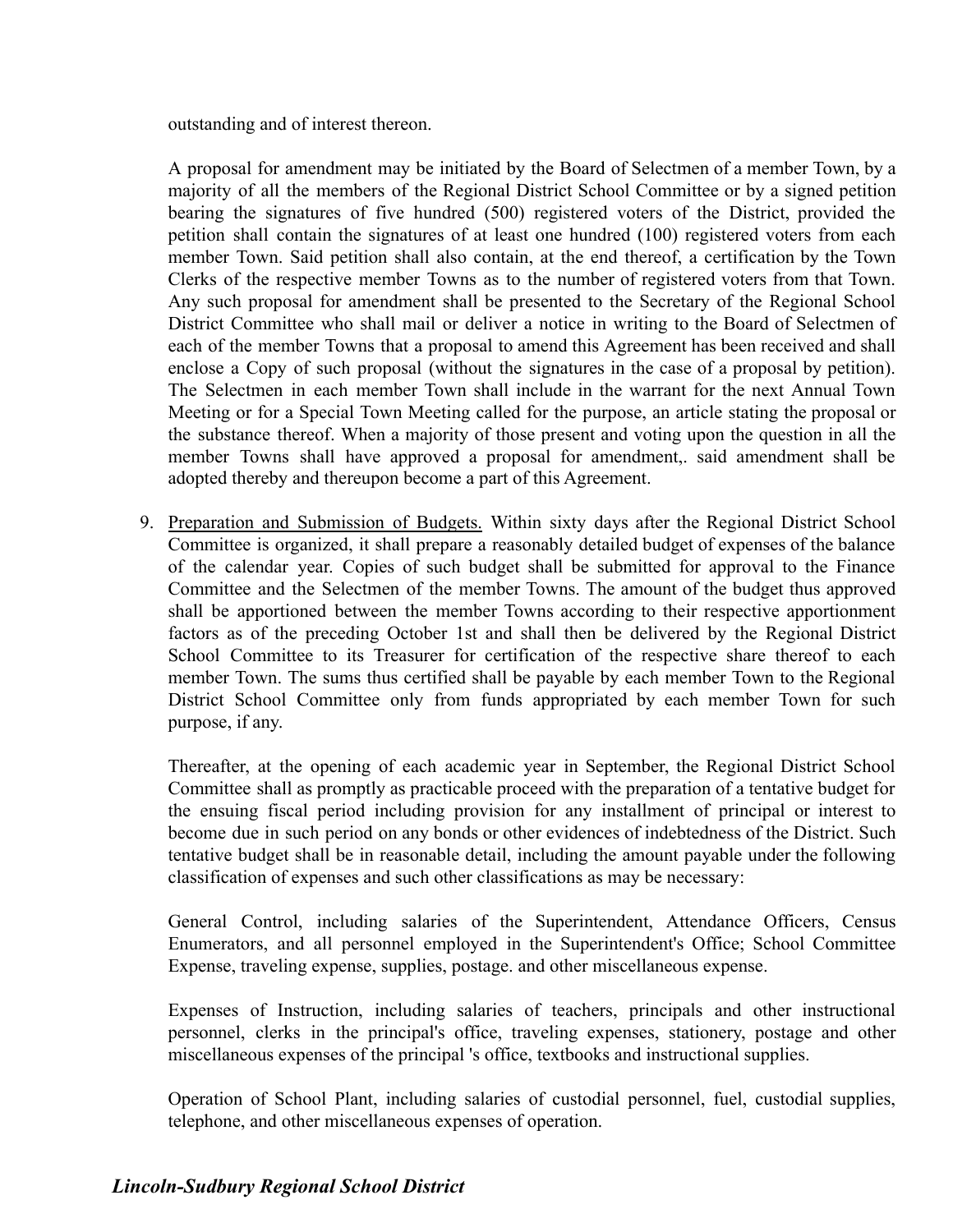Maintenance of School Plant, including all expenditures made for the installation, repair or replacement of grounds, buildings, or equipment

Auxiliary Agencies, including libraries, health services, transportation, tuition. physical education, lunchrooms, and miscellaneous expenses.

Outlay, including expenses for alterations of grounds and buildings; and new equipment such as furniture, furnishings, instructional equipment and laboratory apparatus.

Vocational Education, including tuition to State aided Vocational Schools.

Debt Service, including principal and interest payments.

All nonrecurring expenditures shall be itemized. From the total of said budget there shall be deducted any surplus of receipts for the preceding fiscal period, excepting those received and reserved for special purposes, over said cost and expenses for that period. Upon the preparation of such tentative budget for any fiscal period and not later than thirty days prior to the date on which the final budget is to be adopted, copies of the tentative budget shall be presented and explained to the Finance Committee in each member Town and within fifteen days thereafter the Regional District School Committee shall hold a public hearing in each member Town after posting in at least three public places at least three days in advance thereof in such town, a notice signed by the Secretary of the Regional District School Committee stating the time, place and purpose of the hearing at which it shall present the proposed Regional School tentative budget and shall answer any reasonable inquiries with respect thereto. Promptly after the holding of stich hearings, the Regional District School Committee shall meet for the purpose of adopting a final budget with such modifications in their tentative budget as they may consider necessary or desirable. Failure to give notice or hold hearing as herein prescribed shall not invalidate the proceedings for adopting a budget. Not later than forty-five days prior to the earliest date on which the business session of the annual town meeting of any member town is to be held, but in no event later than March 31 of such period (provided that said budget need not be adopted earlier than February 1), the Committee shall adopt a budget for the ensuing fiscal period and apportion the amount thereof between the member towns according to their respective apportionment ratios as set forth in Section 5(a).

The budget thus adopted shall then be delivered to the Treasurer for the certification of such adjusted apportioned amounts to the respective member Towns.

10. Subcommittees, The Regional District School Committee may from time to time create subcommittees, the members of which need not be members of the Regional District School Committee, and assign to such committees, subject to the supervision of the Regional District School Committee, such advisory functions as the Regional District School Committee may determine. Without limiting the generality of the foregoing, the Regional District School Committee may, to assist it in the construction of the Regional School Building, appoint a Building Committee to advise it with respect to plans, specifications, appointment of architects, engineers. the letting of contracts, the supervision of construction, and any other assistance which the Regional School Committee may desire.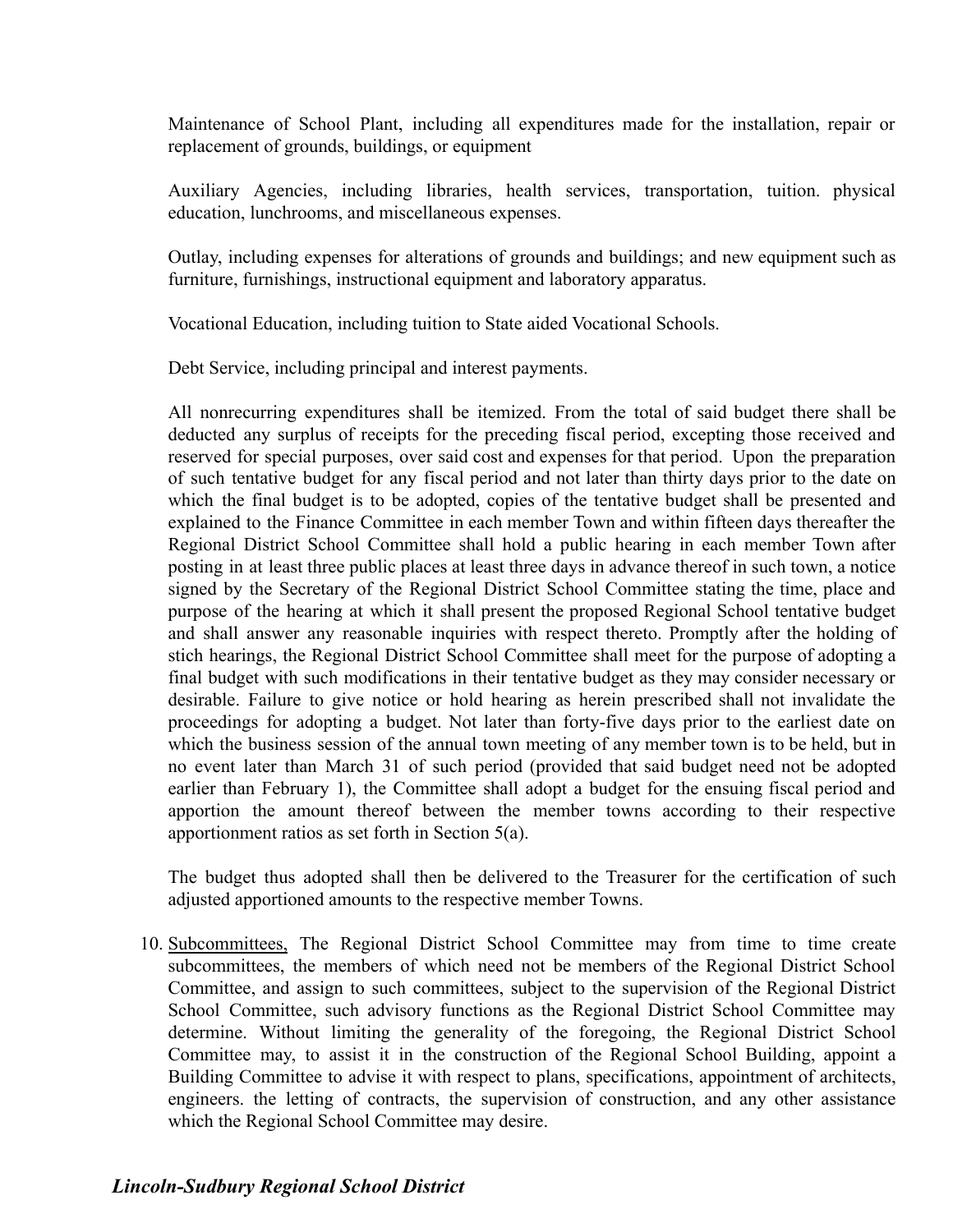11. Agreement Not to Limit Statutory Powers. Except as otherwise expressly provided herein, no provision of this Agreement shall in any manner be deemed to limit any power now or hereafter conferred by law upon the Regional School District or the Regional District School Committee established hereby.

(The Regional District Agreement was voted in March 1954 and amended in May 1988).

Adopted 11/26/02 Adopted for LSSC Policy Manual, 11/23/21

SOURCE: Lincoln-Sudbury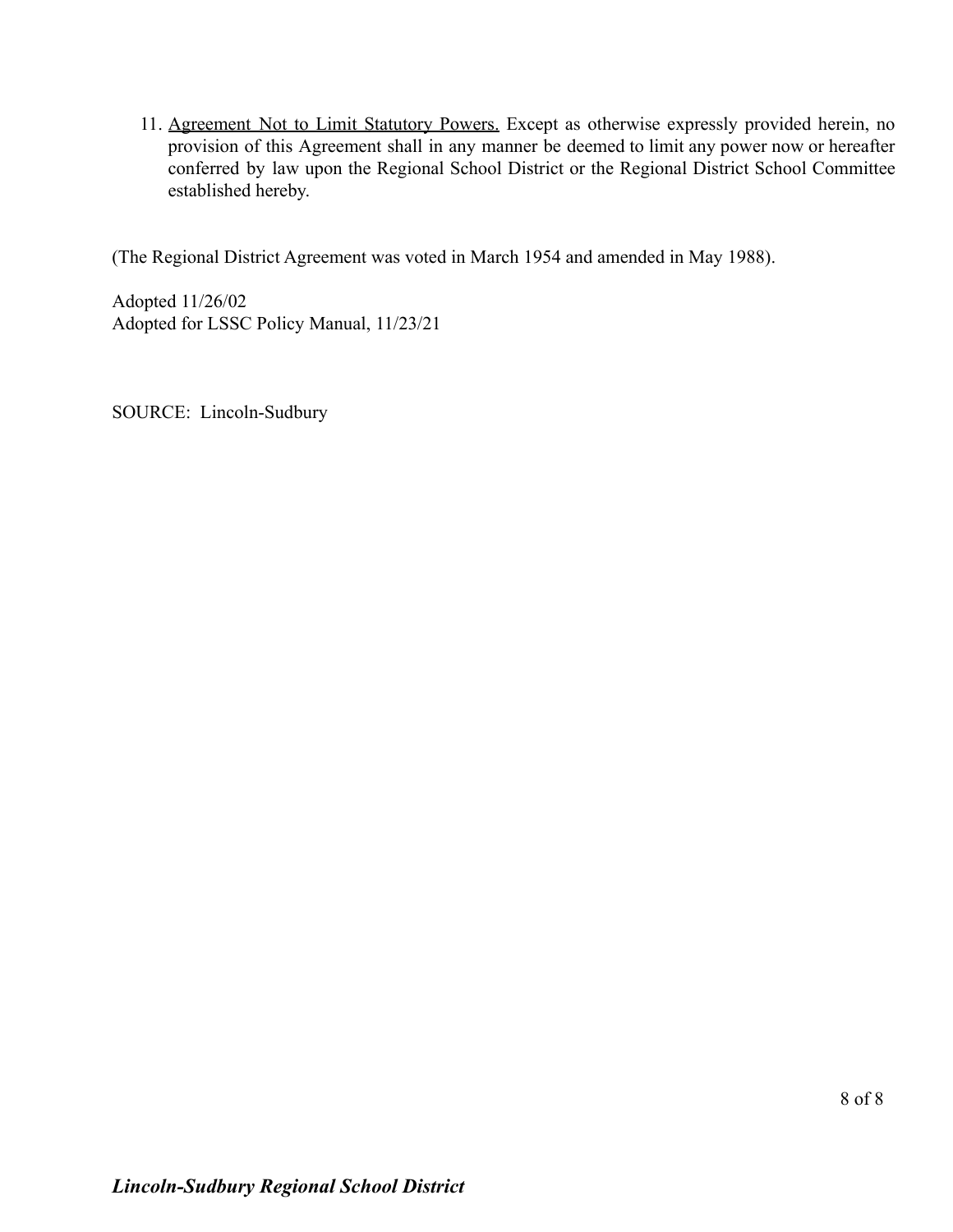## **BASIC COMMITMENT**

The legal basis for public education in the regional district is vested in the Constitution of Massachusetts, in state statutes pertaining to education and in the Regional Agreement of the Towns of Lincoln and Sudbury.

The School Committee has the dual responsibility for implementing statutory requirements pertaining to public education and local citizens' expectations for the education of the towns' children. Under state law, the School Committee has the power to select the Superintendent, review and approve budgets and establish educational goals and policies. The power vested in the School Committee does not supersede the requirements of law or the statewide goals and standards established by the Board of Education. Lincoln-Sudbury accepts its duty to comply as fully as possible.

The School Committee's obligations go further, in continuing to meet or exceed the high expectations and standards of excellence that residents of Lincoln and Sudbury have come to expect from the school. School officials and staff must accommodate-within prescribed budgetary limits-an educational environment reflecting the needs, values, and priorities of the communities it serves.

Adopted for LSSC Policy Manual, 11/23/21

SOURCE: Lincoln-Sudbury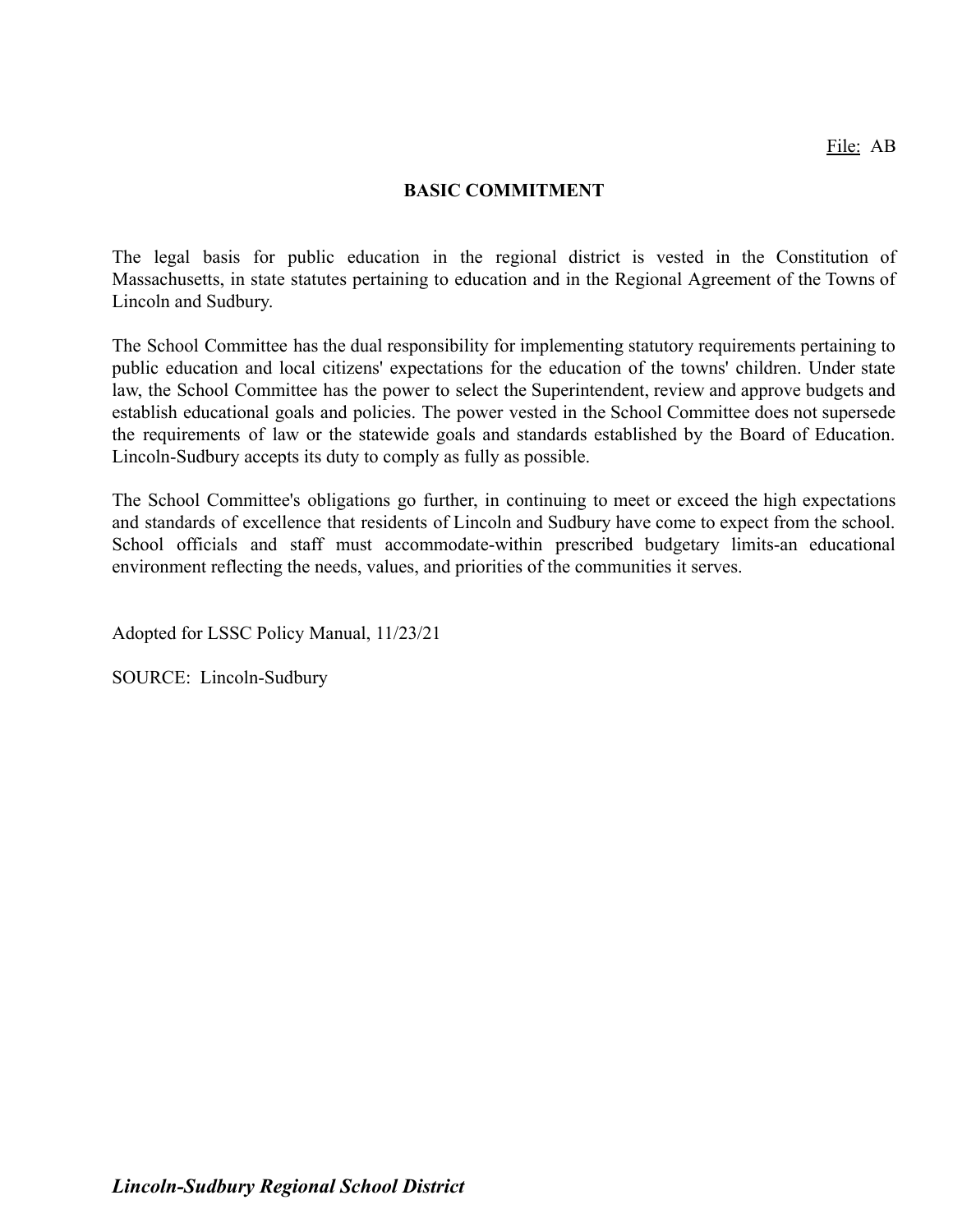### **THE PEOPLE AND THEIR SCHOOL DISTRICT**

The School Committee has the dual responsibility for implementing statutory requirements pertaining to public education and local citizens' expectations for the education of the community's youth. It also has an obligation to determine and assess citizens' desires. When citizens elect delegates to represent them in the conduct of public education, their representatives have the authority to exercise their best judgment in determining policies, making decisions, and approving procedures for carrying out the responsibility.

The School Committee therefore affirms and declares its intent to:

- 1. Maintain two-way communication with citizens of the community. The public will be kept informed of the progress and problems of the school district, and citizens will be urged to bring their aspirations and feelings about their public schools to the attention of this body, which they have chosen to represent them in the management of public education.
- 2. Establish policies and make decisions on the basis of declared educational philosophy and goals. All decisions made by this Committee will be made with priority given to the purposes set forth, most crucial of which is the optimal learning of the children enrolled in our schools.
- 3. Act as a truly representative body for members of the community in matters involving public education. The Committee recognizes that ultimate responsibility for public education rests with the state, but individual School Committees have been assigned specific authority through state law. The Committee will not relinquish any of this authority since it believes that decision-making control over the children's learning should be in the hands of local citizens as much as possible.

SOURCE: MASC

Adopted for LSSC Policy Manual, 11/23/21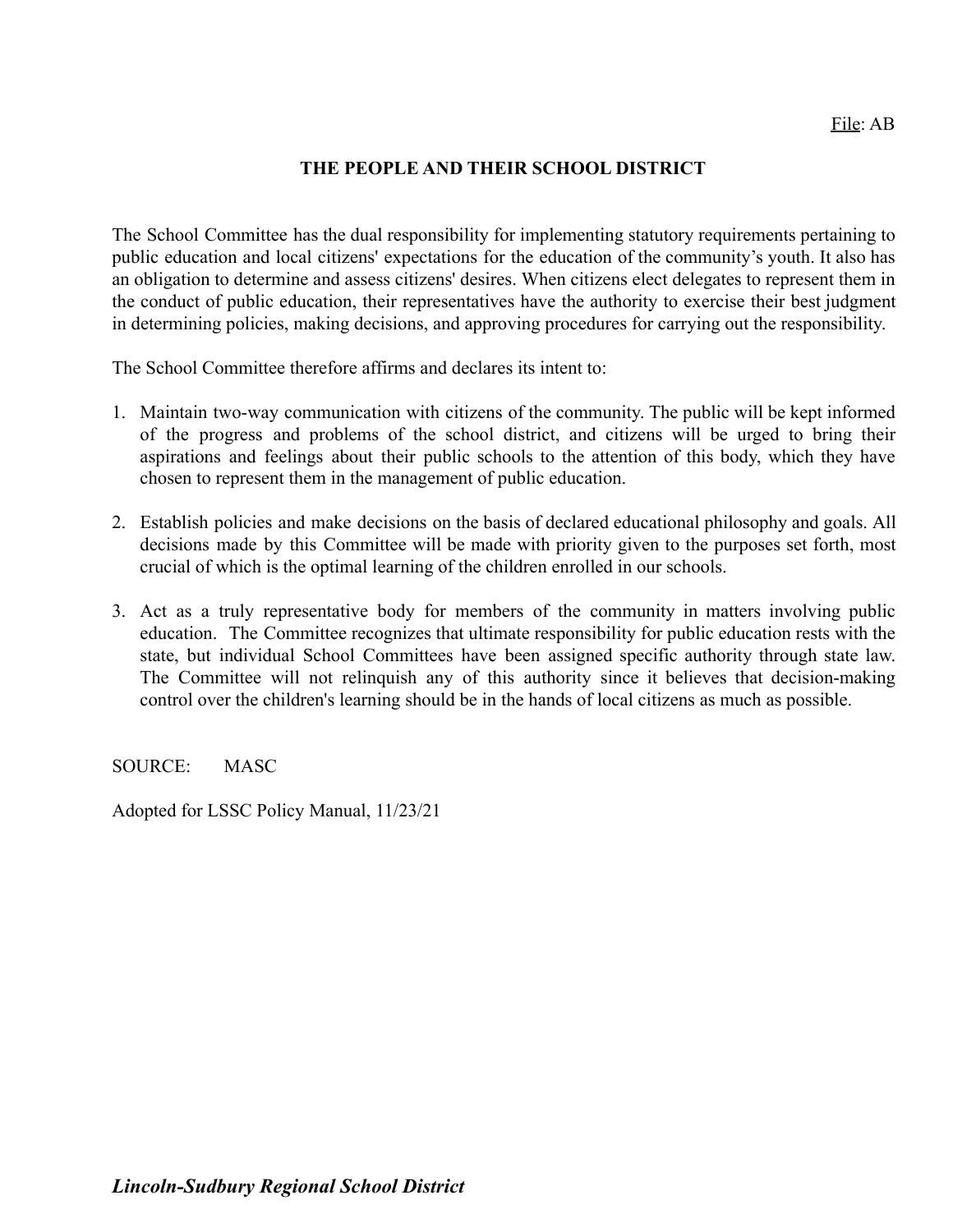### **NON-DISCRIMINATION POLICY**

No person shall be excluded from, harassed, or discriminated against in admission to the Lincoln-Sudbury Regional School District, for admittance to state and federally funded grant programs, or in obtaining the advantages, privileges, and courses of study presented in this school, on account of race, color, gender, gender identity, disability, sexual orientation, religion, or national origin. This Non-Discrimination Policy applies to all persons, whether or not the individual is a member of a conventionally defined "minority group." The system promotes a positive learning environment in which individual differences are valued and where harassment, in any form, is not tolerated.

revised 12/14/16 Adopted for LSSC Policy Manual, 11/23/21

SOURCE: Lincoln-Sudbury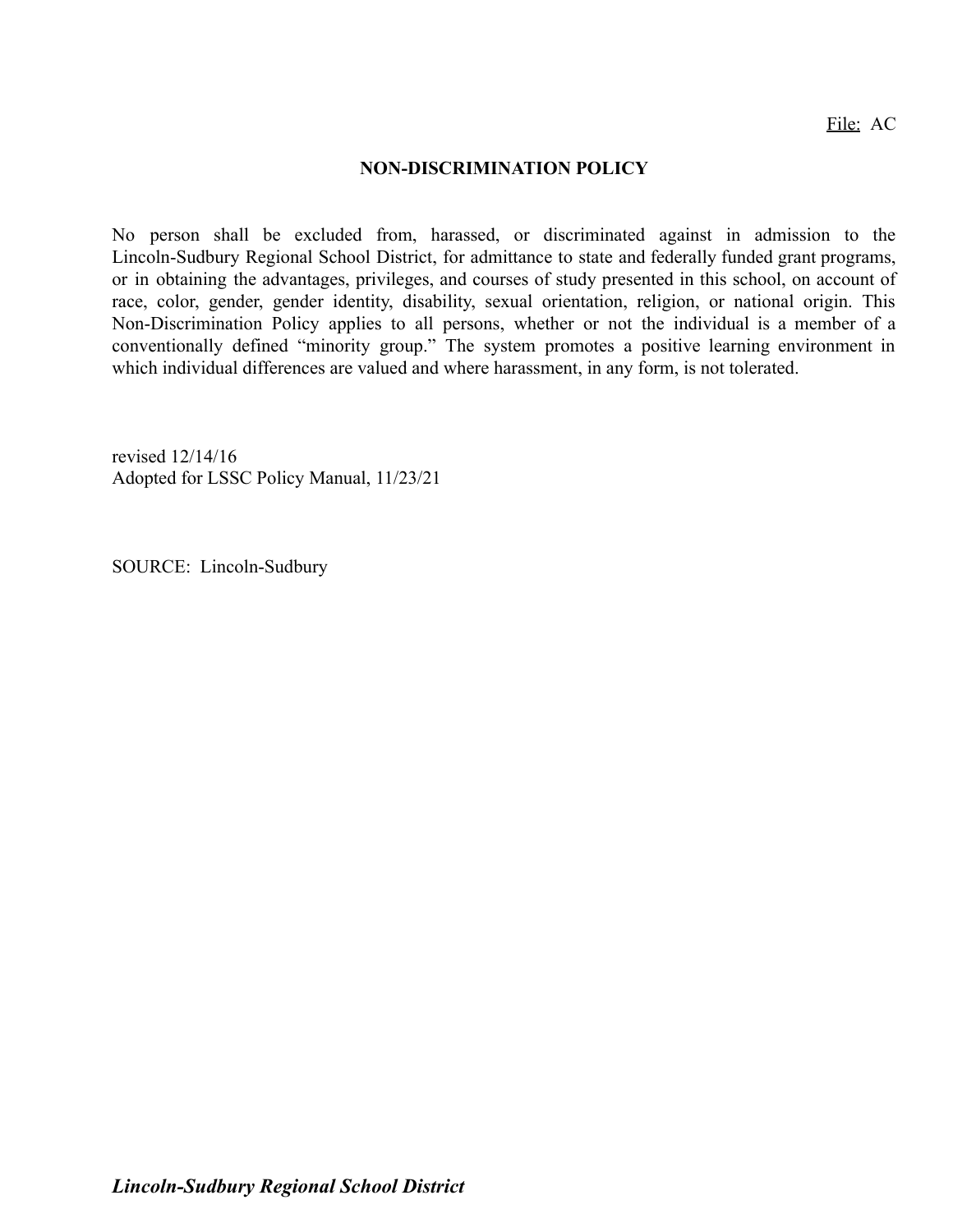### **NONDISCRIMINATION**

Public schools have the responsibility to overcome, insofar as possible, any barriers that prevent children from achieving their potential. The public school district will do its part. This commitment to the community is affirmed by the following statements that the School Committee intends to:

- 1. Promote the rights and responsibilities of all individuals as set forth in the State and Federal Constitutions, pertinent legislation, and applicable judicial interpretations.
- 2. Encourage positive experiences in human values for children, youth and adults, all of whom have differing personal and family characteristics and who come from various socioeconomic, racial and ethnic groups.
- 3. Work toward a more integrated society and to enlist the support of individuals as well as groups and agencies, both private and governmental, in such an effort.
- 4. Use all appropriate communication and action techniques to air and reduce the grievances of individuals and groups.
- 5. Carefully consider, in all the decisions made within the school district, the potential benefits or adverse consequences that those decisions might have on the human relations aspects of all segments of society.
- 6. Initiate a process of reviewing policies and practices of the school district in order to achieve to the greatest extent possible the objectives of this statement.

The Committee's policy of nondiscrimination will extend to students, staff, the general public, and individuals with whom it does business; No person shall be excluded from or discriminated against in admission to a public school of any town or in obtaining the advantages, privileges, and courses of study of such public school on account of race, color, sex, gender identity, religion, national origin, sexual orientation, disability, pregnancy or pregnancy related condition. If someone has a complaint or feels that they have been discriminated against because of their race, color, sex, gender identity, religion, national origin, sexual orientation, disability, pregnancy or pregnancy related condition., their complaint should be registered with the Title IX compliance officer.

SOURCE: MASC

LEGAL REFS.: Title VI, Civil Rights Act of 1964 Title VII, Civil Rights Act of 1964, as amended by the Equal Employment Opportunity Act of 1972 Executive Order 11246, as amended by E.O. 11375 Equal Pay Act, as amended by the Education Amendments of 1972 Title IX, Education Amendments of 1972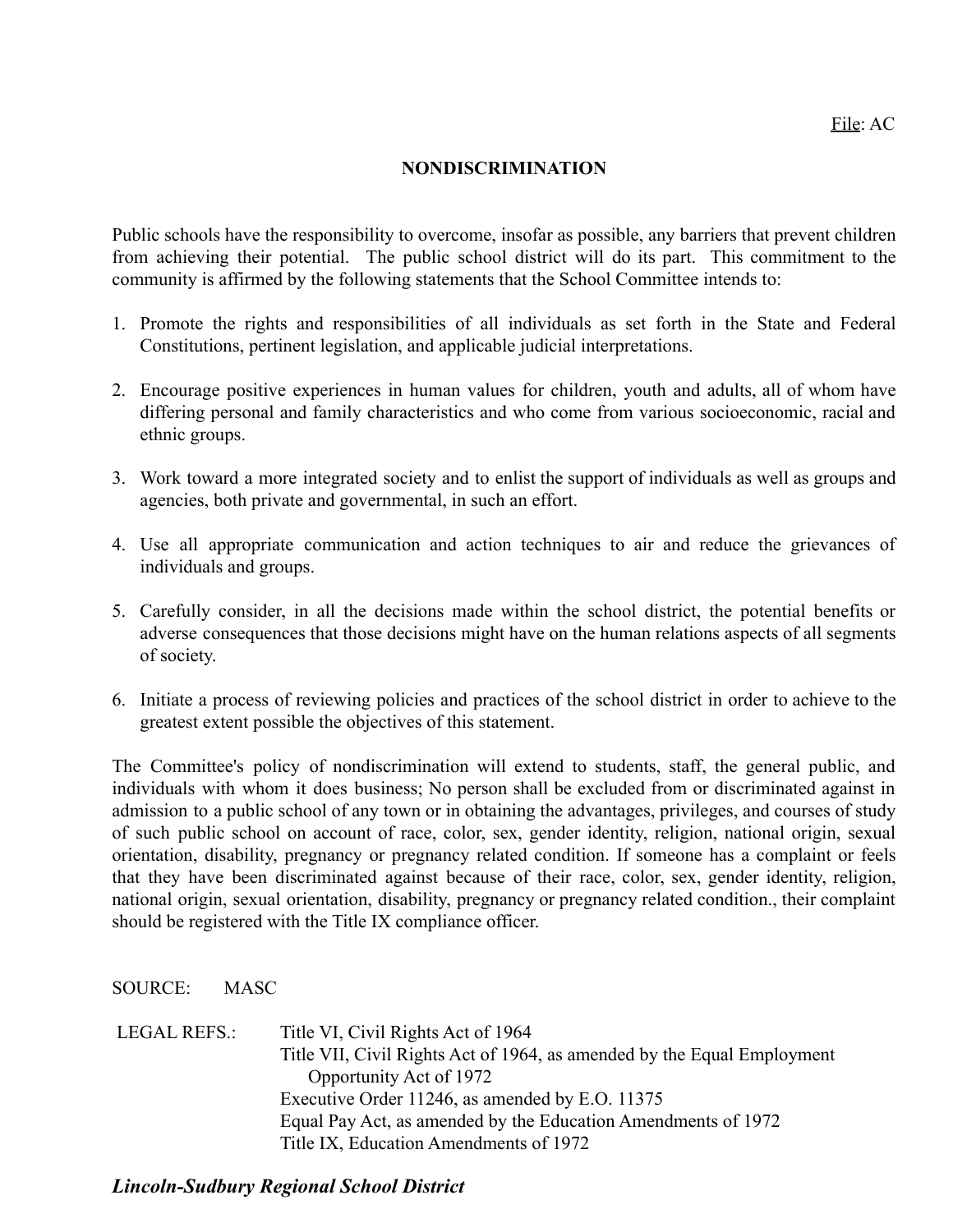Rehabilitation Act of 1973 Education for All Handicapped Children Act of 1975 M.G.L. 71B:1 et seq. (Chapter 766 of the Acts of 1972) M.G.L. 76:5; Amended 2011 M.G.L.76:16 BESE regulations 603CMR 26.00 Amended 2012 BESE regulations 603CMR 28.00

CROSS REFS.: ACA- ACE, Subcategories for Nondiscrimination GBA, Equal Employment Opportunity JB, Equal Educational Opportunities

UPDATED: March 2018 Adopted for LSSC Policy Manual 11/23/21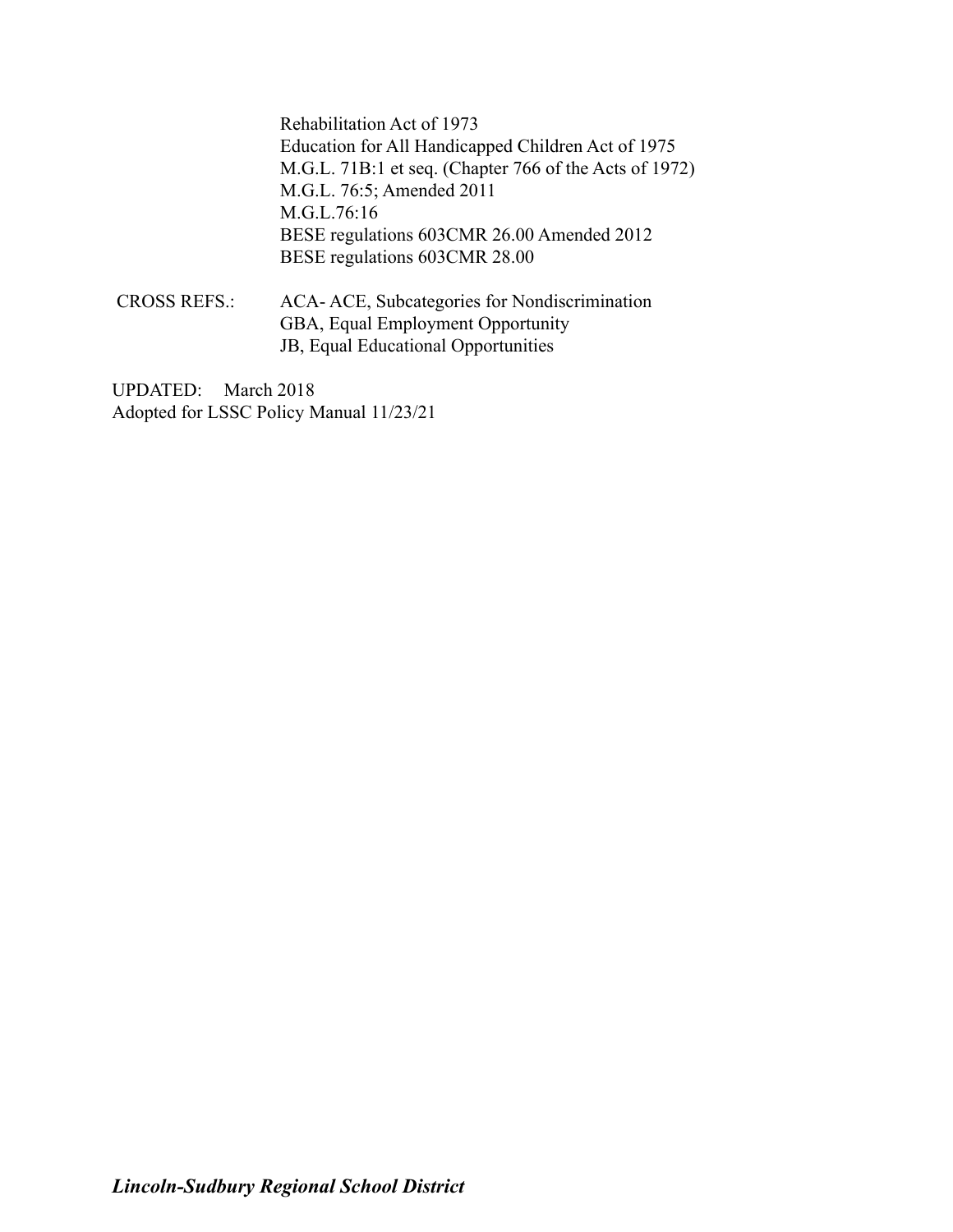### **DECLARATION OF COMPLIANCE**

All Lincoln-Sudbury Regional High School operations and procedures comply with applicable state and federal legislation. All programs, activities and employment opportunities are offered without regard to race, color, sex, homelessness, religion, national origin, sexual orientation and disability. Summaries of relevant statutes are provided below. Any questions about the legislation, school policies and practices referenced in this section and/or other legislation or school policies and practices may be directed to the Coordinators indicated or to the Superintendent/Principal at ext. 2373. Individual concerns may be directed to one of the Associate Principals. The school's main numbers are: 978-443-9961 and 781-259-9527.

- 1. Section 504 of the Rehabilitation Act of 1973 (Federal) "No otherwise qualified, handicapped individual… shall, solely by reason of his/her handicap, be excluded from the participation in, be denied the benefits of, or be subjected to discrimination under any program or activity receiving federal financial assistance. [Coordinator: Aida Ramos, x2385]
- 2. Chapter 282 of the Acts of 1993, General Laws Chapter 76 (Section 5 amends the Chapter 622 discrimination prohibition in the public schools of the Commonwealth of Massachusetts). No person shall be excluded from or discriminated against in admission to a public school of any town, or in obtaining the advantages, privileges, and courses of study of such public school on account of race, color, sex, gender identity, religion, national origin or sexual orientation. [Coordinator: Virginia Blake, x2337]
- 3. Title I of Improving Academic Achievement of Disadvantaged Prohibits discrimination, exclusion from participation, and denial of benefits on the basis of disability in the area of employment. [Coordinator: Aida Ramos, x2385]
- 4. Title II of the Americans with Disabilities Act of 1990 Prohibits discrimination, exclusion from participation, and denial of benefits on the basis of disability in the areas of educational programming and activities. [Coordinator: Aida Ramos, x2385]
- 5. Title VI of the Civil Rights Act of 1964 Prohibits discrimination, exclusion from participation, and denial of benefits based on race, color and national origin. [Coordinator: Brandi Mahlert, x2382]
- 6. Title IX of the Educational Amendments of 1972 (Prohibition of discrimination on basis of sex). No person in the United States shall, on the basis of sex, be excluded from participation in, be denied the benefits of, or be subjected to discrimination under any education program or activity receiving federal financial assistance. [Co-Coordinators: Peter Elenbaas, x3100 and Aida Ramos, x2385]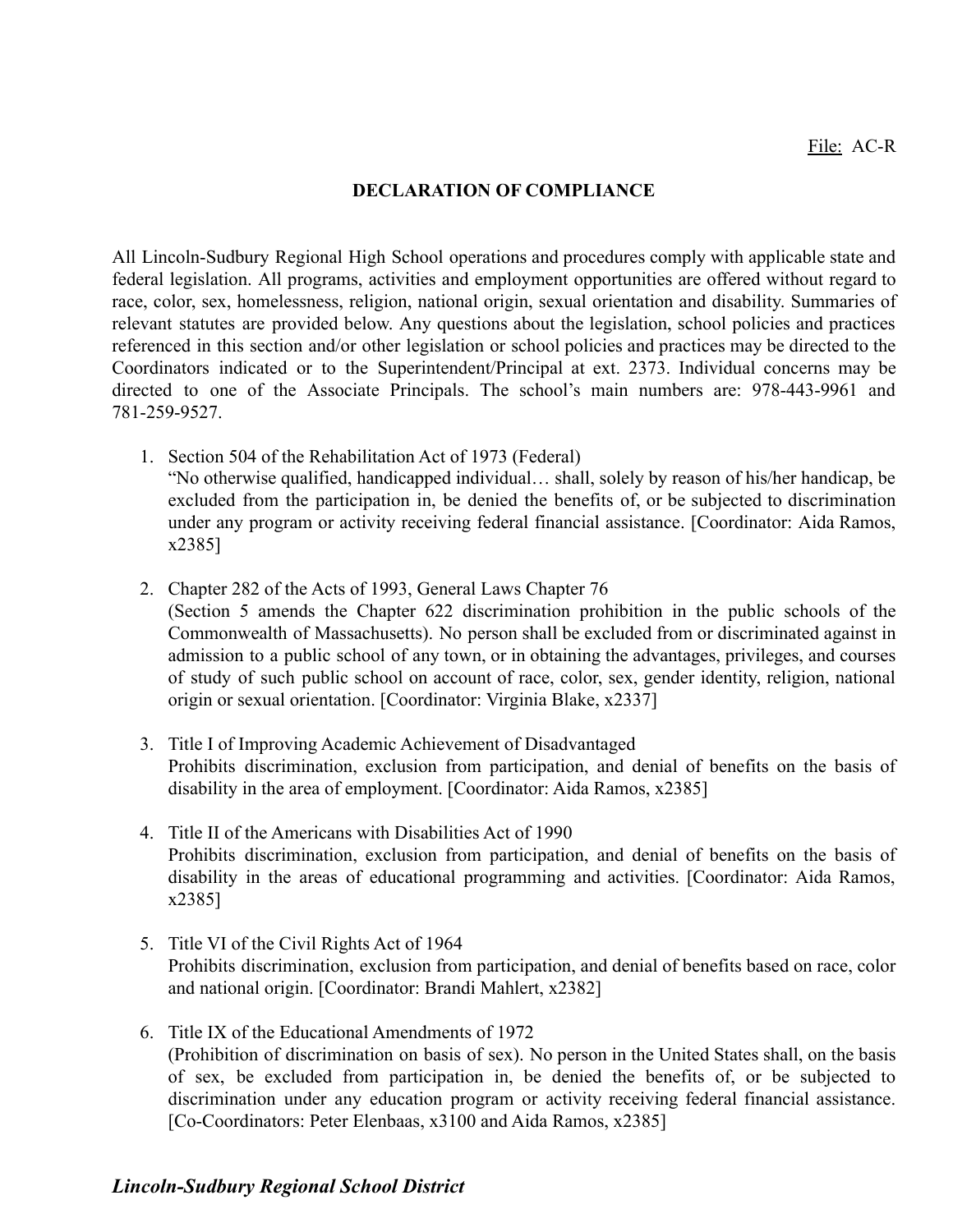revised 12/14/16 Adopted for LSSC Policy Manual, 12/21/21 SOURCE: Lincoln-Sudbury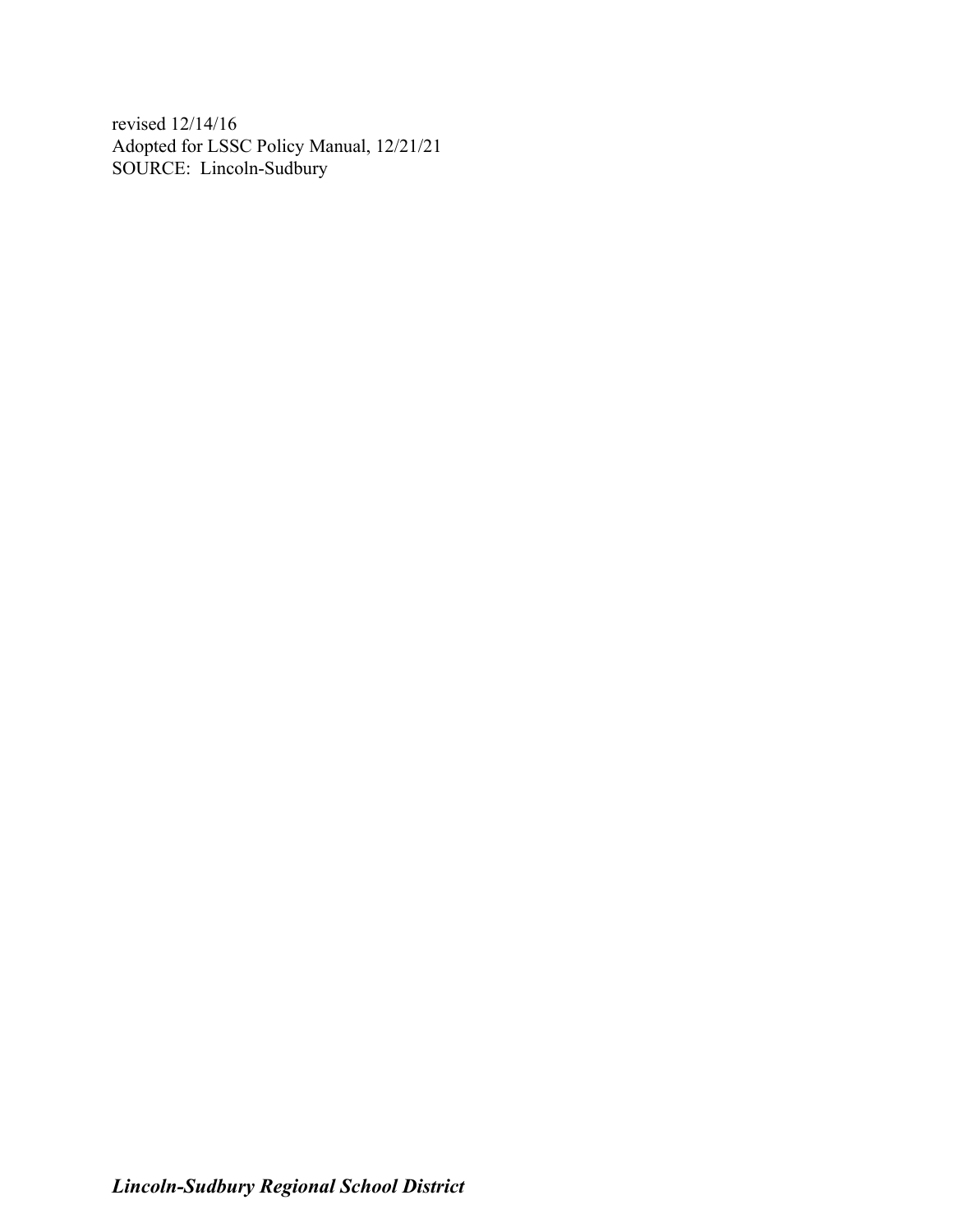### **NONDISCRIMINATION ON THE BASIS OF SEX**

The School Committee, in accordance with Title IX of the Education Amendments of 1972, declares that the school district does not and will not discriminate on the basis of sex in the educational programs and activities of the public schools. This policy will extend not only to students with regard to educational opportunities, but also to employees with regard to employment opportunities.

The School Committee will continue to ensure fair and equitable educational and employment opportunities, without regard to sex, to all of its students and employees.

The Committee will designate an individual to act as the school district's Title IX compliance officer. All students and employees will be notified of the name and office address and telephone number of the compliance officer.

SOURCE: MASC

UPDATED: June 2012 Adopted for LSSC Policy Manual, 11/23/21

| LEGAL REFS.: | Title IX of the Education Amendments of 1972         |
|--------------|------------------------------------------------------|
|              | 45 CFR, Part 86, (Federal Register, 6/4/75)          |
|              | M.G.L. 76:5; 76:16 (Chapter 622 of the Acts of 1971) |
|              | <b>BESE 603 CMR 26:00</b>                            |

CROSS REF.: AC, Nondiscrimination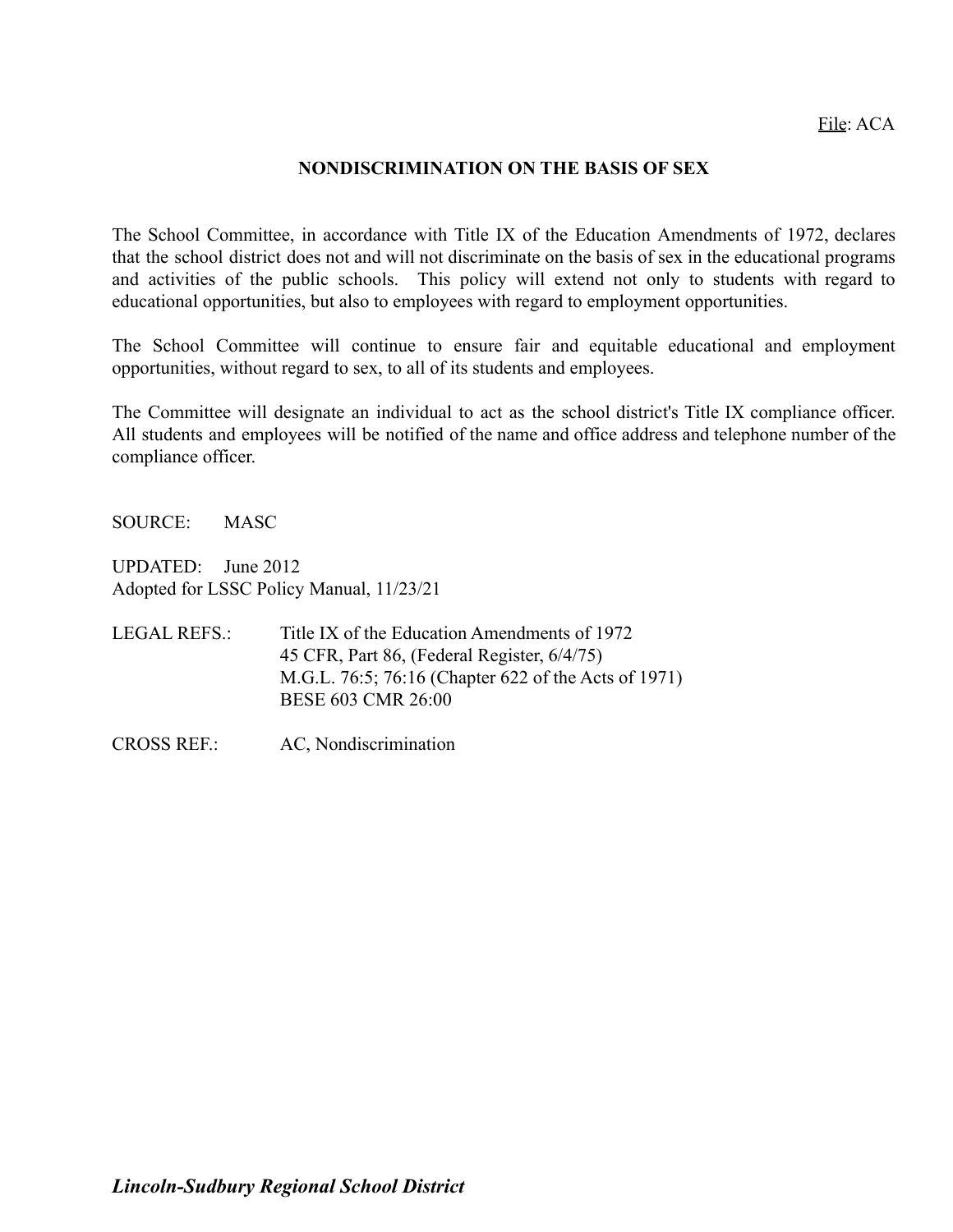### **POLICY ON HARASSMENT**

#### I. Introduction

Lincoln-Sudbury Regional High School is committed to the goal of promoting and maintaining a work environment free of sexual harassment, and providing a formal mechanism by which individuals can bring concerns or complaints about discrimination or harassment directly to the School District's attention. Sexual Harassment of employees occurring in the workplace or in other settings in which employees may find themselves in connection with their employment is unlawful and will not be tolerated by this organization. In addition, Lincoln-Sudbury will not accept or tolerate any discrimination against, or differential treatment of, any employee based on age, gender, disability, race, color, nationality, religion, or sexual orientation.

#### II. Definition Of Sexual Harassment

In Massachusetts, the legal definition for sexual harassment is this: "sexual harassment" means sexual advances, requests for sexual favors or verbal or physical conduct of a sexual nature when:

- a. submission to or rejection of such advances, requests or conduct is made either explicitly or implicitly a term or condition of employment or as a basis for employment decisions. or
- b. such advances, requests or conduct have the purpose or effect of unreasonably interfering with an individual's work performance by creating an intimidating, hostile, humiliating or sexually offensive work environment.

Under these definitions, direct or implied requests by a supervisor for sexual favors in exchange for actual or promised job benefits such as favorable reviews, salary increases, promotions, increased benefits, or continued employment constitutes sexual harassment.

The legal definition of sexual harassment is broad and in addition to the above examples, other sexually oriented conduct, whether it is intended or not, that is unwelcome and has the effect of creating a work place environment that is hostile, Offensive, intimidating or humiliating to male or female workers may also constitute sexual harassment.

While it is not possible to list all those additional circumstances that may constitute sexual harassment, the following are some examples of conduct which if unwelcome, may constitute sexual harassment depending upon circumstances, including the severity of the conduct and its pervasiveness.

Unwelcome sexual advances - whether they involve physical touching or not;

Sexual epithets, jokes, written or oral references to sexual conduct, gossip regarding one's sex life; comment on an individual's body, comment about an individual's sexual activity,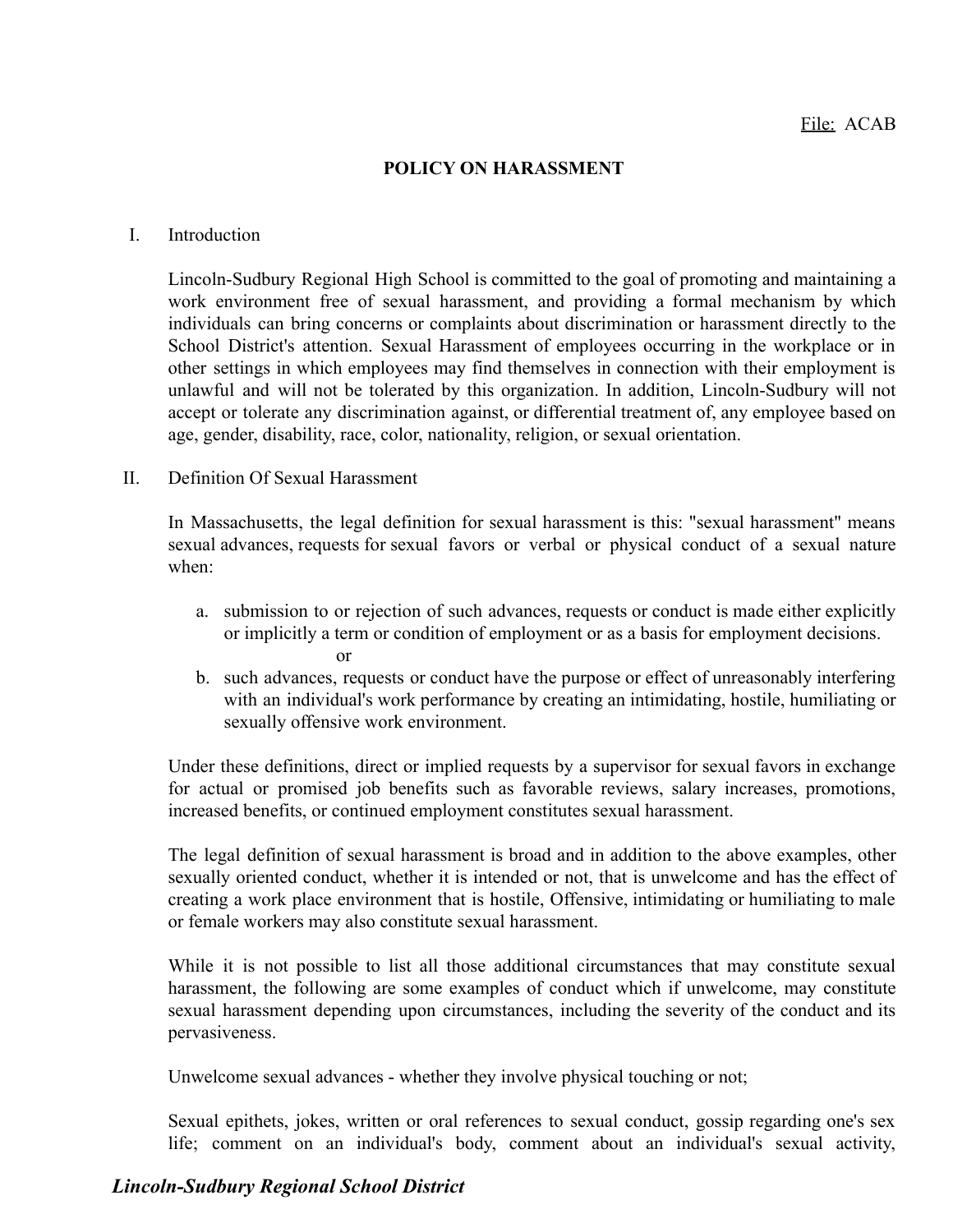deficiencies or prowess;

Displaying sexually suggestive objects, pictures, cartoons;

Unwelcome leering, whistling, brushing against the body, sexual gestures, suggestive or insulting comments;

Inquiries into one's sexual experiences; and

Discussion of one's sexual activities.

All employees should take special note that, as stated above, retaliation against an individual who has complained about sexual harassment, and retaliation against individuals for cooperating with an investigation of asexual harassment complaint is unlawful and will not be tolerated by this organization.

III. Complaints of Sexual Harassment

If any of our employees believe that he or she has been subject to sexual harassment, the employee has the right to file, and will be supported in filing, a complaint with our organization. This may be done in writing or orally.

If you would like to file a complaint you may do so by contacting any one of the following people: Eleanor Burke, Housemaster, Scott Carpenter, Assistant to the Principal, David Gotthelf, Director of Student Services, Leslie Gray, Housemaster, Nancy O'Neil, Athletic/Activities Director, Pauline Paste, Director of Finance/Treasurer, Nicole Stewart, Metco Director, Jennifer Price, Housemaster, Iain Ryrie, Housemaster and John Ritchie, Superintendent/Principal or any person appointed to any one of these positions. These individuals are all at Lincoln-Sudbury Regional High School District, 390 Lincoln Road, Sudbury, MA 01776 (978) 443-9961. All complaints will be investigated by two administrators (male  $\&$  female). These individuals are available to discuss any concerns you may have and to provide information to you about our policy on sexual harassment and our complaint process.

IV. Sexual Harassment Investigation

When we receive the complaint, we will promptly investigate the allegation in a fair and expeditious manner. The investigation will be conducted in such a way as to maintain confidentiality to the extent practicable under the circumstances. Our investigation will include a private interview with the person filing the complaint and with witnesses. We will also interview the person alleged to have committed sexual harassment When we have completed our investigation, we will, to the extent appropriate inform the person filing the complaint and the person alleged to have committed the conduct of the results of that investigation.

If it is determined that inappropriate conduct has occurred, we will act promptly to eliminate the offending conduct; and where it is appropriate we will also impose disciplinary action.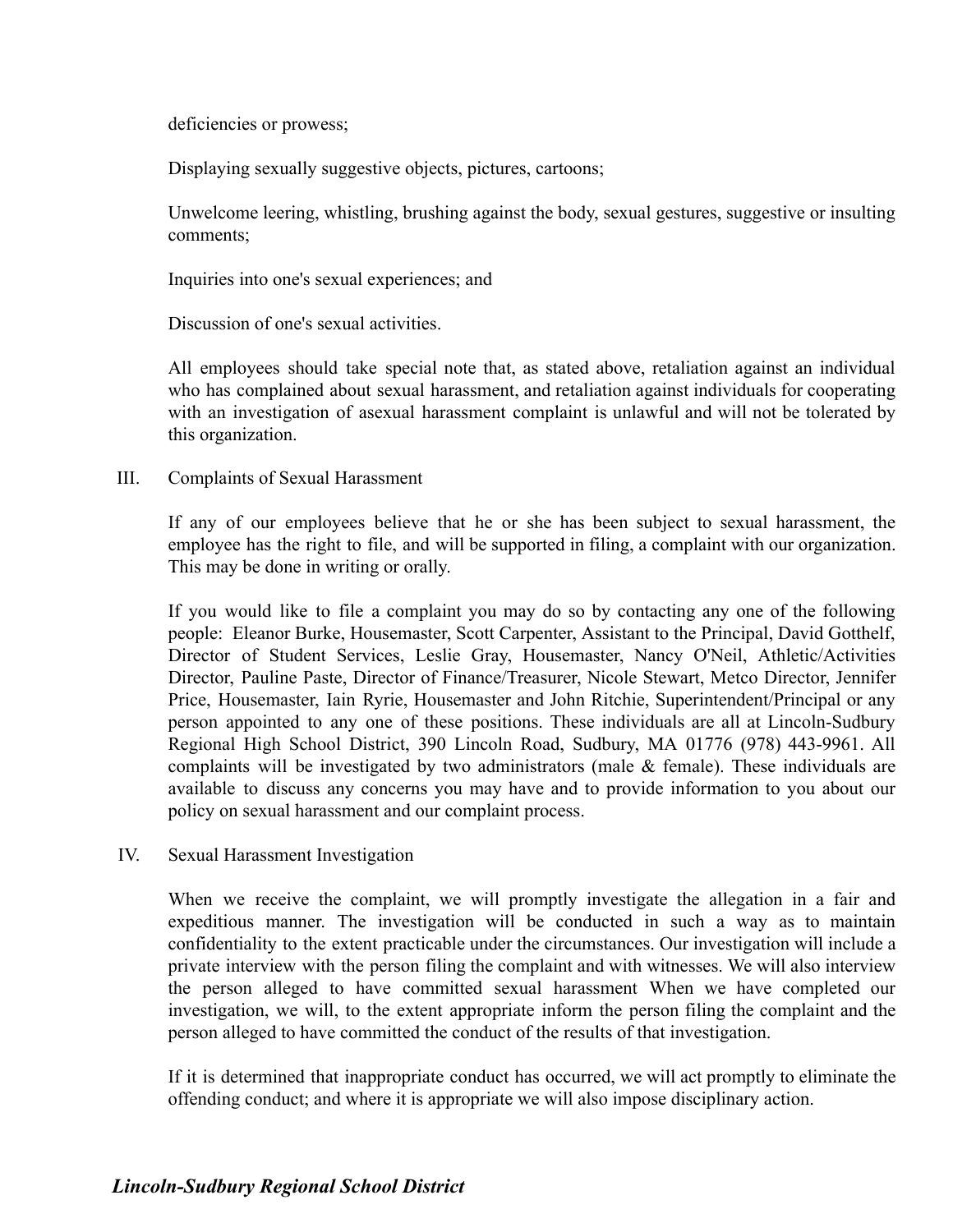#### V. Disciplinary Action

If it is determined that inappropriate conduct has been committed by one of our employees, we will take such action as is appropriate under the circumstances. Such action may range from counseling to termination from employment and may include such other forms of disciplinary action as we deem appropriate under the circumstances in a manner consistent with law and any collective bargaining agreement covering that employee.

VI. State and Federal Remedies

In addition to the above, if you believe you have been subjected to sexual harassment, you may file a formal complaint with either or both of the government agencies set forth below. Using our complaint process does not prohibit you from filing a complaint with these agencies. Each of the agencies has a short time period for filing a claim (EEOC - 180 days; MCAD- 6 months).

- 1. The United States Equal Employment Opportunity Commission ("EEOC") 1 Congress Street – 10th Floor Boston, MA 02114 (617) 565-3200
- 2. The Massachusetts Commission Against Discrimination ("MCAD")

Boston Office: One Ashburton Place - Room 601 Boston, MA 02108 (617) 727-3990

Springfield Office: 424 Dwight St, Room 220 Springfield, MA 01103 (413) 739-2145

Adopted December 1996; Amended September 1999 Updated September 2002 with current Administration Adopted for LSSC Policy Manual, 11/23/21

SOURCE: Lincoln-Sudbury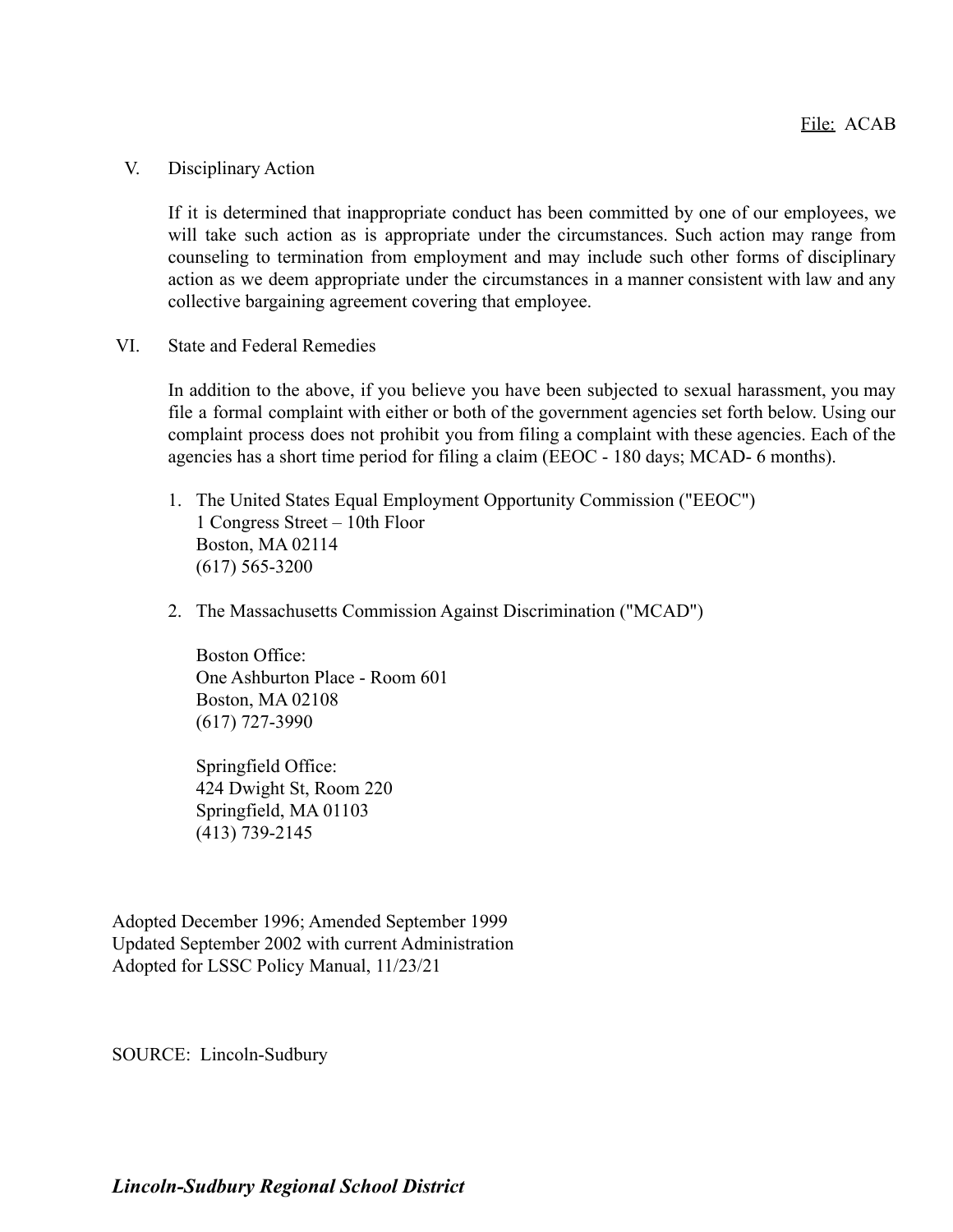## **PHYSICAL, VERBAL OR SEXUAL HARASSMENT**

Lincoln-Sudbury Regional High School is committed to providing staff and students an environment that allows them to pursue their careers and studies in physical and emotional safety. Therefore, the school and its offices must be free of any type of harassment or physical threat to well-being. Harassment refers to conduct, behavior, or comments that are personally offensive, degrading, bullying or threatening to others. The prohibition against harassment applies to all interactions among students, staff, or any combination of these.

Physical harassment includes pushing, hitting, punching, or other unwanted contact. It also includes any case of an individual or group not permitting another individual freedom of movement by blocking the way or otherwise hampering passage.

Verbal harassment includes any threats or negative remarks based on another's race, gender, physical appearance, sexual orientation, role, religion or national origin, expressed directly or in written or pictorial form. Electronic harassment, over e-mail or via the internet, will be considered a punishable offense.

Consistent with these expectations the "n-word" may not be used in the public arena of the LS school environment. The school environment includes campus, the school bus and at any school sponsored events. This also includes postings on social media or any other posting that has a reasonable probability of intersecting with and affecting our school environment. While name-calling or taunting may not rise to the level of harassment, they are unacceptable forms of behavior at L-S, and will be treated as violations of the Discipline Code. Any incident of harassment should be reported immediately to an Associate Principal.

Bullying is the repeated use by one or more students of a written, verbal, or electronic expression, or a physical act or gesture, or any combination thereof, directed at a target that:

- causes physical or emotional harm to the target or damage to the target's property;
- places the target in reasonable fear of harm to him/herself, or of damage to his/her property;
- creates a hostile environment at school for the target;
- infringes on the rights of the target at school; or
- materially and substantially disrupts the education process or the orderly operation of a school.

Cyber-bullying means bullying through the use of technology or any form of electronic communication. When bullying and cyber-bullying are alleged, the full cooperation and assistance of parents and families is expected.

Sexual Harassment is a form of discrimination and is a violation of Title IX of the Educational Amendments of 1972 and of the Massachusetts General Law. Sexual harassment is demeaning and degrading. It affects an individual's self-esteem and can have a negative impact on performance at work or in class. It can make an individual feel angry, powerless, and fearful. Sexual harassment includes any unwanted sexual attention, physical or verbal, which interferes with an individual's ability to work,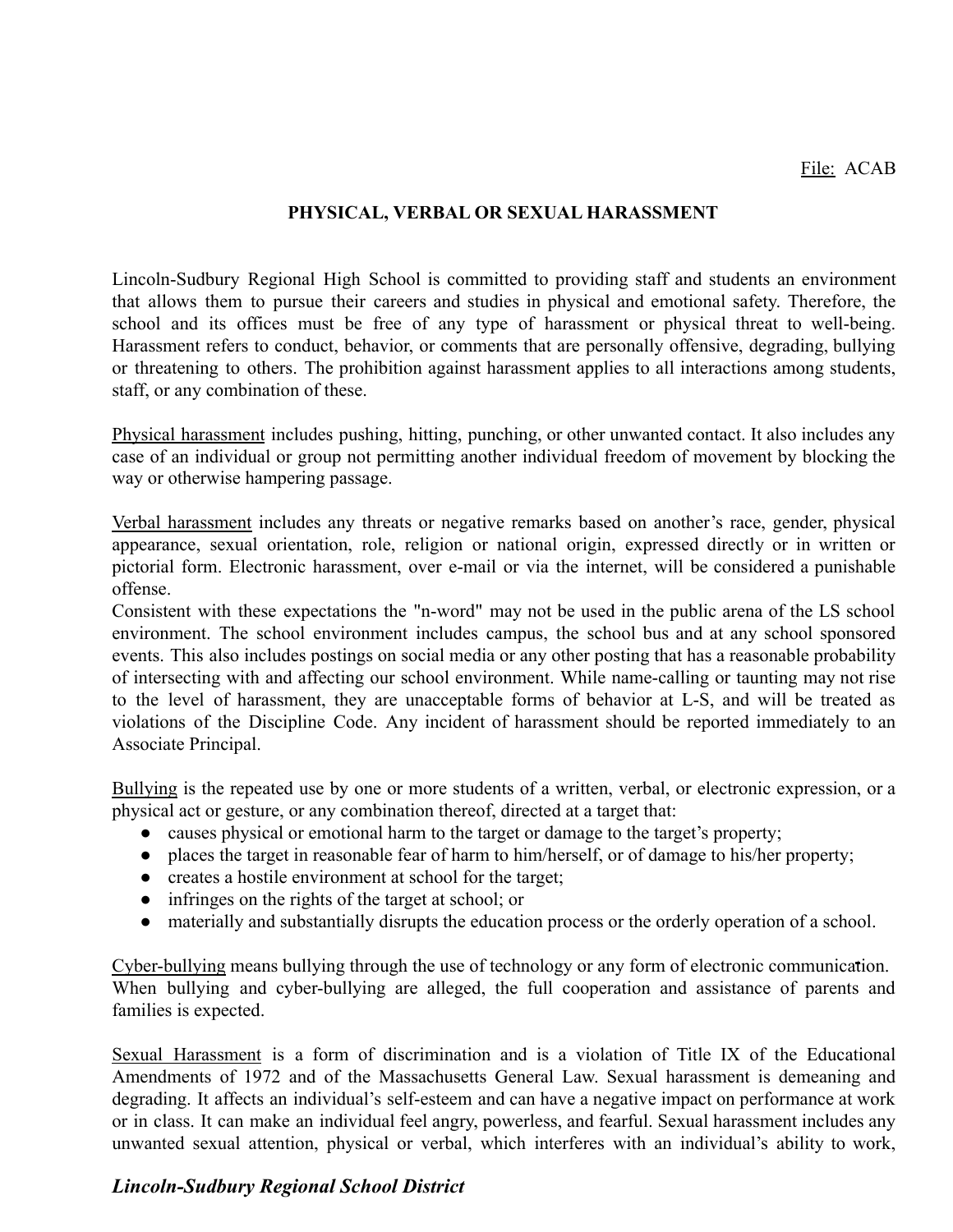learn, or otherwise participate in the services and benefits of school activities and programs. This attention may include spreading sexual gossip, unwanted sexual comments, pressure for sexual activity and/or unwanted physical contact. It can also include publicly displaying sexually offensive signs, clothing, or jokes. The fact that someone did not intend to sexually harass an individual is generally not considered a defense to a complaint of sexual harassment. In most cases, it is the effect and characteristics of the behavior that determine if the behavior constitutes sexual harassment. Retaliation against anyone reporting or thought to have reported sexual harassment behaviors is prohibited. Knowingly filing false charges of sexual harassment will be dealt with as a serious offense.

The consequences for physical, verbal or sexual harassment may include anything from a warning to expulsion from school depending on the severity of the offense, and may include participation in an educational group. Disciplinary actions will be progressive in nature. Harassment and bullying (including cyber-bullying) are prohibited on school grounds, adjacent property, and at school-sponsored or school-related activities. When harassment, bullying and cyberbullying occur at non-school related locations or activities, the school administration will issue consequences as though it had occurred on campus if the behavior:

- creates a hostile environment for the target person at school
- infringes on targeted person's rights at school; or
- materially and substantially disrupts the education process or operation of the school.

Reporting: We expect students, parents, guardians, and others who witness or become aware of harassment, bullying or retaliation to report it. We encourage reporting directly to the Associate Principals or the Safe Schools Initiatives Coordinator, either in person or by telephone. However, reports may be made to any staff member, who are required to report any instance of bullying or retaliation they become aware of to an administrator. Reports may be oral or written. Reports may be made anonymously. The online Safety Reporting Form, available on the school website, is one resource for anonymous reporting. It is also available in the Main Office, the House Offices, and the Health Suite. It is not necessary to use the form to report bullying/harassment.

Students, parents, and guardians who wish to report harassment are entitled to confidentiality and, if desired, anonymity. School personnel will help the student resolve the issue and will inform the student about support services available within the school. (School administrators and staff who fail to report, investigate, or take appropriate action with regard to harassment complaints may face disciplinary action.) No disciplinary action will be taken against an alleged aggressor solely on the basis of an anonymous report.

Students who are filing a complaint of sexual harassment should follow the procedure outlined below:

- 1. Students shall meet with their counselor or Associate Principal to discuss the complaint. The counselor/Associate Principal will write up the complaint.
- 2. The complaint should contain as much information as possible about the alleged incident (names, addresses, phone numbers, location, date and description of incident, print-out of electronic harassment).
- 3. The complaint will be investigated by two administrators (male and female). Together they will interview all parties involved in the complaint and will respond within fifteen days of the interview.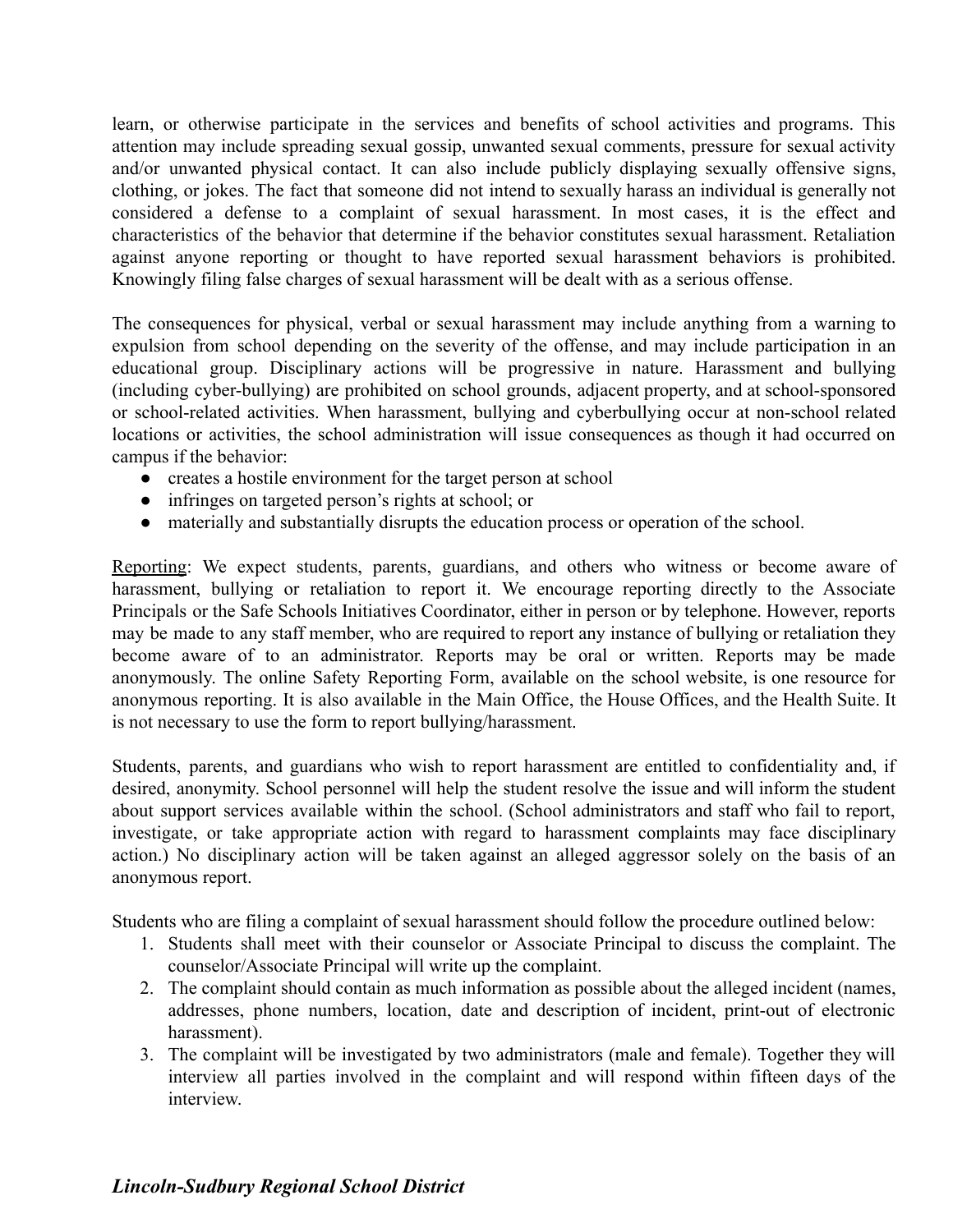4. If the administrators' response does not satisfactorily resolve the issue, the complainant may request a hearing before the Superintendent/Principal to be held within ten school days of receipt of the administrators' report. Student complainants are entitled to have their counselor present at every meeting.

SOURCE: Lincoln-Sudbury Program of Studies Adopted for LSSC Policy Manua1, 11/23/21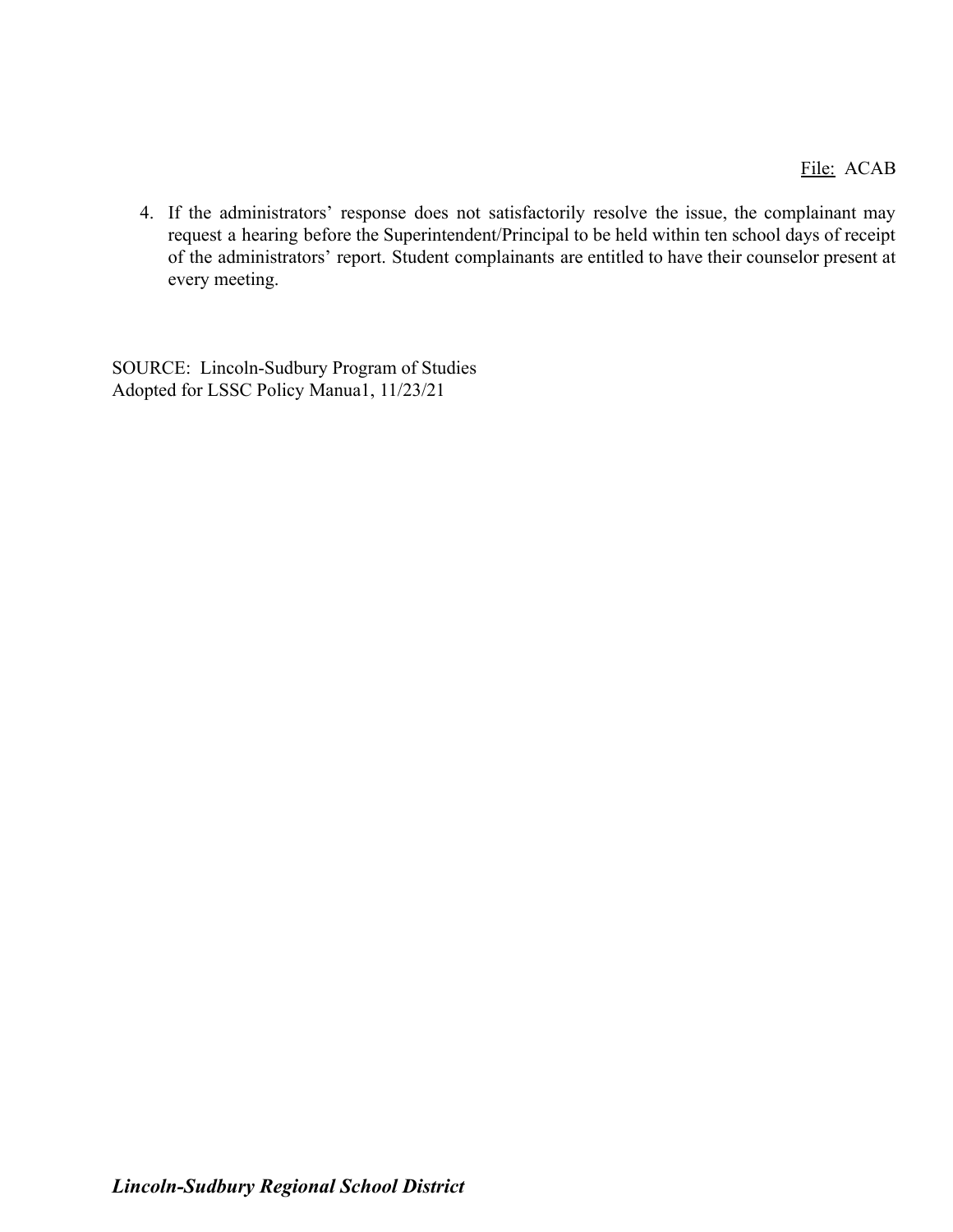## **HARASSMENT**

Harassment of students by other students, employees, vendors and other 3<sup>rd</sup> parties will not be tolerated in the Lincoln-Sudbury Regional High School District. The alleged harassment must involve conduct that occurred within the school's own program or activity, such as whether the harassment occurred at a location or under circumstances where the school owned, or substantially controlled the premises, exercised oversight, supervision or discipline over the location or participants, or funded, sponsored, promoted or endorsed the event where the alleged harassment occurred, against a person in the United States. This policy is in effect while students are on school grounds, School District property or property within the jurisdiction of the School District, school buses, or attending or engaging in school sponsored activities.

Harassment prohibited by the District includes, but is not limited to, harassment on the basis of race, sex, gender identity, creed, color, national origin, sexual orientation, religion, marital status or disability. Students whose behavior is found to be in violation of this policy will be subject to disciplinary action up to and including suspension or expulsion pursuant to disciplinary codes. Employees who have been found to violate this policy will be subject to discipline up to and including termination of employment, subject to contractual disciplinary obligations.

**Employee-to-Student Harassment** means conduct of a written, verbal or physical nature that is designed to embarrass distress, agitate, disturb or trouble students when:

- Submission to such conduct is made either explicitly or implicitly a term or condition of a student's education or of a student's participation in school programs or activities; or
- Submission to or rejection of such conduct by a student is used as the basis for decisions affecting the student.

**Student-to-Student Harassment** means conduct of a written, verbal, or physical nature that is designed to embarrass, distress, agitate, disturb or trouble students, when:

> ● Such conduct has the purpose or effect of unreasonably interfering with a student's performance or creating an intimidating or hostile learning environment.

Harassment as described above may include, but is not limited to:

- Written, verbal, or physical (including texting, blogging, or other technological methods) harassment or abuse;
- Repeated remarks of a demeaning nature;
- Implied or explicit threats concerning one's grades, achievements, or other school matter.
- Demeaning jokes, stories, or activities directed at the student.

By law, what constitutes harassment is determined from the perspective of a reasonable person with the characteristic on which the harassment is based. Individuals should consider how their words and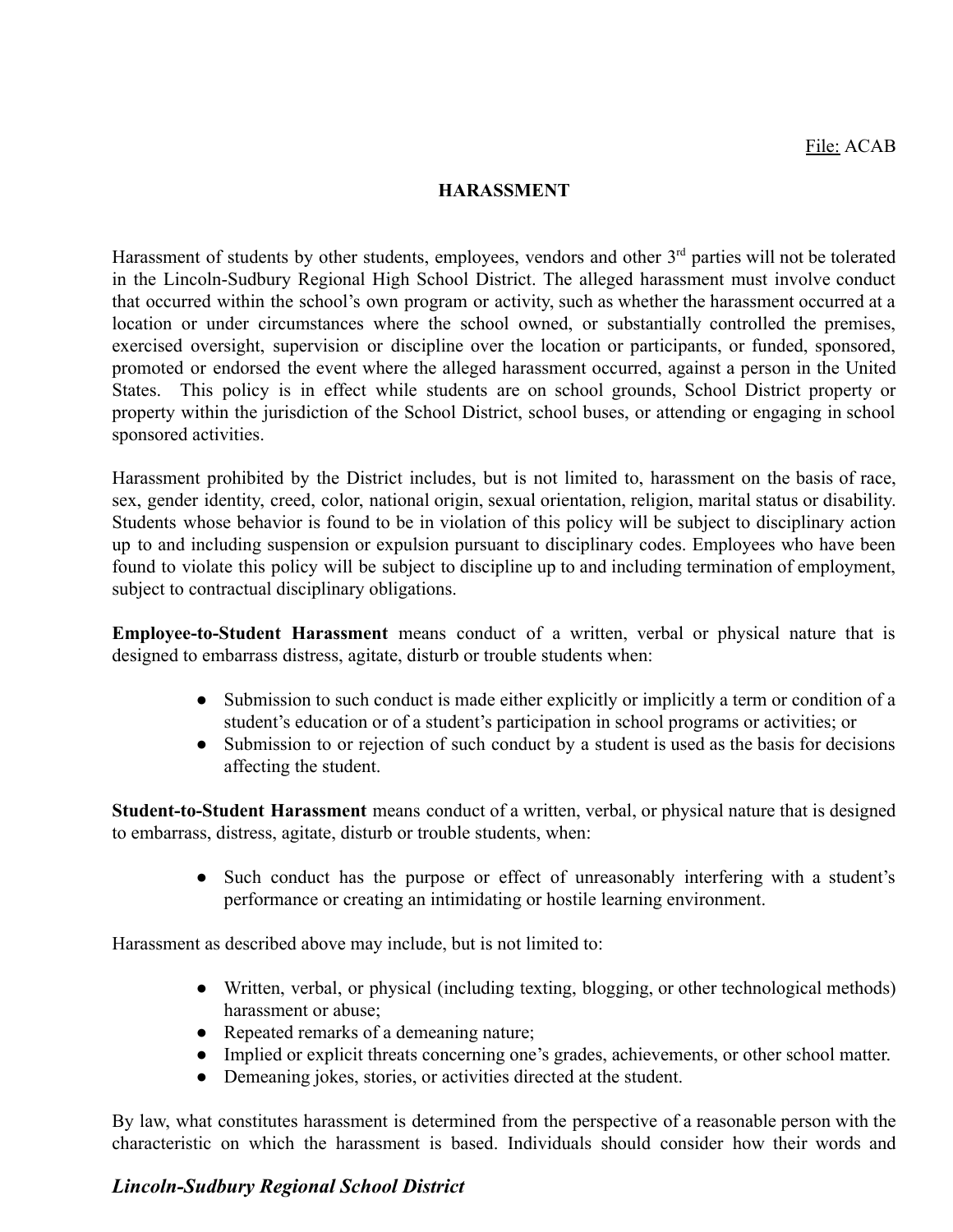actions might reasonably be viewed by others.

The District will promptly and reasonably investigate allegations of harassment through designation of Title IX Coordinator or building based employees, who may include principals or their designees. The superintendent will recommend, in consultation with the principals, opportunities to the designated recipients for appropriate training.

**Sexual harassment** is unwelcome conduct of a sexual nature. The definition includes unwelcome conduct on the basis of sex that is so severe, pervasive, and objectively offensive that it effectively denies a person equal access to the school's education program or activity it also, includes unwelcome sexual advances, requests for sexual favors, and other verbal, nonverbal, or physical conduct of a sexual nature. Sexual harassment includes conduct by an employee conditioning an educational benefit or service upon a person's participation in unwelcome sexual conduct, often called quid pro quo harassment and, sexual assault as the Federal Clery Act defines that crime. Sexual violence is a form of sexual harassment. Sexual violence, as the Office of Civil Rights (OCR) uses the term, refers to physical sexual acts perpetrated against a person's will or where a person is incapable of giving consent (e.g., due to the student's age or use of drugs or alcohol, or because an intellectual or other disability prevents the student from having the capacity to give consent). A number of different acts fall into the category of sexual violence, including rape, sexual assault, sexual battery, sexual abuse and sexual coercion. Massachusetts General Laws Ch. 119, Section 51 A, requires that public schools report cases of suspected child abuse, immediately orally and file a report within 48 hours detailing the suspected abuse to the Department of Children and Families. For the category of sexual violence, in addition to Section 51A referrals these offences and any other serious matters shall be referred to local law enforcement. Schools must treat seriously all reports of sexual harassment that meet the definition of sexual harassment and the conditions of actual notice and jurisdiction as noted above. Holding a school liable under Title IX can occur only when the school knows of sexual harassment allegations and responds in a way that is deliberately indifferent (clearly unreasonable in light of known circumstance).

While it is not possible to list all those additional circumstances that may constitute sexual harassment, the following are some examples of conduct, which if unwelcome, may constitute sexual harassment, depending on the totality of the circumstances, including the severity of the conduct and its pervasiveness:

- Unwelcome sexual advances—whether they involve physical touching or not;
- Sexual epithets, jokes, written or oral references to sexual conduct, gossip regarding one's sex life; comment on an individual's body, comment about an individual's sexual activity, deficiencies, or prowess;
- Displaying sexually suggestive objects, pictures, cartoons;
- Unwelcome leering, whistling, brushing against the body, sexual gestures, suggestive or insulting comments;
- Inquiries into one's sexual experiences; and,
- Discussion of one's sexual activities.

The legal definition of sexual harassment is broad and in addition to the above examples, other sexually oriented conduct, whether it is intended or not, that is unwelcome and has the effect of creating an environment that is hostile, offensive, intimidating, to male, female, or gender non-conforming students or employees may also constitute sexual harassment.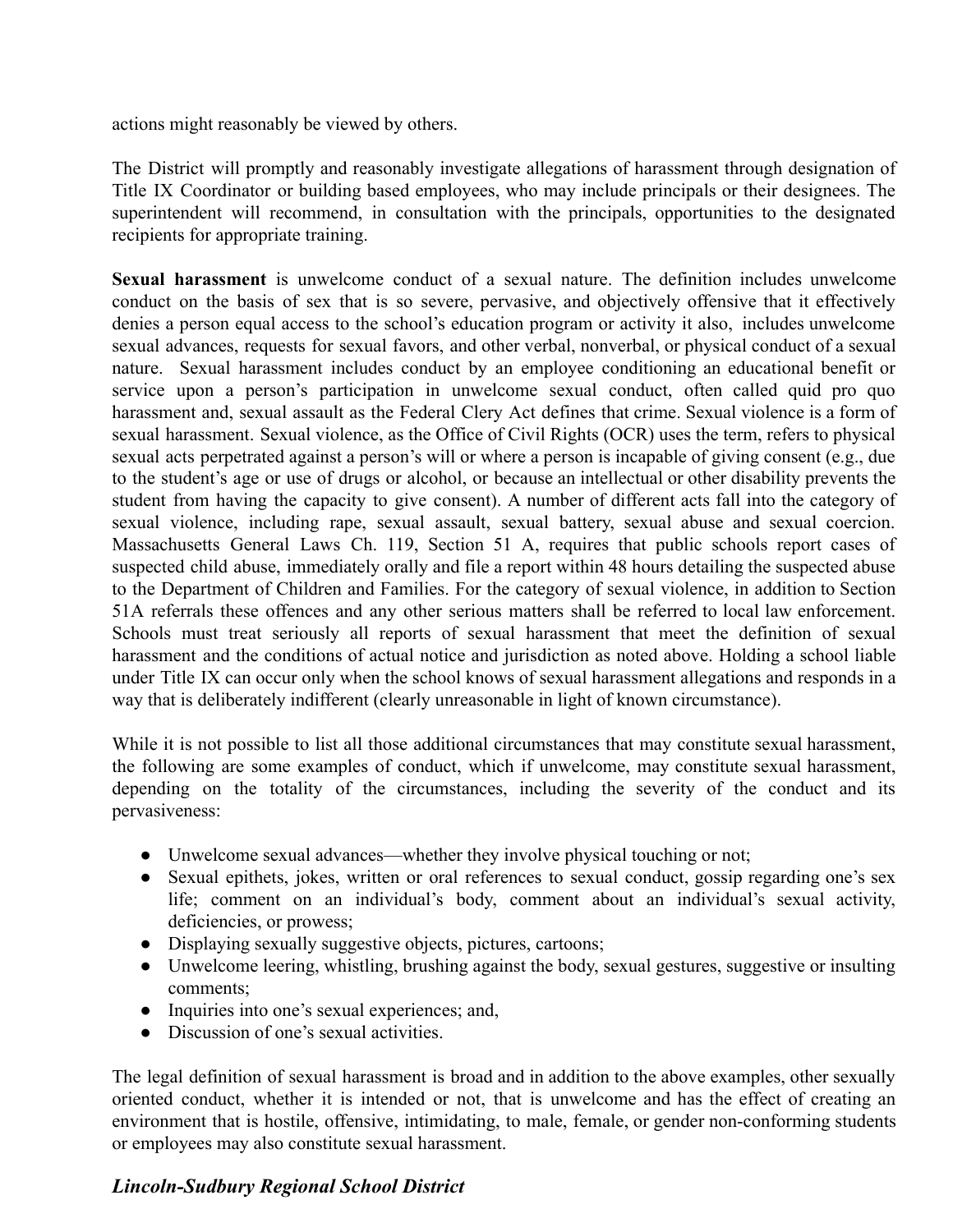Because the District takes allegations of harassment, including sexual harassment, seriously, we will respond promptly to complaints of harassment including sexual harassment, and following an investigation where it is determined that such inappropriate conduct has occurred, we will act promptly to eliminate the conduct and impose corrective action as is necessary, including disciplinary action where appropriate.

Please note that while this policy sets forth our goals of promoting an environment that is free of harassment including sexual harassment, the policy is not designed or intended to limit our authority to discipline or take remedial action for conduct which we deem unacceptable, regardless of whether that conduct satisfies the definition of harassment or sexual harassment.

Retaliation against a complainant, because they have filed a harassment or sexual harassment complaint or assisted or participated in a harassment or sexual harassment investigation or proceeding, is also prohibited. A student or employee who is found to have retaliated against another in violation of this policy will be subject to disciplinary action up to and including student suspension and expulsion or employee termination.

The complainant does not have to be the person at whom the unwelcome sexual conduct is directed. The complainant, regardless of gender, may be a witness to and personally offended by such conduct.

## **NOTICE OF SEXUAL HARASSMENT**

The regulations require a school district to respond when the district has actual notice of sexual harassment. School districts have actual notice when an allegation is made known to any school employee. Schools must treat seriously all reports of sexual harassment that meet the definition of harassment and the conditions of actual notice and jurisdiction as noted whether or not the complainant files a formal complaint. Holding a school liable under Title IX can occur only when the school knows of sexual harassment allegations and responds in a way that is deliberately indifferent (clearly unreasonable in light of known circumstances). Schools are required to investigate every formal complaint and respond meaningfully to every known report of sexual harassment.

The regulation highlights the importance of supportive measures designed to preserve or restore access to the school's education program or activity, with or without a formal complaint. Where there has been a finding of responsibility, the regulation would require remedies designed to restore or preserve access to the school's education program or activity.

## **DUE PROCESS PROTECTIONS**

Due process protections include the following:

- 1) A presumption of innocence throughout the grievance process, with the burden of proof on the school;
- 2) A prohibition of the single investigator model, instead requiring a decision –maker separate from the Title IX Coordinator or investigator;
- 3) The clear and convincing evidence or preponderance of the evidence, subject to limitations;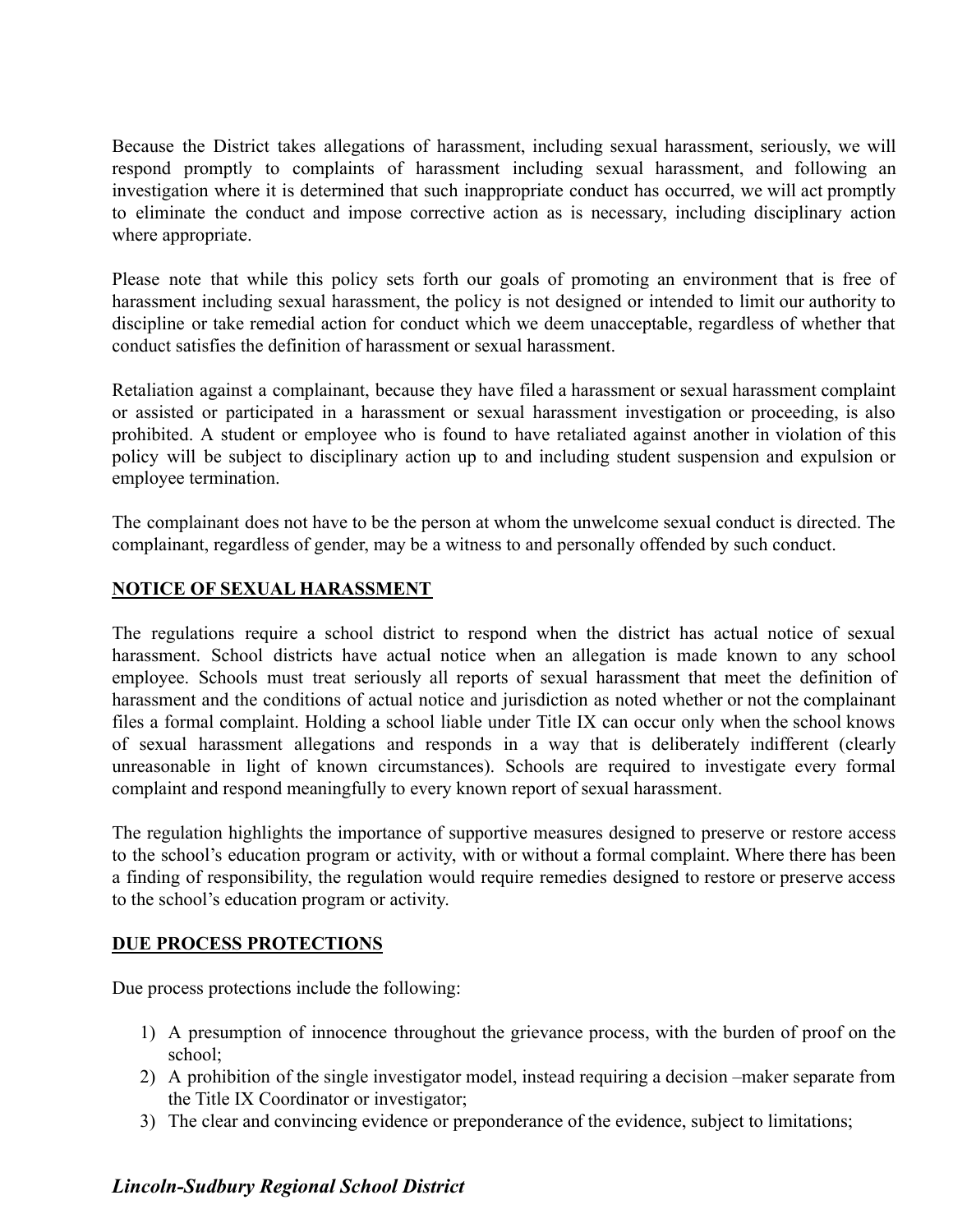- 4) The opportunity to test the credibility of parties and witnesses through cross examination, subject to "rape shield" protections;
- 5) Written notice of allegations and an equal opportunity to review the evidence;
- 6) Title IX Coordinators , investigators, and decision-makers must be free from bias or conflict of interest;
- 7) Equal opportunity for parties to appeal, where schools offer appeals;
- 8) Upon filing a formal complaint the school must give written notice to the parties containing sufficient details to permit a party to prepare for any initial interview and proceed with a factual investigation. For K-12 schools a hearing is optional but the parties must be allowed to submit written questions to challenge each other's credibility before the decision-maker makes a determination. After the investigation, a written determination must be sent to both parties explaining each allegation, whether the respondent is responsible or not responsible, including
- 9) the facts and evidence on which the conclusion was based by applying either the preponderance of the evidence or the clear and convincing standard; however, a school can use the lower preponderance standards only if it uses that standard for conduct code violations that do not involve sexual harassment but carry the same maximum disciplinary sanction. As long as the process is voluntary for all parties, after being fully informed and written consent is provided by both parties, a school may facilitate informal resolution of a sexual complaint.

A district may establish an informal investigation process that may, upon the request of the complainant, be followed by a formal process.

The Superintendent in consultation with the Title IX Coordinator shall designate the principal of each school in the district, or their designee (or some other appropriate employee(s)) as the initial entity to receive the sexual harassment complaint. Also, in a matter of sexual harassment, the district shall require that the Title IX Coordinator be informed, as soon as possible, of the filing of the complaint. Nothing in this policy shall prevent any person from reporting the prohibited conduct to someone other than those above designated complaint recipients. The investigating officer may receive the complaint orally or in writing, and the investigation shall be conducted in such a way as to maintain confidentiality to the extent practicable under the circumstances and in compliance with applicable law. The investigation will be prompt, thorough, and impartial, and will include, at least, a private interview with the person filing the complaint and with witnesses. Also, the alleged harasser will be interviewed. When the investigation is completed, the complaint recipient will, to the extent appropriate, inform the person filing the complaint and the person alleged to have committed the conduct of the results of that investigation.

## **RECORD KEEPING REQUIREMENTS**

Schools must create and maintain records documenting every Title IX sexual harassment complaint. This could include mediation, restorative justice, or other models of alternative dispute resolution. Schools must keep records regarding the school's response to every report of sexual harassment of which it becomes aware even if no formal complaint was filed, including documentation of supportive matters offered and implemented for the complainant.

This policy, or a summary thereof that contain the essential policy elements shall be distributed by the **(Name of District)** School District to its students and employees and each parent or guardian shall sign that they have received and understand the policy.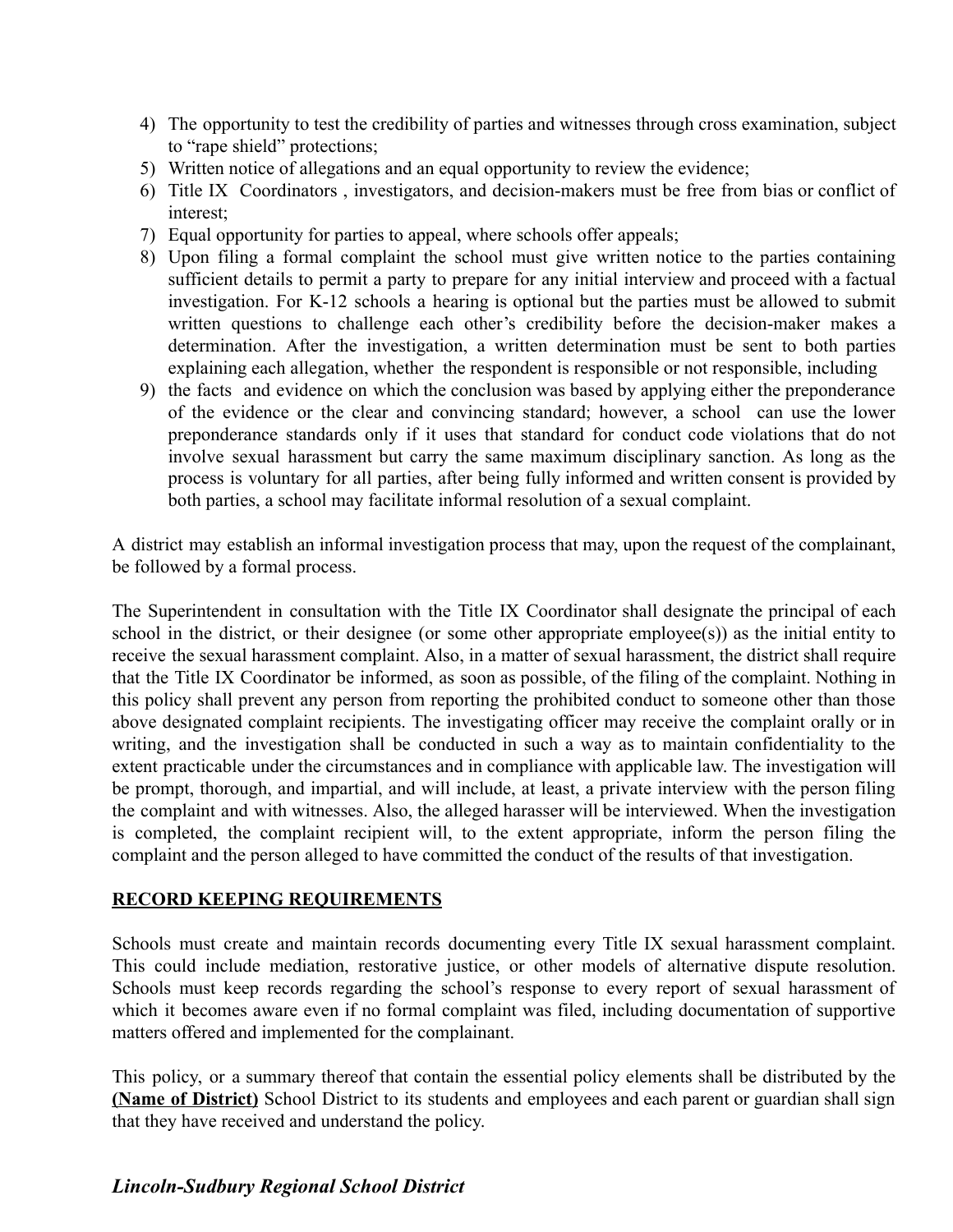List the name and phone number of the District's Title IX Coordinator

List the appropriate party by name and phone number to receive a complaint in each District School Please note that the following entities have specified time limits for filing a claim.

The Complainant may also file a complaint with:

- The Mass. Commission Against Discrimination, 1 Ashburton Place, Room 601 Boston, MA 02108. Phone: 617-994-6000.
- Office for Civil Rights (U.S. Department of Education) 5 Post Office Square, 8th Floor Boston, MA 02109. Phone: 617-289-0111.
- The United States Equal Employment Opportunity Commission, John F. Kennedy Bldg. 475 Government Center Boston, MA 02203.
- LEGAL REF.: M.G.L. 151B:3A Title IX of the Education Amendments of 1972 BESE 603 CMR 26:00 34 CFR 106.44 (a), (a)-(b) 34 CFR 106.45 (a)-(b) (1) 34 CFR 106.45 (b)(2)-(b)(3,4,5,6,7) as revised through June 2020

**Note: A summary of the attached Policy, as adopted, must be sent to parents/guardians, students, employees, unions, and prospective employees of the school district including Title IX Coordinator(s), investigator(s) and the decision-maker. The above referenced employees must attend training sessions on the implementation of the Policy.**

SOURCE: MASC July 2020 Adopted for LSSC Policy Manual, 11/23/21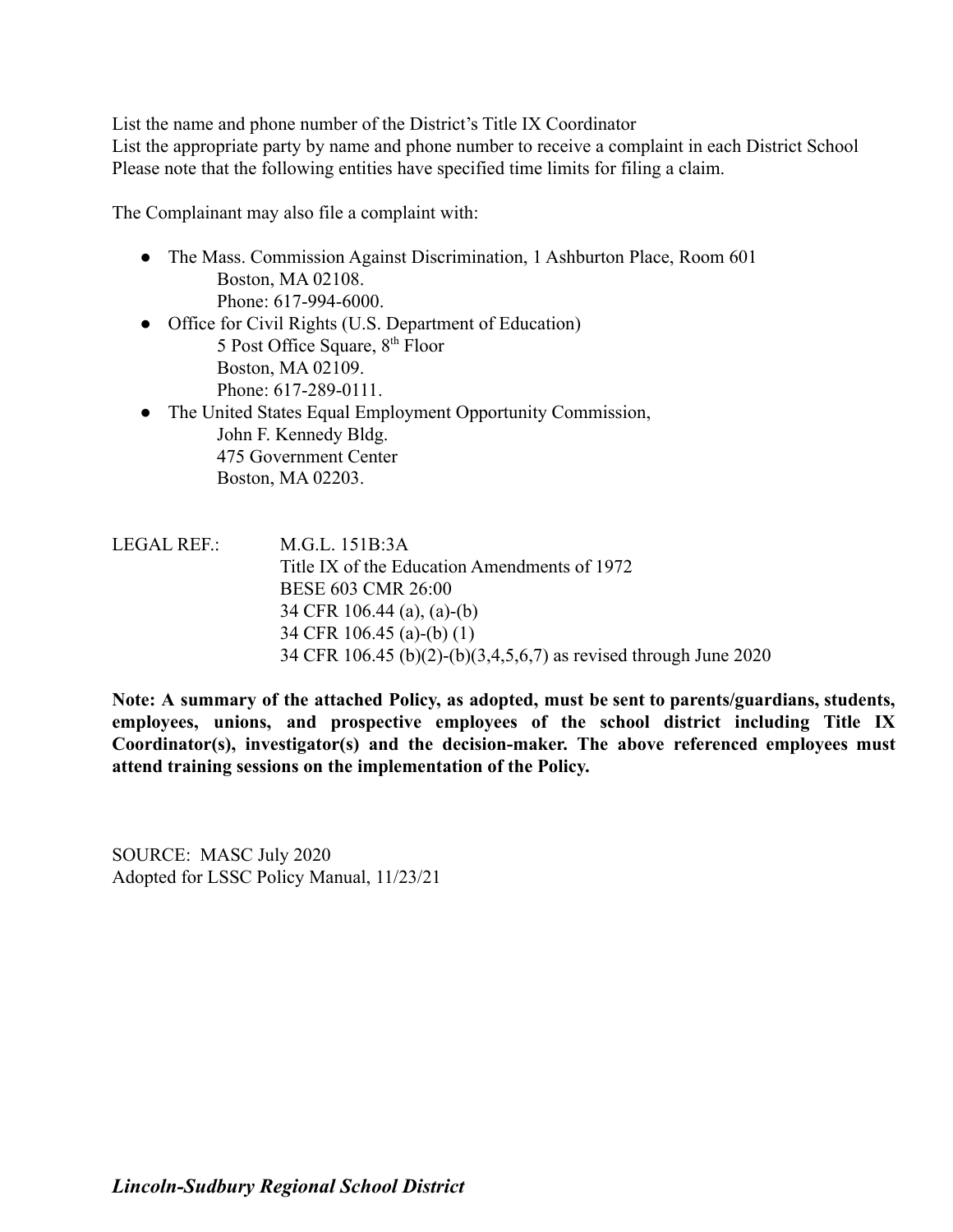#### **NONDISCRIMINATION ON THE BASIS OF DISABILITY**

Title II of the Americans With Disabilities Act of 1992 requires that no qualified individual with a disability shall, because the District's facilities are inaccessible to or unusable by individuals with disabilities, be excluded from participation in, or be denied the benefits of the services, programs, and activities of the District or be subject to discrimination. Nor shall the District exclude or otherwise deny services, programs, or activities to an individual because of the known disability of a person with whom the individual is known to have a relationship or association.

**Definition:** A "qualified individual with a disability" is an individual with a disability who, with or without reasonable modification to rules, policies, or practices, the removal of architectural, communication, or transportation barriers, or the provision of auxiliary aids and services, meets the essential eligibility requirements for the receipt of services or the participation in programs or activities provided by the District.

**Reasonable Modification:** The District shall make reasonable modification in policies, practices, or procedures when the modifications are necessary to avoid discrimination on the basis of disability, unless the District can demonstrate that making the modifications would fundamentally alter the nature of the service, program, or activity.

**Communications:** The District shall take the appropriate steps to ensure that communications with applicants, participants, and members of the public with disabilities are as effective as communications with others. To this end, the District shall furnish appropriate auxiliary aids and services where necessary to afford an individual with a disability an equal opportunity to participate in, and enjoy benefits of, a service, program, or activity conducted by the District. In determining what type of auxiliary aid or service is necessary, the District shall give primary consideration to the requests of the individuals with disabilities.

**Auxiliary Aids and Services:** "Auxiliary aids and services" includes (1) qualified interpreters, note takers, transcription services, written materials, assisted listening systems, and other effective methods for making aurally delivered materials available to individuals with hearing impairments; (2) qualified readers, taped texts, audio recordings, Braille materials, large print materials, or other effective methods for making visually delivered materials available to individuals with visual impairments; (3) acquisition or modification of equipment or devices and (4) other similar services and actions.

**Limits of Required Modification:** The District is not required to take any action that it can demonstrate would result in a fundamental alteration in the nature of a service, program, or activity or in undue financial and administrative burdens. Any decision that, in compliance with its responsibility to provide effective communication for individuals with disabilities, would fundamentally alter the service, program, or activity or unduly burden the District shall be made by the School Committee after considering all resources available for use in funding and operating the program, service, or activity. A written statement of the reasons for reaching that conclusion shall accompany the decision.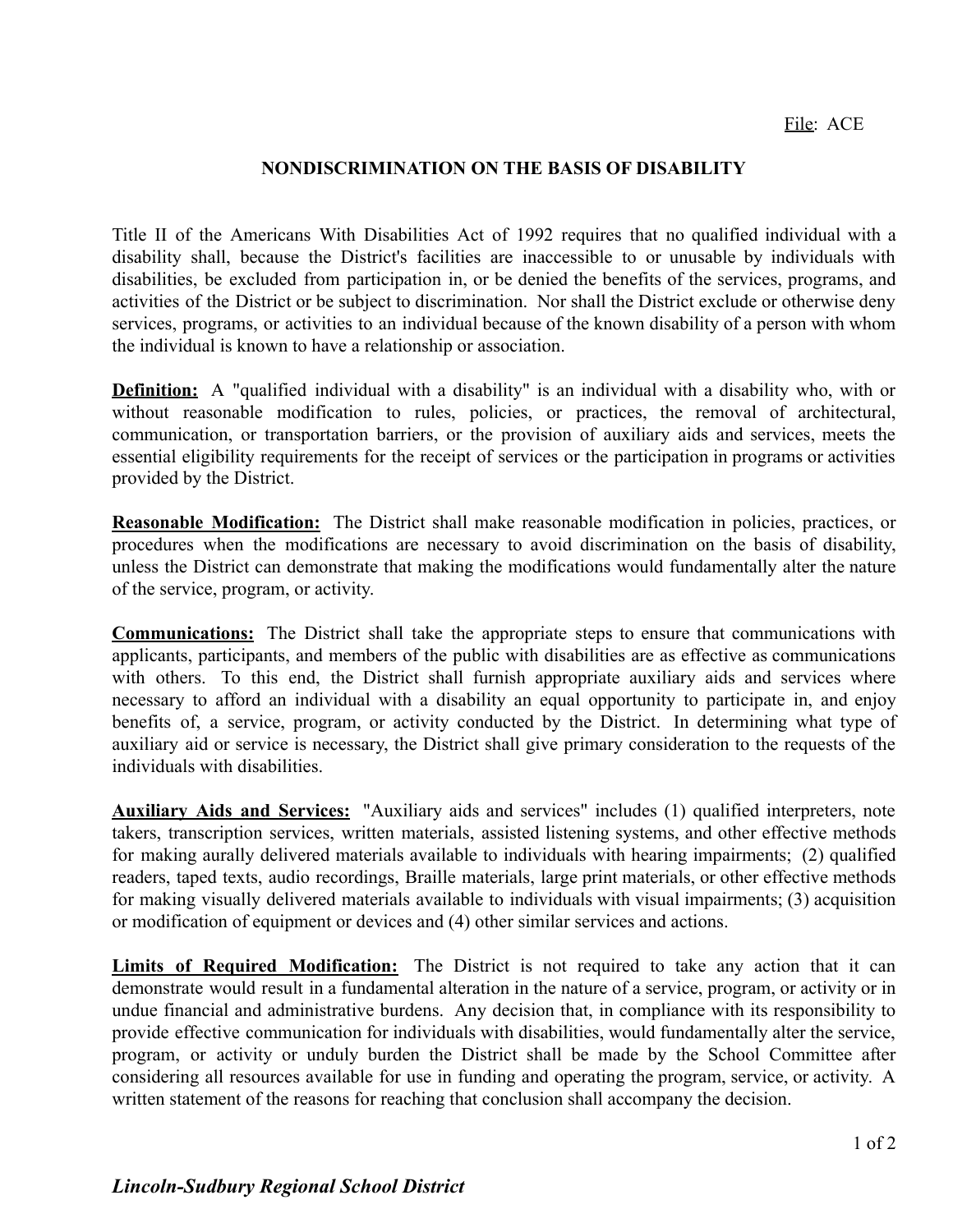**Notice:** The District shall make available to applicants, participants, beneficiaries, and other interested persons information regarding the provisions of Title II of the American with Disabilities Act (ADA) and its applicability to the services, programs, or activities of the District. The information shall be made available in such a manner as the School Committee and Superintendent find necessary to apprise such persons of the protections against discrimination assured them by the ADA.

**Compliance Coordinator:** The District shall designate at least one employee to coordinate its efforts to comply with and carry out its responsibilities under Title II of ADA, including any investigation of any complaint communicated to it alleging its noncompliance or alleging any actions that would be prohibited under ADA. The District shall make available to all interested individuals the name, office address, and telephone number of the employee(s) so designated and shall adopt and publish procedures for the prompt and equitable resolution of complaints alleging any action that would be prohibited under the ADA. The school district receives federal financial assistance and must comply with the above requirements. Additionally, the School Committee is of the general view that:

- 1. Discrimination against a qualified disabled person solely on the basis of disability is unfair; and
- 2. To the extent possible, qualified disabled persons should be in the mainstream of life in the school community. Accordingly, employees of the school district will comply with the above requirements of the law and policy statements of this Committee to ensure nondiscrimination on the basis of disability.

SOURCE: MASC July 2016 Adopted for LSSC Policy Manual, 11/23/21

LEGAL REFS.: Rehabilitation Act of 1973, Section 504, as amended Education for All Disabled Children Act of 1975 M.G.L. [71B:1](http://www.malegislature.gov/Laws/GeneralLaws/PartI/TitleXII/Chapter71b/Section1) et seq. (Chapter 766 of the Acts of 1972) Title II, Americans with Disabilities Act of 1992, as amended Board of Education Chapter 766 Regulations, adopted 10/74, as amended through 3/28/78

CROSS REFS.: [IGB,](http://z2policy.ctspublish.com/masc/DocViewer.jsp?docid=166&z2collection=master#JD_IGB) Support Services Programs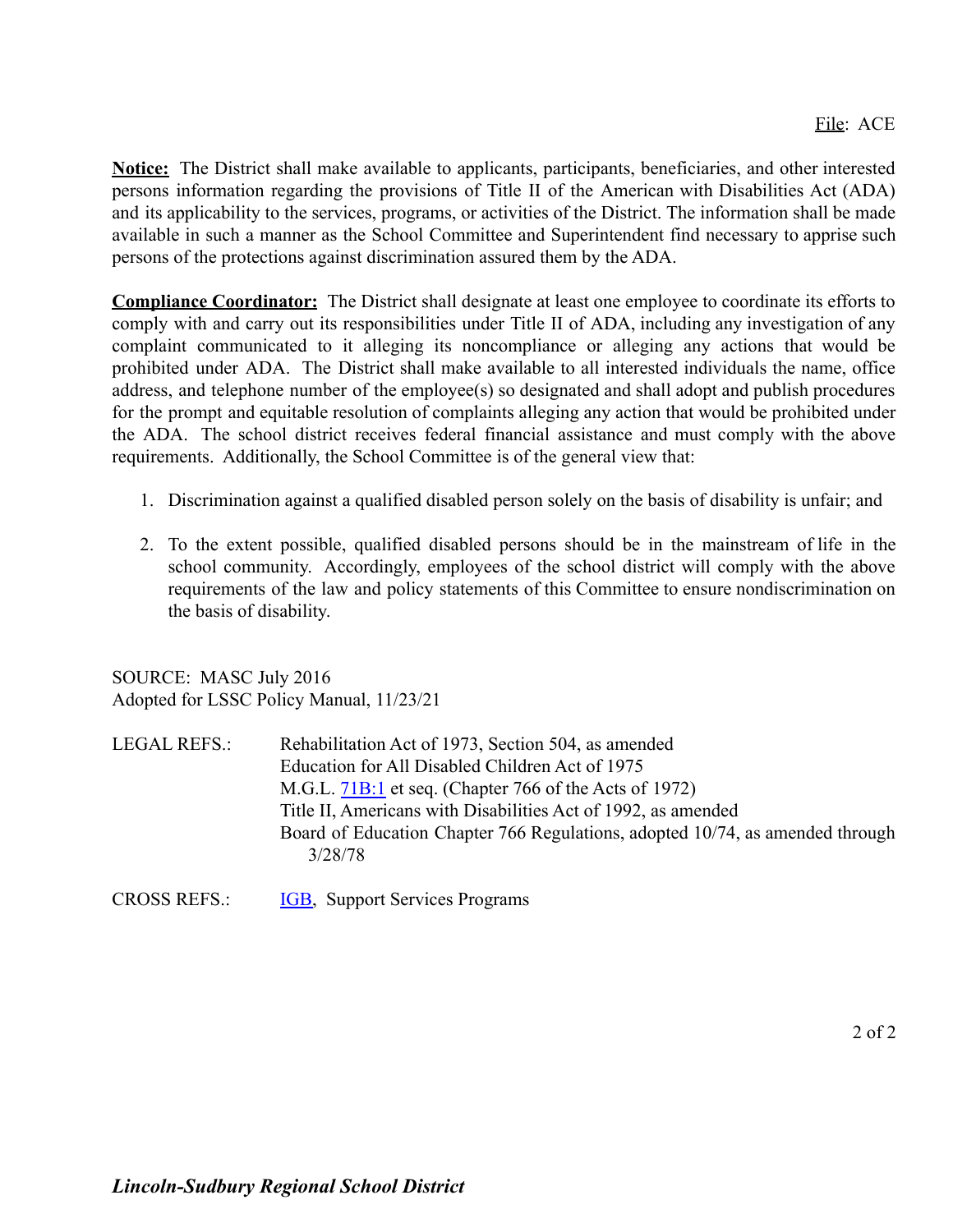### **MISSION STATEMENT AND VALUES**

Since its founding in 1954, Lincoln-Sudbury Regional High School has viewed itself as "a different kind of place" - a place that not only tolerates but truly values diversity in style and substance. This quality manifests itself in the academic program and in the general atmosphere of the school, and may best be seen in the respectful and warm relationships between students and adults, the high degree of autonomy for and participation by the faculty in decisions, and a school culture marked by commitment to innovation and experimentation.

Through a challenging academic program and a wide variety of school activities, students are expected to make choices and to have a degree of power over their own education. The ability to make good choices requires the student to develop a sense of responsibility and an understanding of the ethical implications of their actions. Formality and standardization have, in the life of the school, been less important than creativity, originality, and critical thinking skills. The school culture also seeks to join academic skills to an active civic concern for the Lincoln-Sudbury community, American society, and the world beyond.

### **Lincoln Sudbury Core Values**:

- 1. **Fostering caring and cooperative relationships** Lincoln-Sudbury encourages all its community members – students, teachers, staff and administrators – to cultivate caring and supportive relationships with one another, and to sustain a culture where all members of the community can thrive. Since the primary activity of the school is learning and teaching, the primary relationship is between students and their teachers. With that said, the school places equal value on the relationships between students and its staff members, as well as the collegiality among its staff members.
- 2. **Respecting human differences** As articulated in the Mission Statement, Lincoln-Sudbury is "a place that not only tolerates, but values diversity in style and substance." Human difference includes all forms of diversity, such as racial, ethnic, religious, familial, economic, and sexual orientation. In addition, L-S honors differences of opinion and differences in learning styles.
- 3. **Pursuing academic excellence** Lincoln Sudbury is committed to educating the whole student. Thus, the school defines academics in the broadest sense possible to include all disciplines and programs at L-S. While high achievement for each student on their own terms is the ultimate objective, excellence may also describe the growth students show in pursuit of their goals.
- 4. **Cultivating community** Each of us is a member of any given number of communities that can be defined in multiple ways. Lincoln-Sudbury believes a student's commitment to any community is a symbiotic relationship. The school lives its motto, "Think for yourself, but think of others." in a long- standing dedication to service; and, the school recognizes that its students are citizens of the world: they are part of a vibrant, complex, and sometimes perplexing global community that is continuously evolving. Thus, L-S seeks to prepare its students to be informed, constructive, respectful and responsible members of the community at home and beyond.

The school's core values constitute the foundation of Lincoln-Sudbury Regional High School. The primary goal of our curriculum is to provide opportunities for students to develop a strong knowledge base in the various disciplines and program areas described in our Program of Studies and reflected in our graduation requirements.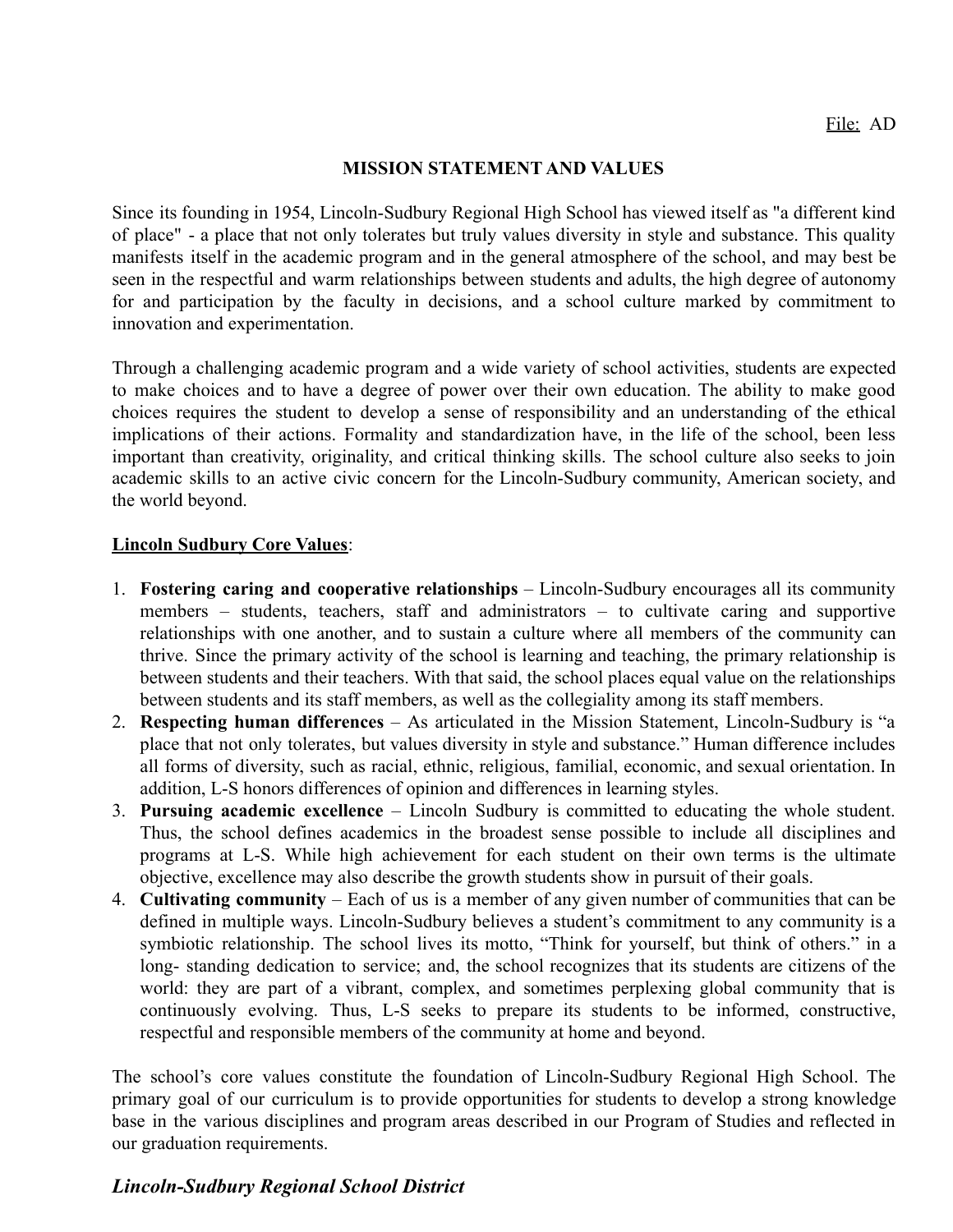To that end, Lincoln-Sudbury defines five general areas of academic, civic and social student performance, which serve as the underpinnings of student expectations:

## **Lincoln-Sudbury Academic Expectations**

- Students will be able to demonstrate critical thinking and problem-solving skills.
- Students will be able to express ideas in many modes.
- Students will be active participants in their own learning.

## **Lincoln-Sudbury Civic Expectations**

Students will be able to demonstrate a knowledge of, and an ability to participate in, the democratic process. Students are expected to work cooperatively with others and to contribute to the Lincoln-Sudbury community and to the community at large through community service work.

### **Lincoln-Sudbury Social Expectations**

Students are expected to behave in a way that is respectful and attentive to the needs of others. While understanding and appreciating individual differences in style, students should behave responsibly and with awareness of the consequences of actions.

SOURCE: Lincoln-Sudbury Program of Studies Adopted for LSSC Policy Manual, 11/23/21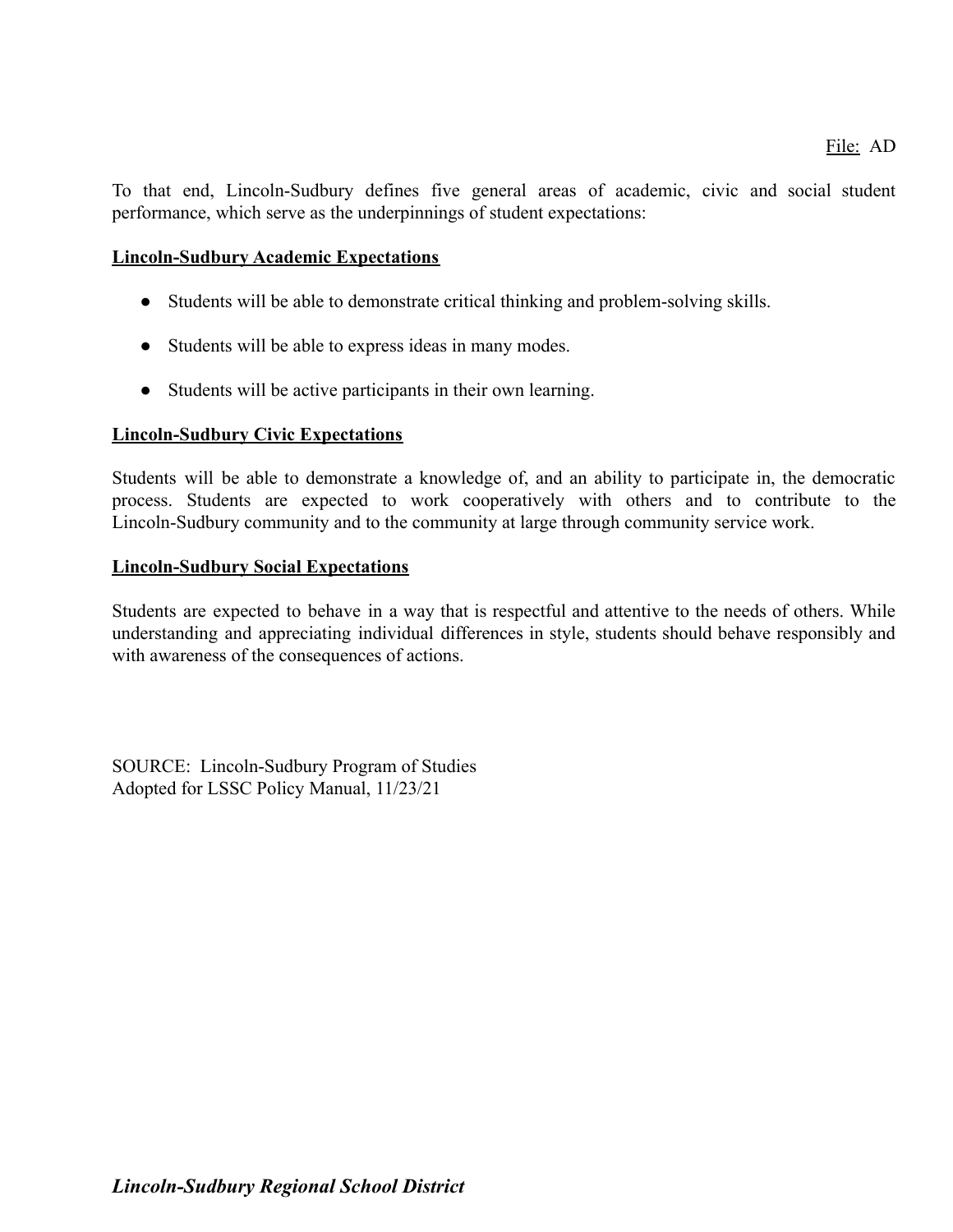### **STATEMENT OF PURPOSE**

Since its founding in 1954, Lincoln-Sudbury Regional High School has viewed itself as "a different kind of place" - a place that not only tolerates but truly values diversity in style and substance. This quality manifests itself in the academic program and in the general atmosphere of the school, and may best be seen in the respectful and warm relationships between students and adults, the high degree of autonomy for and participation by the faculty in decisions, and a school culture marked by commitment to innovation and experimentation.

Through a challenging academic program and a wide variety of school activities, students are expected to make choices and to have a degree of power over their own education. The ability to make good choices requires the development of a sense of responsibility and an understanding of the ethical implications of their actions. Formality and standardization have, in the life of the school, been less important than creativity, originality, and critical thinking skills. The school culture also seeks to join academic skills *to* an active civic concern for the Lincoln-Sudbury community, American society, and the world beyond.

The school's Core Values - fostering of cooperative and caring relationships, respect for human differences, and the development and maintenance of a purposeful and vigorous academic program constitute the foundation of the operation of Lincoln-Sudbury. In addition, in 1993, Lincoln-Sudbury defined five general areas of student performance, which serve as the underpinnings of the longer list of student expectations which follows. These areas are:

- A strong knowledge base in the various disciplines and program areas
- Proficiency in problem-solving and critical thinking skills
- The ability to express ideas both simple and complex in many modes
- A knowledge of, and an ability to participate in, the democratic process
- An ability to assess one's own progress in learning

Adopted for Policy Manual 12/10/02 Adopted for LSSC Policy Manual 11/23/21

SOURCE: Lincoln-Sudbury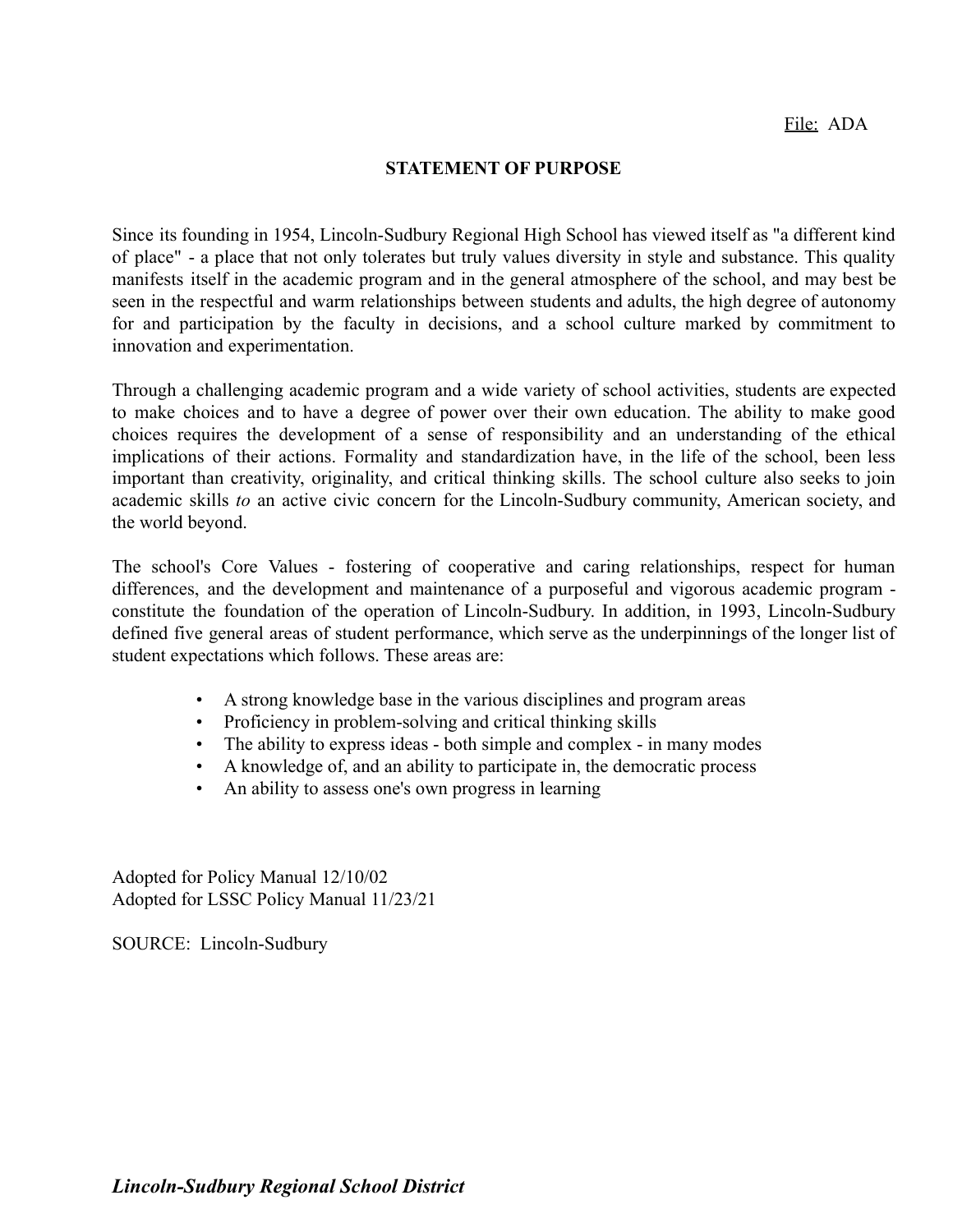### **TOBACCO POLICY**

Under Massachusetts General Laws, use of any tobacco products within the school buildings, school facilities, or on school grounds or school buses by any individual, including school personnel and students, is prohibited at all times.

Pursuant to this regulation, the School Committee adopted the following rules and regulations affecting the use of and/or possession of tobacco products on school property, as set forth by the Tobacco Task Force:

No student may be in possession/use of a tobacco product on school property or within 300 yards of school property within the Town of Sudbury.

- 1. First offense or second offense
	- a. Parents will be informed and
	- b. Students can choose between a tobacco education program or receive a ticket for \$100 payable to the Town of Sudbury
- 2. Subsequent Offenses
	- a. Parents will be informed and
	- b. \$100 ticket payable to the Town of Sudbury

No school employee shall use tobacco products on school property within the Town of Sudbury.

This policy shall be distributed to all staff and students in the appropriate handbook(s) or publications.

Additionally, signs shall be posted in all school buildings informing the general public of the District policy and requirements of state law.

Adopted 1/14/03 Rules and regulations adopted 2/23/99 Adopted for LSSC Policy Manual, 11/23/21

SOURCE: Lincoln-Sudbury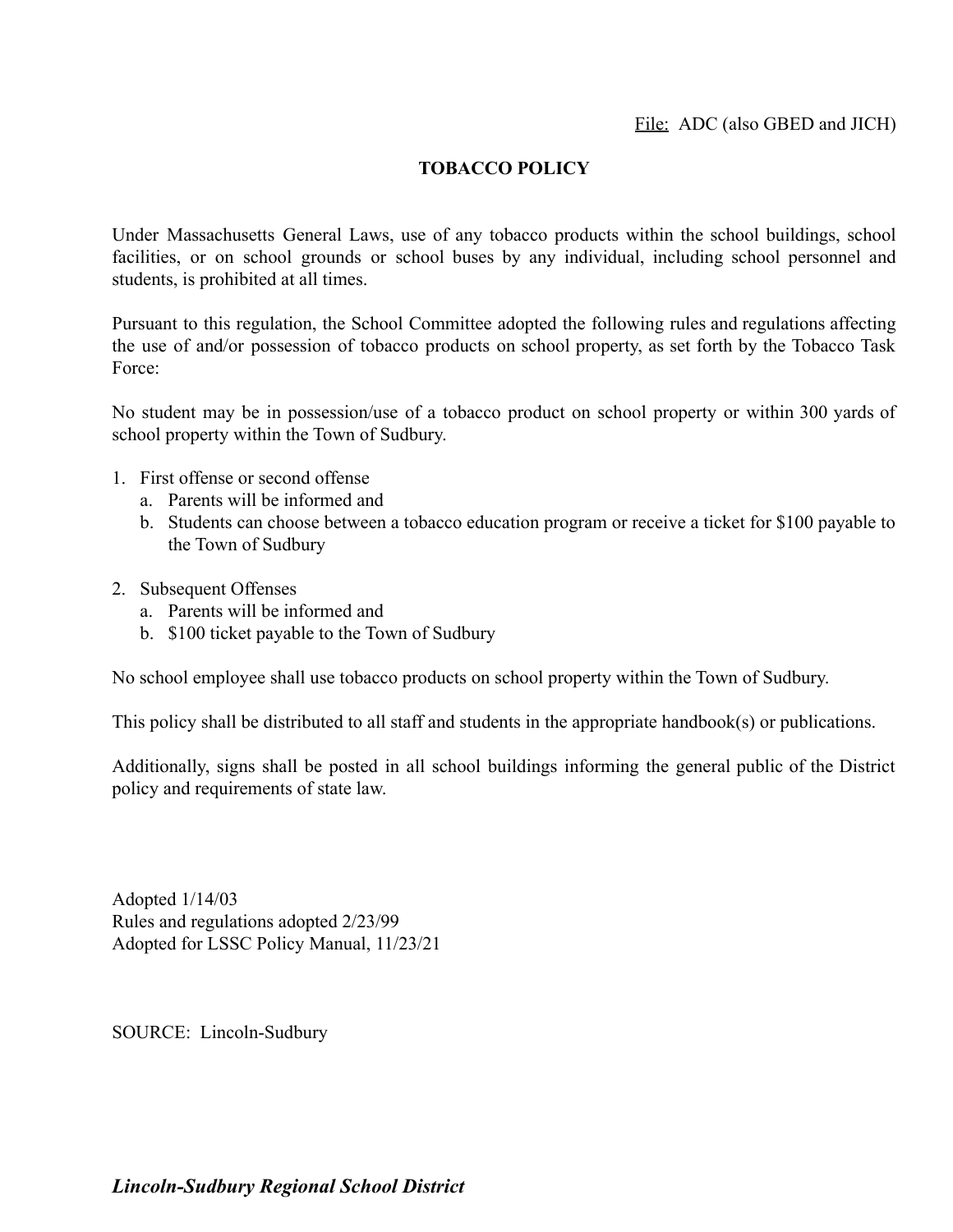### **TOBACCO PRODUCTS ON SCHOOL PREMISES PROHIBITED**

Use of any tobacco products, including, but not limited to: cigarettes, cigars, little cigars, chewing tobacco, pipe tobacco and snuff and electronic cigarettes, electronic cigars, electronic pipes or other similar products that rely on vaporization or aerosolization, within the school buildings, school facilities, on school grounds or school buses, or at school sponsored events by any individual, including school personnel and students, is prohibited at all times.

A staff member determined to be in violation of this policy shall be subject to disciplinary action.

A student determined to be in violation of this policy shall be subject to disciplinary action pursuant to the student discipline code.

This policy shall be promulgated to all staff and students in appropriate handbook(s) and publications.

Signs shall be posted in all school buildings informing the general public of the District policy and requirements of state law.

SOURCE: MASC July 2016 Adopted for LSSC Policy Manual 11/23/21

LEGAL REF: M.G.L. [71:37H;](http://www.malegislature.gov/Laws/GeneralLaws/PartI/TitleII/Chapter71/Section37h) [270:6](https://malegislature.gov/Laws/GeneralLaws/PartIV/TitleI/Chapter270/section6)

CROSS REFS.: GBED, Tobacco use on School Property by Staff Members Prohibited JICH, Alcohol, Tobacco and Drug Use by Students Prohibited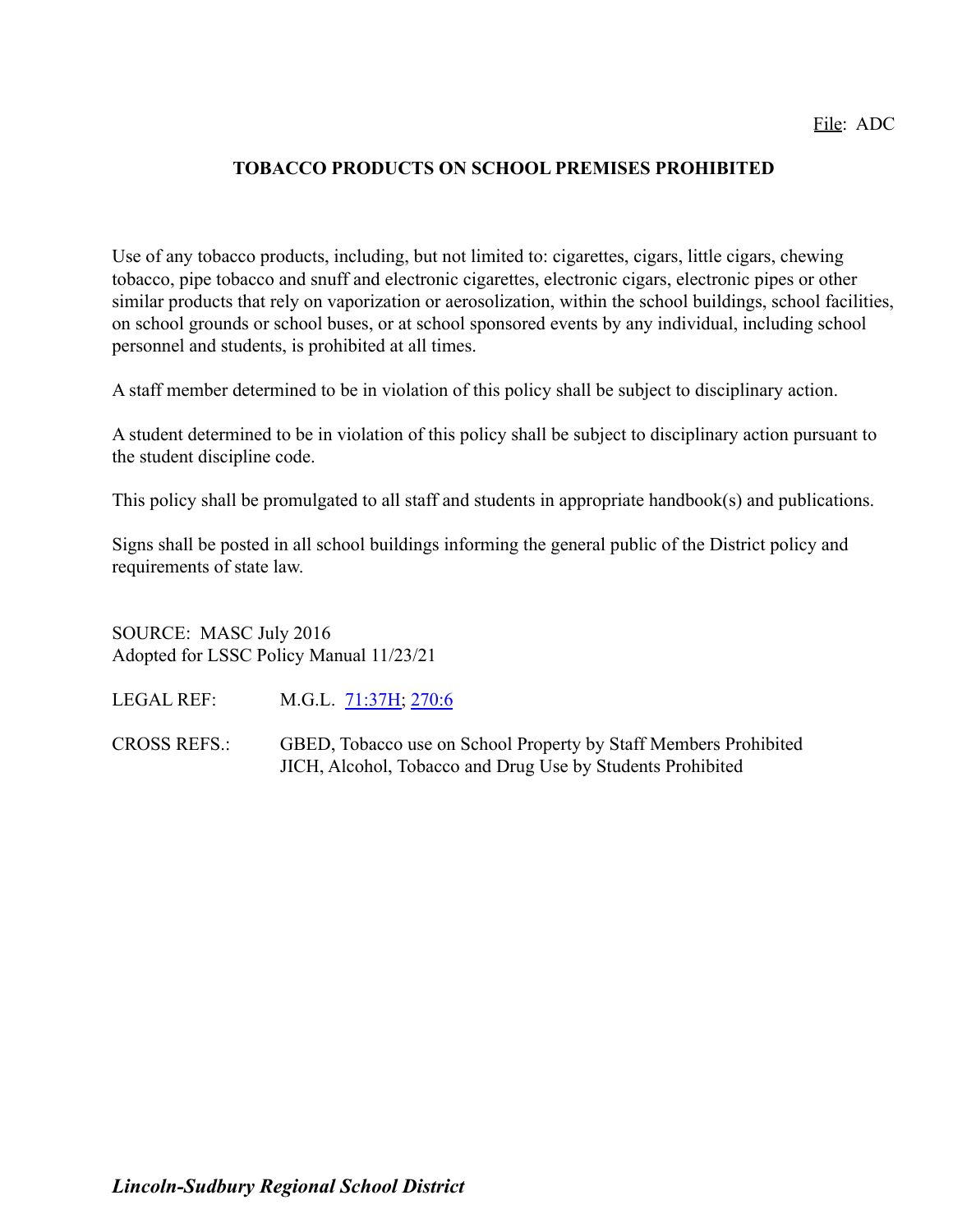## **C.O.R.I. REQUIREMENTS**

The District shall conduct Criminal Offender Record Information (C.O.R.I.) checks in compliance with M.G.L., Chapter 385 of the Acts of 2002, An Act Further Protecting Children.

The Superintendent/Principal or his/her designee shall be responsible for implementation of the C.O.R.I. checks.

Adopted 9/23/03 Adopted for LSSC Policy Manual 11/23/21

SOURCE: Lincoln-Sudbury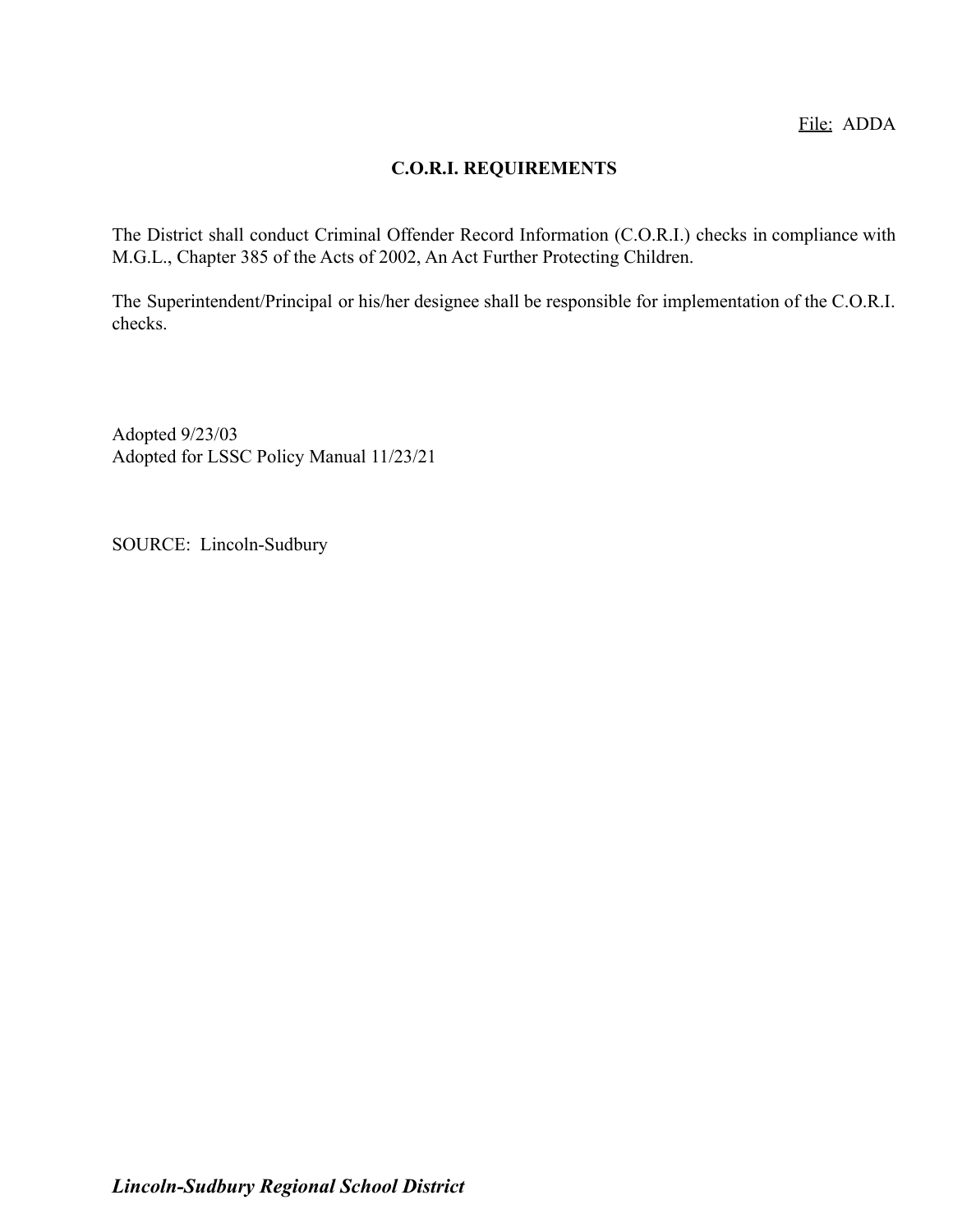### **BACKGROUND CHECKS**

It shall be the policy of the school district that, as required by law, a state and national fingerprint criminal background check will be conducted to determine the suitability of full or part time current and prospective school employees, who may have direct and unmonitored contact with children. School employees shall include, but not be limited to any apprentice, intern, or student teacher or individuals in similar positions, who may have direct and unmonitored contact with children. The School Committee shall only obtain a fingerprint background check for current and prospective employees for whom the School Committee has direct hiring authority. In the case of an individual directly hired by a school committee, the chair of the School Committee shall review the results of the national criminal history check. The Superintendent shall also obtain a state and national fingerprint background check for any individual who regularly provides school related transportation to children. The School Committee, Superintendent or Principal, as appropriate, may obtain a state and national fingerprint criminal background check for any volunteer, subcontractor or laborer commissioned by the School Committee, school or employed by the city or town to perform work on school grounds, who may have direct and unmonitored contact with children. School volunteers and subcontractors/laborers who may have direct and unmonitored contact with children must continue to submit state CORI checks.

The fee charged by the provider to the employee and educator for national fingerprint background checks will be \$55.00 for school employees subject to licensure by DESE and \$35.00 for other employees, which fee may from time to time be adjusted by the appropriate agency. The employer shall continue to obtain periodically, but not less than every 3 years, from the department of criminal justice information services all available Criminal Offender Record Information (CORI) for any current and prospective employee or volunteer within the school district who may have direct and unmonitored contact with children.

Direct and unmonitored contact with children is defined in DESE regulations as contact with a student when no other employee who has received a suitability determination by the school or district is present. "Contact" refers to any contact with a student that provides the individual with opportunity for physical touch or personal communication.

This policy is applicable to any fingerprint-based state and national criminal history record check made for non-criminal justice purposes and requested under applicable federal authority and/or state statute authorizing such checks for licensing or employment purposes. Where such checks are allowable by law, the following practices and procedures will be followed.

#### **Requesting CHRI (Criminal History Record Information) checks**

Fingerprint-based CHRI checks will only be conducted as authorized by state and federal law, in accordance with all applicable state and federal rules and regulations. If an applicant or employee is required to submit to a fingerprint-based state and national criminal history record check, they shall be informed of this requirement and instructed on how to comply with the law. Such instruction will include information on the procedure for submitting fingerprints. In addition, the applicant or employee will be provided with all information needed to successfully register for a fingerprinting appointment.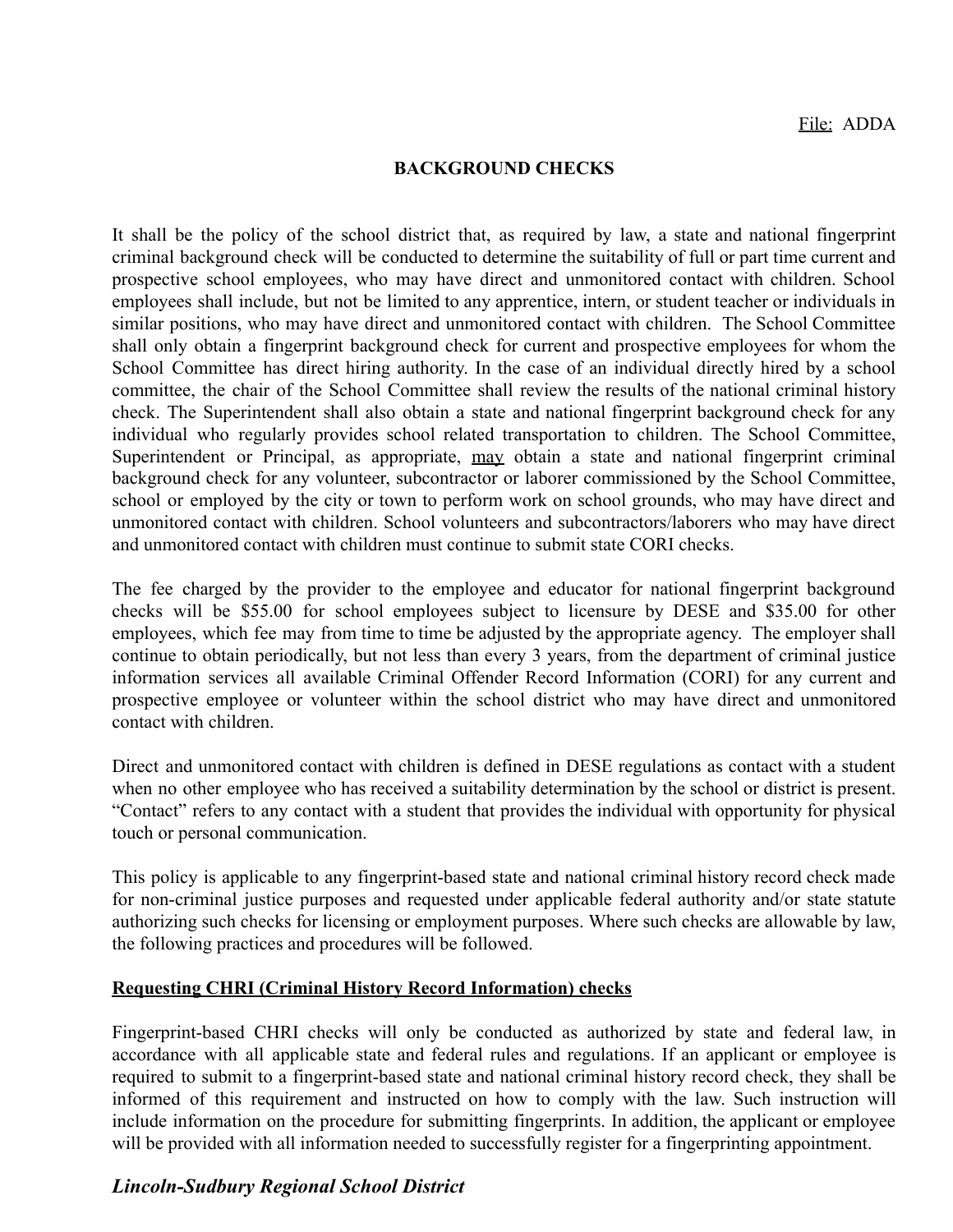## **Access to CHRI**

All CHRI is subject to strict state and federal rules and regulations in addition to Massachusetts CORI laws and regulations. CHRI cannot be shared with any unauthorized entity for any purpose, including subsequent hiring determinations. All receiving entities are subject to audit by the Massachusetts Department of Criminal Justice Information Services (DCJIS) and the FBI, and failure to comply with such rules and regulations could lead to sanctions. Federal law and regulations provide that the exchange of records and information is subject to cancellation if dissemination is made outside of the receiving entity or related entities. Furthermore, an entity can be charged criminally for the unauthorized disclosure of CHRI.

## **Storage of CHRI**

CHRI shall only be stored for extended periods of time when needed for the integrity and/or utility of an individual's personnel file. Administrative, technical, and physical safeguards, which are in compliance with the most recent CJIS Security Policy have been implemented to ensure the security and confidentiality of CHRI. Each individual involved in the handling of CHRI is to familiarize himself/herself with these safeguards.

In addition to the above, each individual involved in the handling of CHRI will strictly adhere to the policy on the storage, retention and destruction of CHRI.

#### **Retention and Destruction of CHRI**

Federal law prohibits the repurposing or dissemination of CHRI beyond its initial requested purpose. Once an individual's CHRI is received, it will be securely retained in internal agency documents for the following purposes *only*:

Historical reference and/or comparison with future CHRI requests, Dispute of the accuracy of the record Evidence for any subsequent proceedings based on information contained in the CHRI.

CHRI will be kept for the above purposes in a secure location in the office of the superintendent. When no longer needed, CHRI and any summary of CHRI data must be destroyed by shredding paper copies and/or by deleting all electronic copies from the electronic storage location, including any backup copies or files. The shredding of paper copies of CHRI by an outside vendor must be supervised by an employee of the district*.*

## **CHRI Training**

An informed review of a criminal record requires training. Accordingly, all personnel authorized to receive and/or review CHRI at the district will review and become familiar with the educational and relevant training materials regarding SAFIS and CHRI laws and regulations made available by the appropriate agencies, including the DCJIS.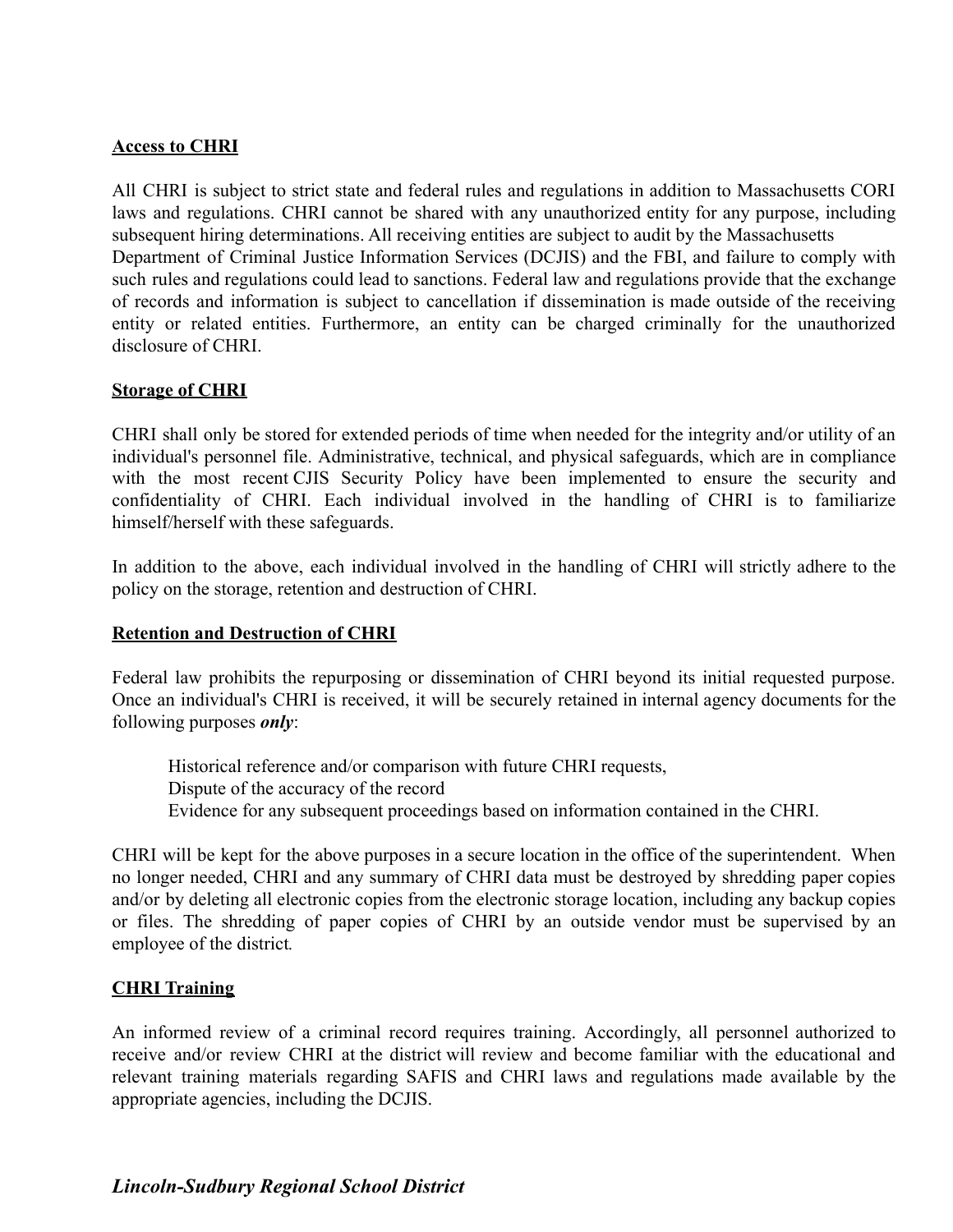## **Determining Suitability**

In determining an individual's suitability, the following factors will be considered: these factors may include, but not necessarily be limited to: the nature and gravity of the crime and the underlying conduct, the time that has passed since the offense, conviction and/or completion of the sentence, nature of the position held or sought, age of the individual at the time of the offense, number of offenses, any relevant evidence of rehabilitation or lack thereof and any other factors deemed relevant by the district. A record of the suitability determination will be retained. The following information will be included in the determination:

The name and date of birth of the employee or applicant;

The date on which the school employer received the national criminal history check results; and, The suitability determination (either "suitable" or "unsuitable").

A copy of an individual's suitability determination documentation must be provided to another school employer, or to the individual, upon request of the individual for whom the school employer conducted a suitability determination.

## **Relying on Previous Suitability Determination.**

The school employer may obtain and may rely on a favorable suitability determination from a prior employer, if the following criteria are met:

The suitability determination was made within the last seven years; and

The individual has not resided outside of Massachusetts for any period longer than three years since the suitability determination was made; and either

The individual has been employed continuously for one or more school employers or has gaps totaling no more than two years in his or her employment for school employers; or

If the individual works as a substitute employee, the individual is still deemed suitable for employment by the school employer who made a favorable suitability determination. Upon request of another school employer, the initial school employer shall provide documentation that the individual is still deemed suitable for employment by the initial school employer.

## **Adverse Decisions Based on CHRI**

If inclined to make an adverse decision based on an individual's CHRI, the district will take the following steps prior to making a final adverse determination:

Provide the individual with a copy of their CHRI used in making the adverse decision;

Provide the individual with a copy of this CHRI Policy;

Provide the individual the opportunity to complete or challenge the accuracy of their CHRI; and

Provide the individual with information on the process for updating, changing, or correcting **CHRI**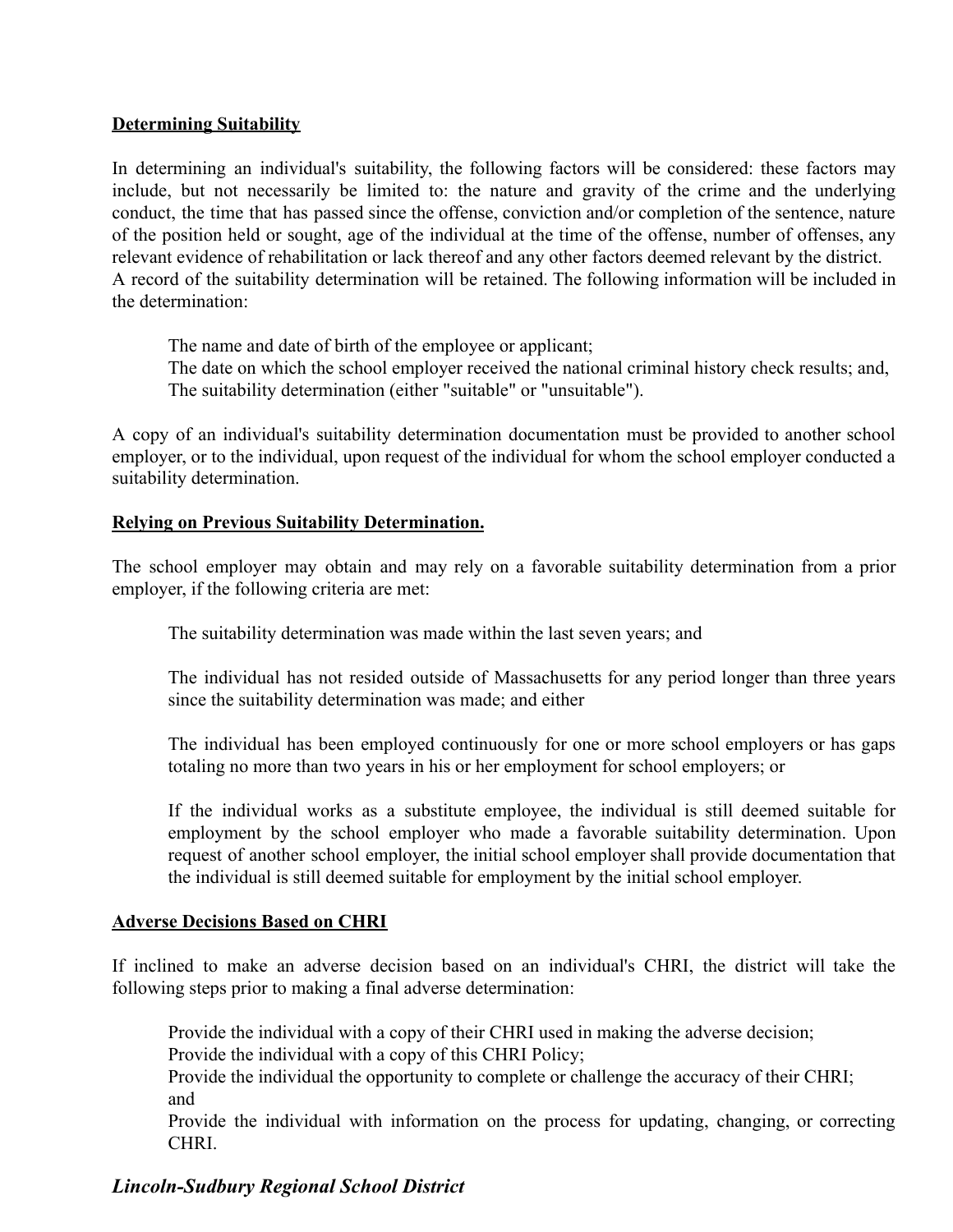A final adverse decision based on an individual's CHRI will not be made until the individual has been afforded a reasonable time depending on the particular circumstances not to exceed thirty days to correct or complete the CHRI.

If a school employer receives criminal record information from the state or national fingerprint-based background checks that includes no disposition or is otherwise incomplete, the school employer may request that an individual, after providing him a copy of said background check, provide additional information regarding the results of the criminal background checks to assist the school employer in determining the applicant's suitability for direct and unmonitored contact with children, notwithstanding the terms of General Laws chapter 151B, S. 4,( 9,9 ½). Furthermore, in exigent circumstances, a school employer may, pursuant to the terms of DESE regulations (see specific regulations in legal references), hire an employee on a conditional basis without first receiving the results of a national criminal background check. After exhausting several preliminary steps as contained in the above referenced regulation the district may require an individual to provide information regarding the individual's history of criminal convictions; however, the individual cannot be asked to provide information about juvenile adjudications or sealed convictions. The superintendent is advised to confer with legal counsel whenever they solicit information from an individual concerning their history of criminal convictions.

#### **Secondary Dissemination of CHRI**

If an individual's CHRI is released to another authorized entity, a record of that dissemination must be made in the secondary dissemination log. The secondary dissemination log is subject to audit by the DCJIS and the FBI.

The following information will be recorded in the log:

Subject Name; Subject Date of Birth; Date and Time of the dissemination; Name of the individual to whom the information was provided; Name of the agency for which the requestor works; Contact information for the requestor; and The specific reason for the request.

## **Reporting to Commissioner of Elementary and Secondary Education**

Pursuant to state law and regulation, if the district dismisses, declines to renew the employment of, obtains the resignation of, or declines to hire a licensed educator or an applicant for a Massachusetts educator license because of information discovered through a state or national criminal record check, the district shall report such decision or action to the Commissioner of Elementary and Secondary Education in writing within 30 days of the employer action or educator resignation. The report shall be in a form requested by the Department and shall include the reason for the action or resignation as well as a copy of the criminal record checks results. The superintendent shall notify the employee or applicant that it has made a report pursuant to the regulations to the Commissioner.

Pursuant to state law and regulation, if the district discovers information from a state or national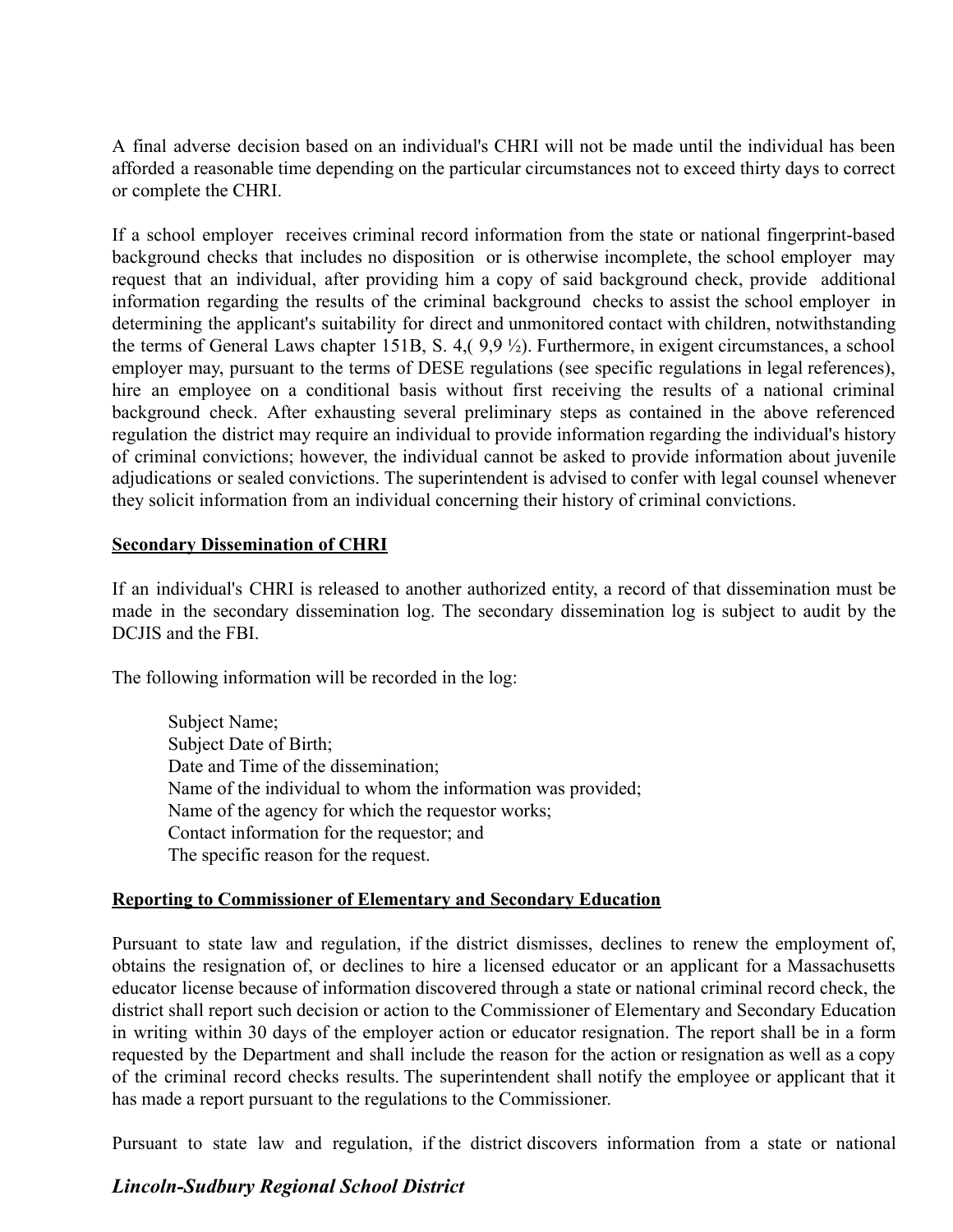criminal record check about a licensed educator or an applicant for a Massachusetts educator license that implicates grounds for license action pursuant to regulations, the Superintendent shall report to the Commissioner in writing within 30 days of the discovery, regardless of whether the district retains or hires the educator as an employee. The report must include a copy of the criminal record check results. The school employer shall notify the employee or applicant that it has made a report pursuant to regulations to the Commissioner and shall also send a copy of the criminal record check results to the employee or applicant.

## **C.O.R.I. REQUIREMENTS**

It shall be the policy of the district to obtain all available Criminal Offender Record Information (CORI) from the department of criminal justice information services of prospective employee(s) or volunteer(s) of the school department including any individual who regularly provides school related transportation to children, who may have direct and unmonitored contact with children, prior to hiring the employee(s) or to accepting any person as a volunteer. State law requires that school districts obtain CORI data for employees of taxicab companies that have contracted with the schools to provide transportation to pupils.

The Superintendent/Principal, or their certified designees shall periodically, but not less than every three years, obtain all available Criminal Offender Record Information from the department of criminal justice informational services on all employees, individuals who regularly provide school related transportation to children, including taxicab company employees, and volunteers who may have direct and unmonitored contact with children, during their term of employment or volunteer service.

The Superintendent/Principal, or their certified designees, may also have access to Criminal Offender Record Information for any subcontractor or laborer who performs work on school grounds, and who may have direct and unmonitored contact with children, and shall notify them of this requirement and comply with the appropriate provisions of this policy.

Pursuant to a Department of Education regulation, "'Direct and unmonitored contact with children' means contact with students when no other employee, for whom the employer has made a suitability determination of the school or district, is present. "Contact" refers to any contact with a student that provides the individual with opportunity for physical touch or personal communication. The school employer may determine when there is potential for direct and unmonitored contact with children by assessing the circumstances and specific factors including but not limited to, whether the individual will be working in proximity with students, the amount of time the individual will spend on school grounds, and whether the individual will be working independently or with others. An individual shall not be considered to have the potential for direct and unmonitored contact with children if he or she has only the potential for incidental unsupervised contact in commonly used areas of the school grounds."

In accordance with state law, all current and prospective employees, volunteers, and persons regularly providing school related transportation to children of the school district shall sign an acknowledgement form authorizing receipt by the district of all available CORI data from the department of criminal justice information services. In the event that a current employee has a question concerning the signing of the acknowledgement form, they may meet with the Principal or Superintendent; however, failure to sign the CORI acknowledgement form may result in a referral to local counsel for appropriate action. Completed acknowledgement forms must be kept in secure files. The School Committee,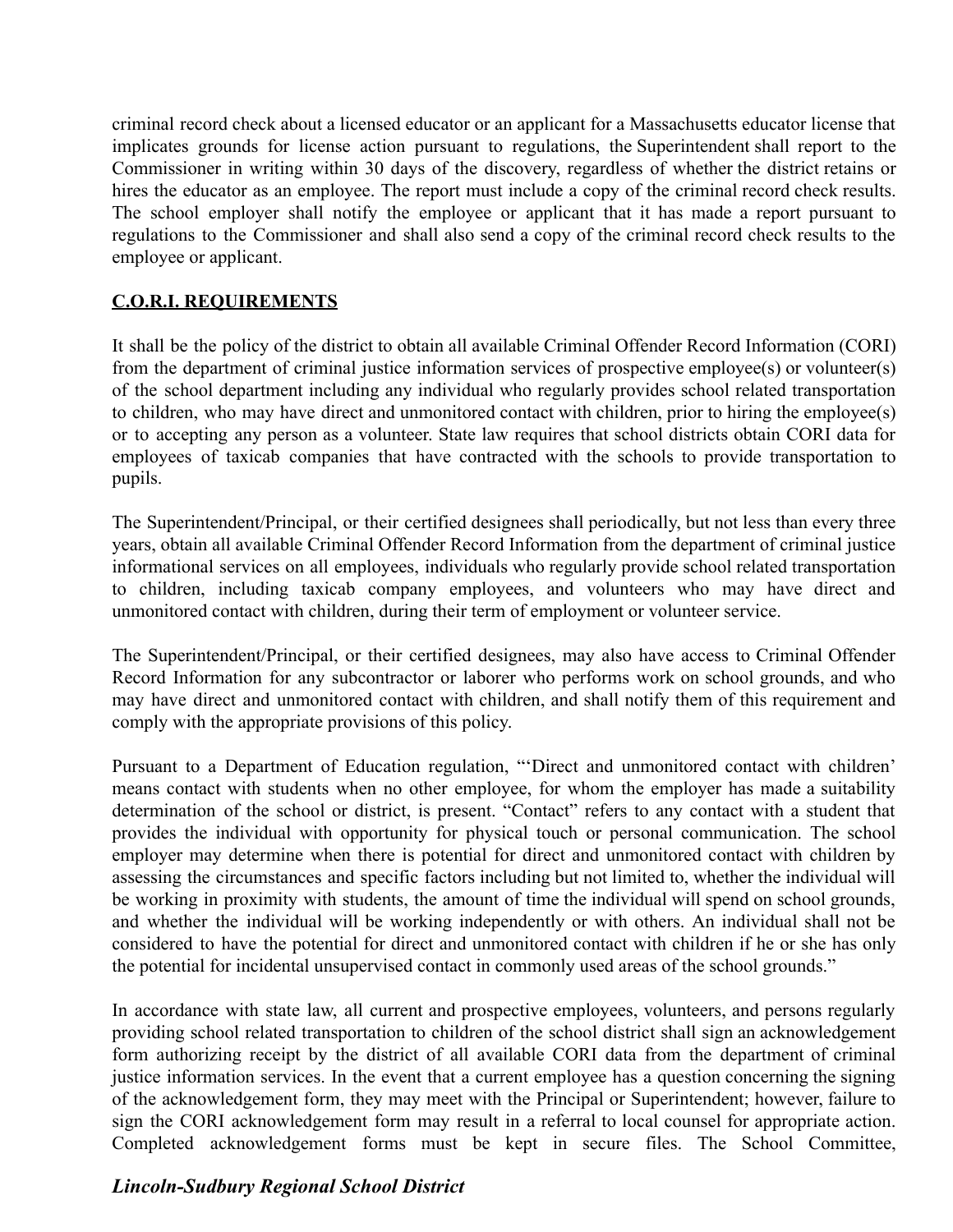Superintendent, Principals or their designees certified to obtain information under the policy, shall prohibit the dissemination of school information for any purpose other than to further the protection of school children.

CORI is not subject to the public records law and must be kept in a secure location, separate from personnel files and may be retained for not more than three years. CORI shall be shared with the individual to whom it pertains, pursuant to law, regulation and the following model policy, and in the event of an inaccurate report the individual should contact the department of criminal justice informational services.

Access to CORI material must be restricted to those individuals certified to receive such information. In the case of prospective employees or volunteers, CORI material should be obtained only where the Superintendent had determined that the applicant is qualified and may forthwith be recommended for employment or volunteer duties.

The hiring authority, subject to applicable law and the model policy, reserves the exclusive right concerning any employment decision.

The Superintendent shall ensure that on the application for employment and/or volunteer form there shall be a statement that as a condition of the employment or volunteer service the school district is required by law to obtain Criminal Offender Record Information for any employee, individual who regularly provides transportation, or volunteer who may have direct and unmonitored contact with children. Current employees, persons regularly providing school related transportation, and volunteers shall also be informed in writing by the Superintendent prior to the periodic obtaining of their Criminal Offender Record Information.

Records sealed pursuant to law shall not operate to disqualify a person in any examination, appointment or application for public service on behalf of the Commonwealth or any political subdivision thereof.

The Superintendent shall revise contracts with special education schools and other providers to require a signed statement that the provider has met all legal requirements of the state where it is located relative to criminal background checks for employees and others having direct and unmonitored contact with children.

| P.L. 92-544; Title 28 U.S.C. § 534; Title 28 C.F.R. 20.33(b)     |
|------------------------------------------------------------------|
|                                                                  |
|                                                                  |
|                                                                  |
|                                                                  |
| <b>FBI Criminal Justice Information Services Security Policy</b> |
|                                                                  |
|                                                                  |
|                                                                  |

SOURCE: MASC October 2014 LSSC Voted for Policy, 11/23/21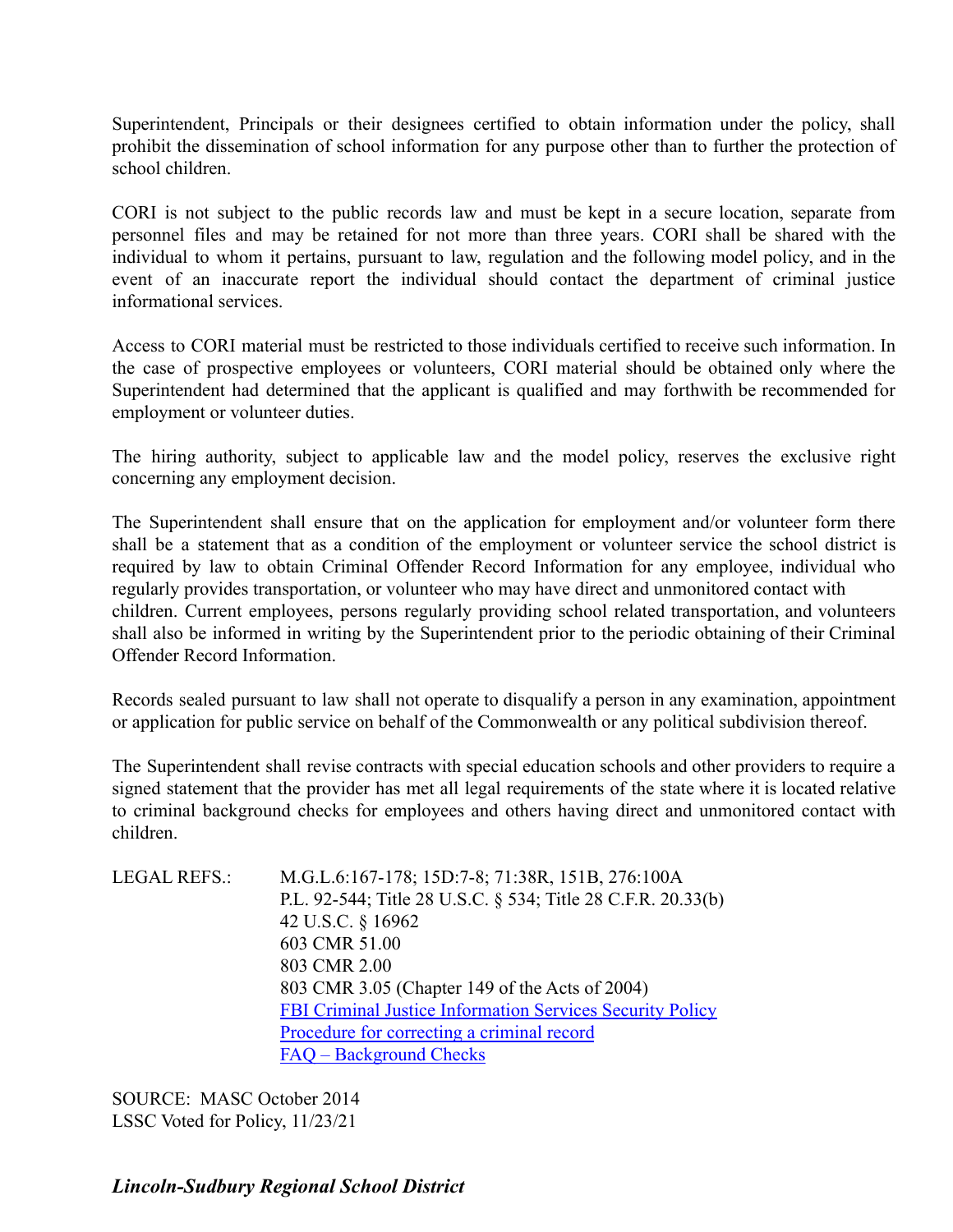## File: ADDA-R

## **DEPARTMENT OF CRIMINAL JUSTICE INFORMATIONAL SERVICES (DCJIS) MODEL C.O.R.I. POLICY**

This policy is applicable to the criminal history screening of prospective and current employees, subcontractors, volunteers and interns, and professional licensing applicants.

Where Criminal Offender Record Information (CORI) and other criminal history checks may be part of a general background check for employment, volunteer work, licensing purposes, the following practices and procedures will be followed.

#### **CONDUCTING CORI SCREENING**

CORI checks will only be conducted as authorized by the DCJIS, state law, and regulation, and only after a CORI Acknowledgement Form has been completed.

If a new CORI check is to be made on a subject within a year of their signing of the CORI Acknowledgement Form, the subject shall be given seventy-two (72) hours notice that a new CORI check will be conducted.

#### **ACCESS TO CORI**

All CORI obtained from the DCJIS is confidential, and access to the information must be limited to those individuals who have a "need to know". This may include, but not be limited to, hiring managers, staff submitting the CORI requests, and staff charged with processing job applications. The district must maintain and keep a current list of each individual authorized to have access to, or view, CORI. This list must be updated every six (6) months and is subject to inspection upon request by the DCJIS at any time.

#### **CORI TRAINING**

An informed review of a criminal record requires training. Accordingly, all district personnel authorized to review or access CORI will review, and will be thoroughly familiar with, the educational and relevant training materials regarding CORI laws and regulations made available by the DCJIS.

#### **USE OF CRIMINAL HISTORY IN BACKGROUND SCREENING**

CORI used for employment purposes shall only be accessed for applicants who are otherwise qualified for the position for which they have applied.

Unless otherwise provided by law, a criminal record will not automatically disqualify an applicant. Rather, determinations of suitability based on background checks will be made consistent with this policy and any applicable law or regulations.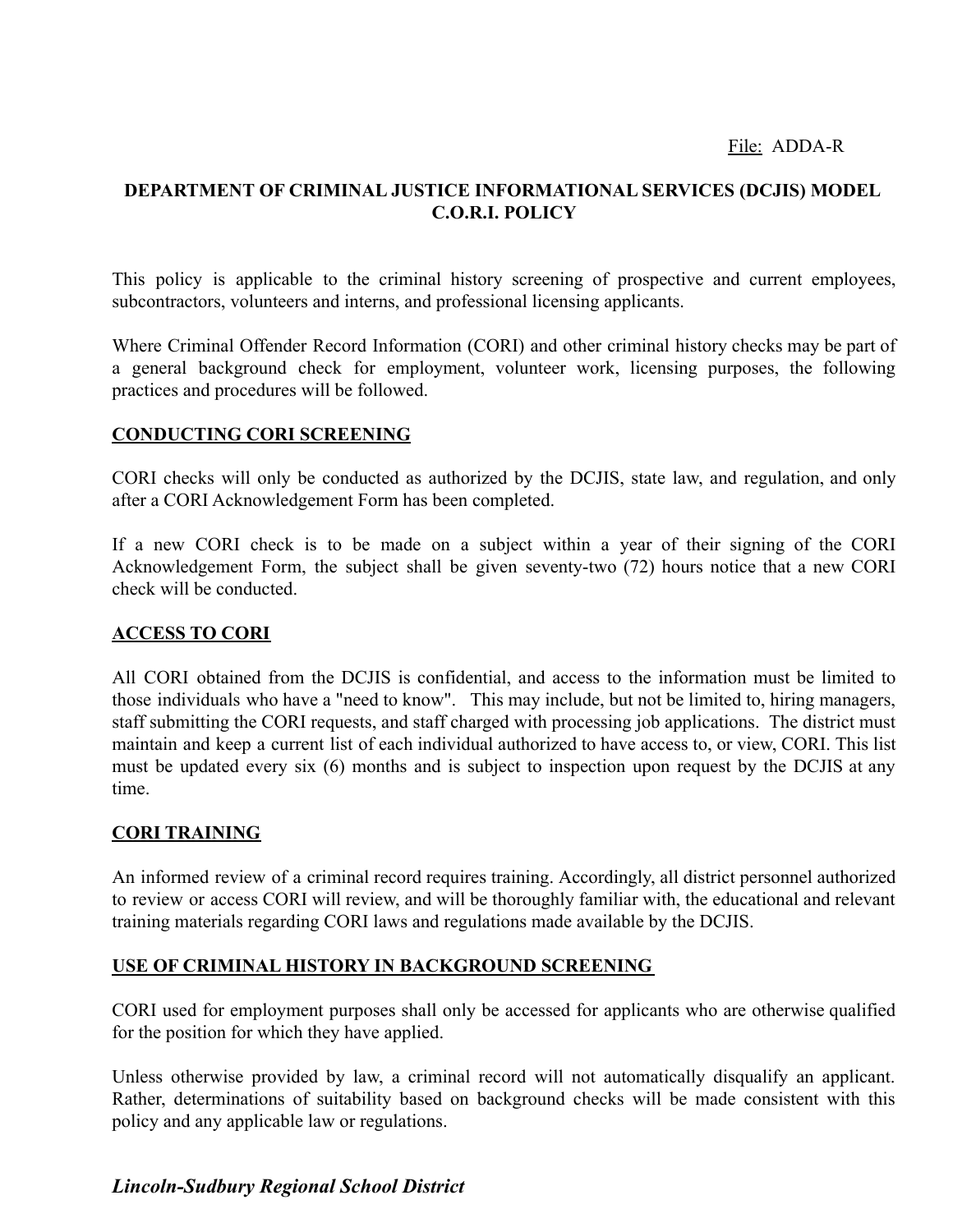## **VERIFYING A SUBJECT'S IDENTITY**

If a criminal record is received from the DCJIS, the information is to be closely compared with the information on the CORI Acknowledgement Form and any other identifying information provided by the applicant to ensure the record belongs to the applicant.

If the information in the CORI record provided does not exactly match the identification information provided by the applicant, a determination is to be made by an individual authorized to make such determinations based on a comparison of the CORI record and documents provided by the applicant.

## **INQUIRING ABOUT CRIMINAL HISTORY**

In connection with any decision regarding employment, volunteer opportunities, or professional licensing, the subject shall be provided with a copy of the criminal history record, whether obtained from the DCJIS or from any other source, prior to questioning the subject about his or her criminal history. The source(s) of the criminal history record is also to be disclosed to the subject.

## **DETERMINING SUITABILITY**

If a determination is made, based on the verification of identity information as provided in this policy, that the criminal record belongs to the subject, and the subject does not dispute the record's accuracy, then the determination of suitability for the position or license will be made. Unless otherwise provided by law, factors considered in determining suitability may include, but not be limited to, the following:

- (a) Relevance of the record to the position sought;
- (b) The nature of the work to be performed;
- (c) Time since the conviction;
- (d) Age of the candidate at the time of the offense;
- (e) Seriousness and specific circumstances of the offense;
- (f) The number of offenses;
- (g) Whether the applicant has pending charges;
- (h) Any relevant evidence of rehabilitation or lack thereof; and
- (i) Any other relevant information, including information submitted by the candidate or requested by the organization.

The applicant is to be notified of the decision and the basis for it in a timely manner.

## **ADVERSE DECISIONS BASED ON CORI**

If an authorized official is inclined to make an adverse decision based on the results of a criminal history background check, the applicant will be notified immediately. The subject shall be provided with a copy of the organization's CORI policy and a copy of the criminal history. The source(s) of the criminal history will also be revealed. The subject will then be provided with an opportunity to dispute the accuracy of the CORI record. Subjects shall also be provided a copy of DCJIS' *Information Concerning the Process for Correcting a Criminal Record.*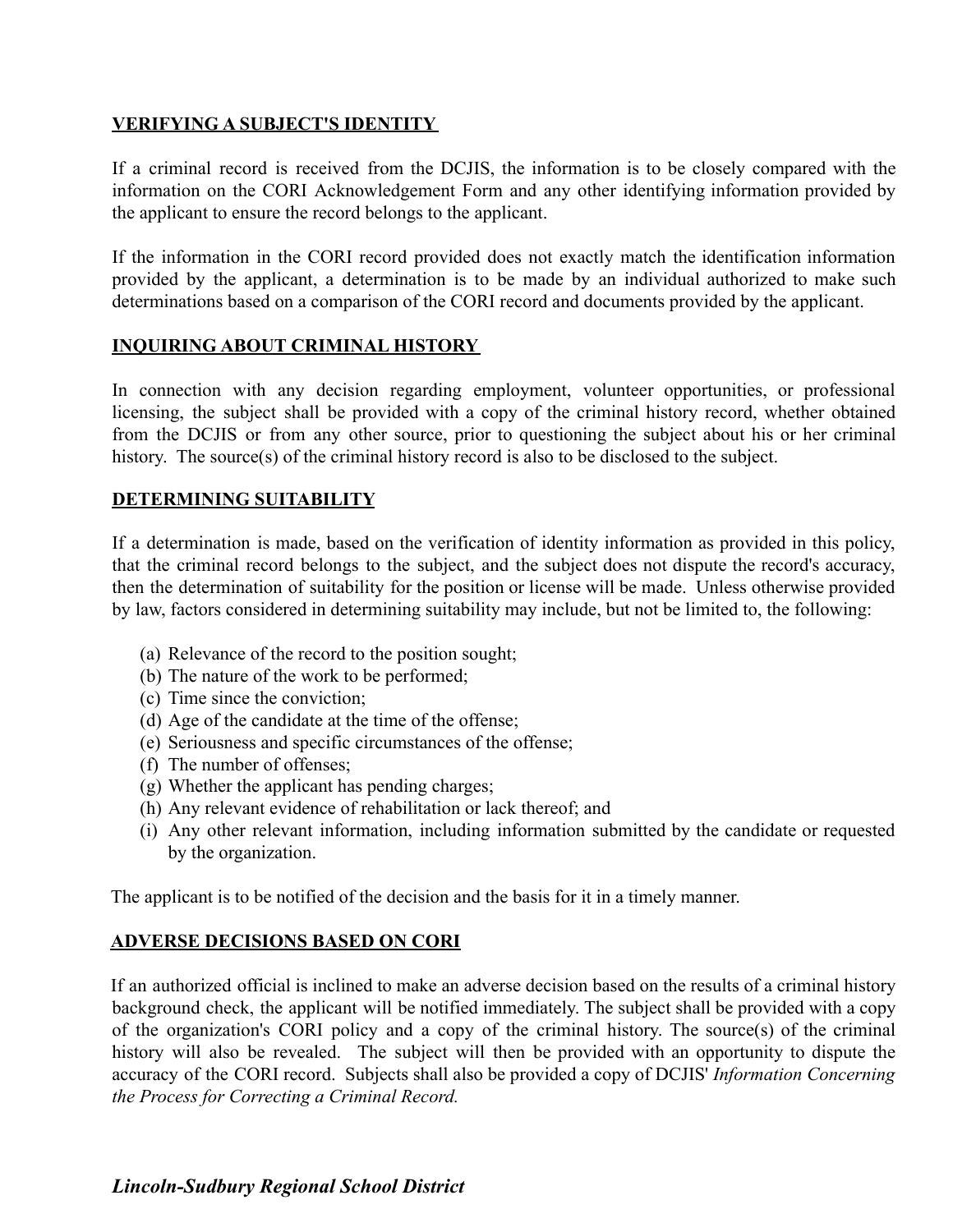## **SECONDARY DISSEMINATION LOGS**

All CORI obtained from the DCJIS is confidential and can only be disseminated as authorized by law and regulation. A central secondary dissemination log shall be used to record *any* dissemination of CORI outside this organization, including dissemination at the request of the subject.

SOURCE: MASC May 2014 ADOPTED FOR LSSC Policy Manual, 11/23/21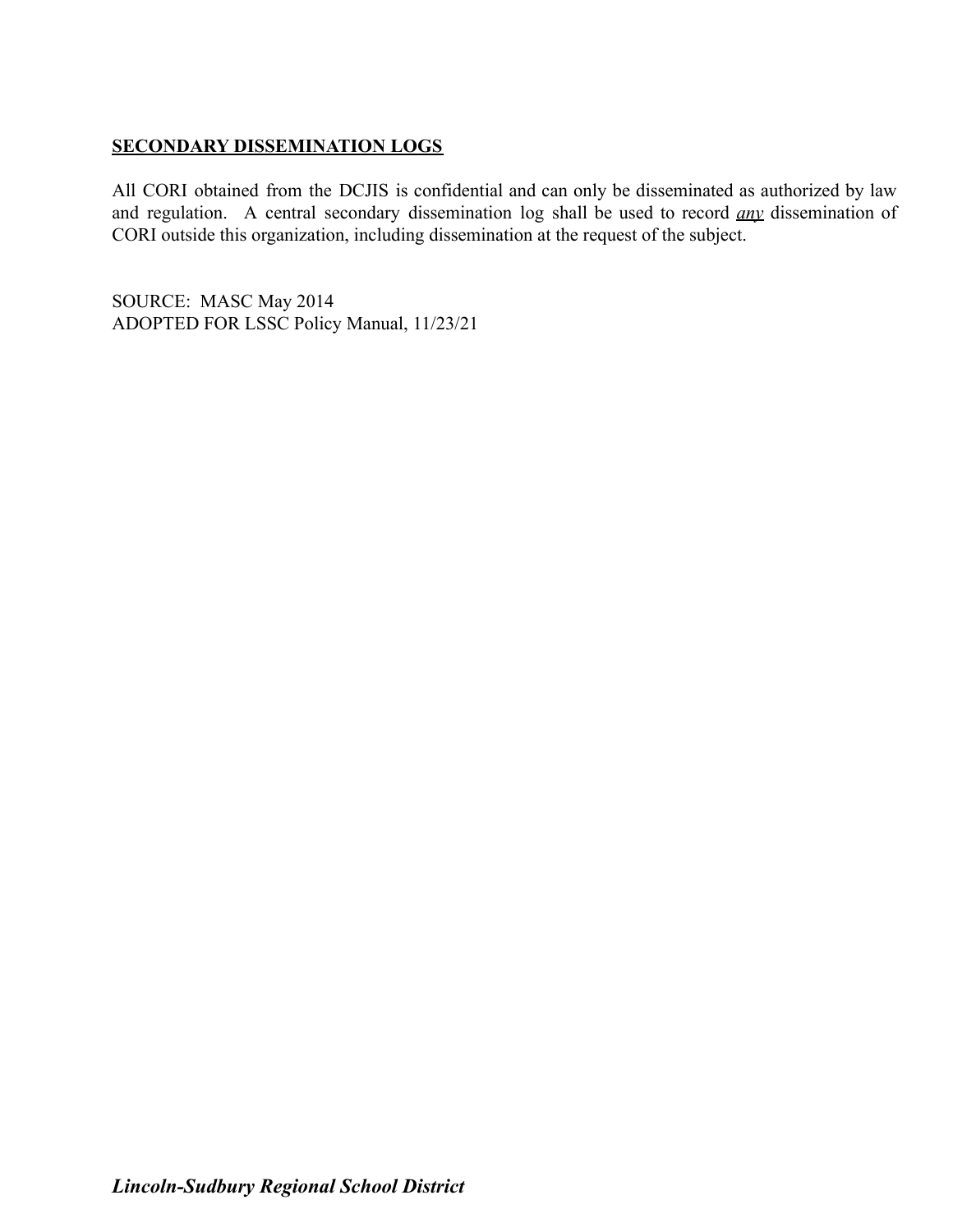### **SCHOOL DISTRICT WELLNESS PROGRAM**

The School Committee recognizes the relationship between student well-being and student achievement as well as the importance of a comprehensive district wellness program. Therefore, the school district will provide developmentally appropriate and sequential nutrition and physical education as well as opportunities for physical activity. The wellness program will be implemented in a multidisciplinary fashion and will be evidence based.

#### Wellness Committee

The school district will establish a wellness committee that consists of at least one (1): parent/guardian, student, nurse, school food service representative, School Committee member, school administrator, member of the public, and other community members as appropriate. If available, a qualified, credentialed nutrition professional will be a member of the wellness committee. The school committee designates the following individual(s) as wellness program coordinator(s):

(title). Only employees of the district who are members of the wellness committee may serve as wellness program coordinators. Wellness coordinators, in consultation with the wellness committee, will be in charge of implementation and evaluation of this policy.

### Nutrition Guidelines

It is the policy of the school district that all foods and beverages made available on campus during the school day are consistent with School Lunch Program nutrition guidelines. Guidelines for reimbursable school meals will not be less restrictive than regulations and guidance issued by the Secretary of Agriculture pursuant to law. The district will create procedures that address all foods available to students throughout the school day in the following areas:

- guidelines for maximizing nutritional value by decreasing fat and added sugars, increasing nutrition density and moderating portion size of each individual food or beverage sold within the school environment;
- separate guidelines for foods and beverages in the following categories:
	- 1. foods and beverages included in a la carte sales in the food service program on school campuses;
	- 2. foods and beverages sold in vending machines, snack bars, school stores, and concession stands;
	- 3. foods and beverages sold as part of school-sponsored fundraising activities; and
	- 4. refreshments served at parties, celebrations, and meetings during the school day; and
	- 5. specify that its guidelines will be based on nutrition goals, not profit motives.

#### Nutrition and Physical Education

The school district will provide nutrition education aligned with standards established by the USDA's National School Lunch Program and the School Breakfast Program in all grades. The school district will provide physical education training aligned with the standards established by the Dept. of Elementary and Secondary Education. The wellness program coordinators, in consultation with the wellness committee, will develop procedures that address nutrition and physical education.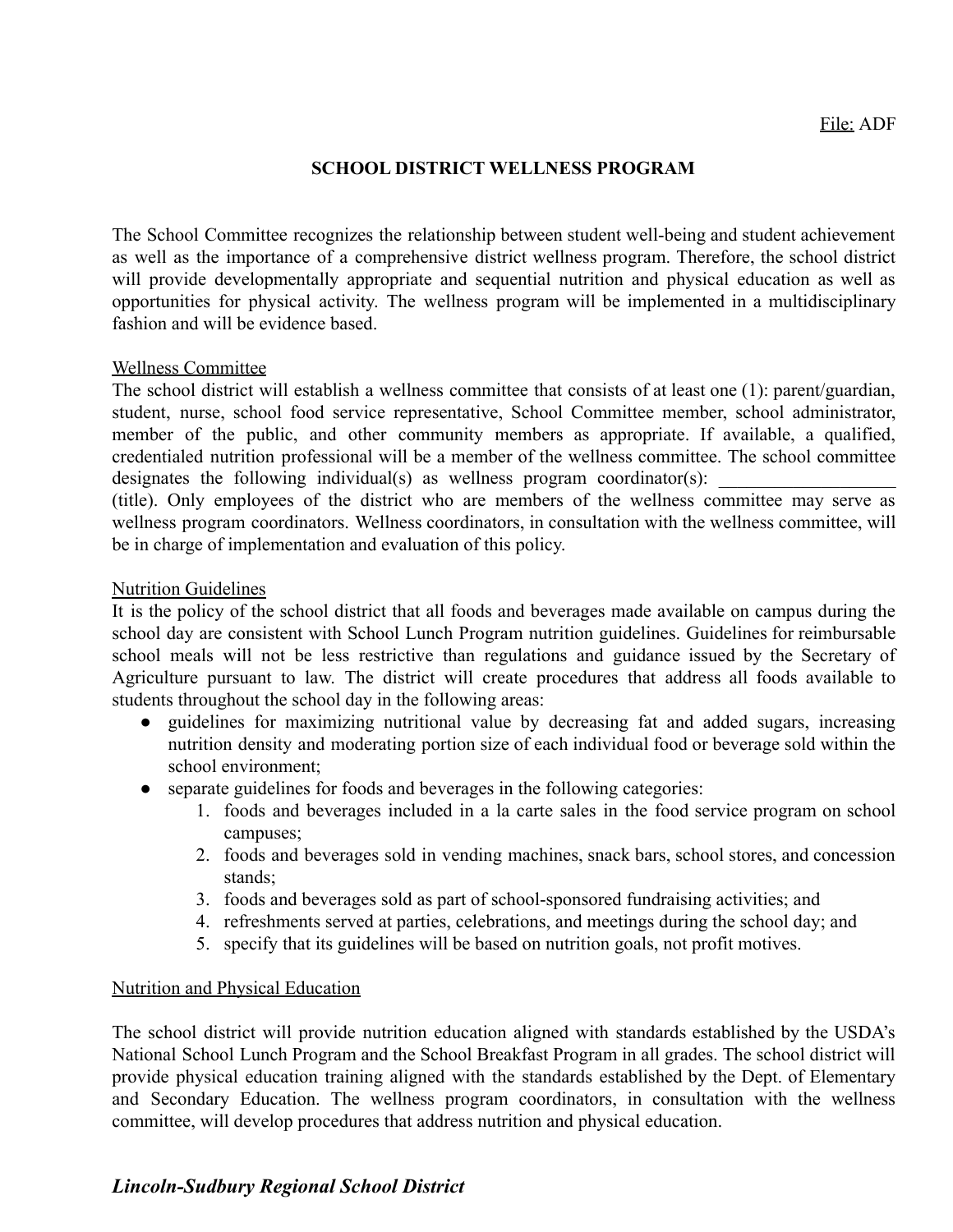### Nutrition Education

*The following list contains examples of goals your school district may want to consider for inclusion in its policy. Each school district must determine its own goals and include them in its policy.*

- *●* Students receive nutrition education that teaches the skills they need to adopt and maintain healthy eating behaviors.
- *●* Nutrition education is offered in the school cafeteria as well as in the classroom, with coordination between the foodservice staff and other school personnel, including teachers.
- *●* Students receive consistent nutrition messages from all aspects of the school program.
- *●* Division health education curriculum standards and guidelines address both nutrition and physical education.
- *●* Nutrition is integrated into the health education or core curricula (e.g., math, science, language arts).
- *●* Schools link nutrition education activities with the coordinated school health program.
- *●* Staff who provide nutrition education have appropriate training.
- *●* The level of student participation in the school breakfast and school lunch programs is appropriate.

## Physical Education Activities

*The following list contains examples of goals your school district may want to consider for inclusion in its policy. Each school district must determine its own goals and include them in its policy.*

- Students are given opportunities for physical activity during the school day through physical education (PE) classes, daily recess periods for elementary school students, and the integration of physical activity into the academic curriculum where appropriate.
- Students are given opportunities for physical activity through a range of before- and/or after-school programs including, but not limited to, intramurals, interscholastic athletics, and physical activity clubs.
- Schools work with the community to create ways for students to walk, bike, rollerblade or skateboard safely to and from school.
- Schools encourage parents and guardians to support their children's participation in physical activity, to be physically active role models, and to include physical activity in family events.
- Schools provide training to enable staff to promote enjoyable, lifelong physical activity among students.

## Other School-Based Activities

The wellness program coordinators, in consultation with the wellness committee, are charged with developing procedures addressing other school-based activities to promote wellness.

*The following list contains examples of goals your school district may want to consider for inclusion in its policy. Each school district must determine its own goals and include them in its policy.*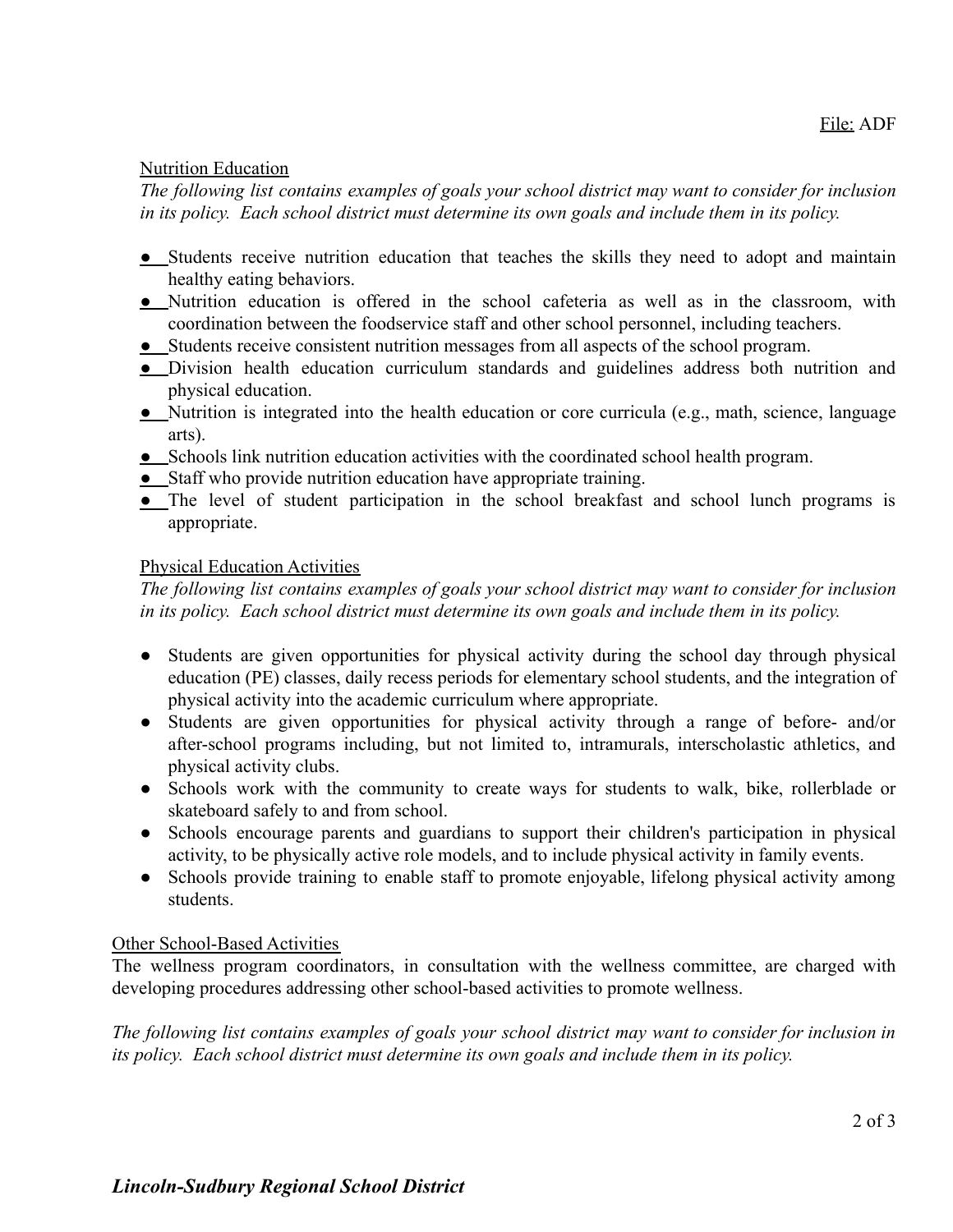- An adequate amount of time is allowed for students to eat meals in adequate lunchroom facilities.
- All children who participate in subsidized food programs are able to obtain food in a non-stigmatizing manner.
- Environmentally-friendly practices such as the use of locally grown and seasonal foods, school gardens, and non-disposable tableware have been considered and implemented where appropriate.
- Physical activities and/or nutrition services or programs designed to benefit staff health have been considered and, to the extent practical, implemented.

#### Evaluation

The wellness committee will assess all education curricula and materials pertaining to wellness for accuracy, completeness, balance and consistency with the state and district's educational goals and standards. Wellness program coordinators shall be responsible for devising a plan for implementation and evaluation of the district wellness policy and are charged with operational responsibility for ensuring that schools meet the goals of the district wellness policy. Wellness program coordinators will report to the School Committee annually.

SOURCE: MASC

ADOPTED: April 20, 2006 LEGAL REFERENCES UPDATED: September 2019 Adopted for LSSC Policy Manual 11/23/21

| LEGAL REFS.: | The Child Nutrition and WIC Reauthorization Act of 2004, Section 204,<br>P.L. $108 - 265$<br>The Richard B. Russell National School Lunch Act, 42 U.S.C. §§ 1751 - 1769h<br>The Child Nutrition Act of 1966, 42 U.S.C. §§ 1771 - 1789<br>M.G.L. 111:223<br>105 CMR 201 |
|--------------|------------------------------------------------------------------------------------------------------------------------------------------------------------------------------------------------------------------------------------------------------------------------|
| CROSSREFS    | EEC Free and Reduced-Cost Food Services                                                                                                                                                                                                                                |

CROSS REFS.: EFC, Free and Reduced-Cost Food Services IHAMA, Teaching About Alcohol, Tobacco and Drugs KI, Public Solicitations/Advertising in District Facilities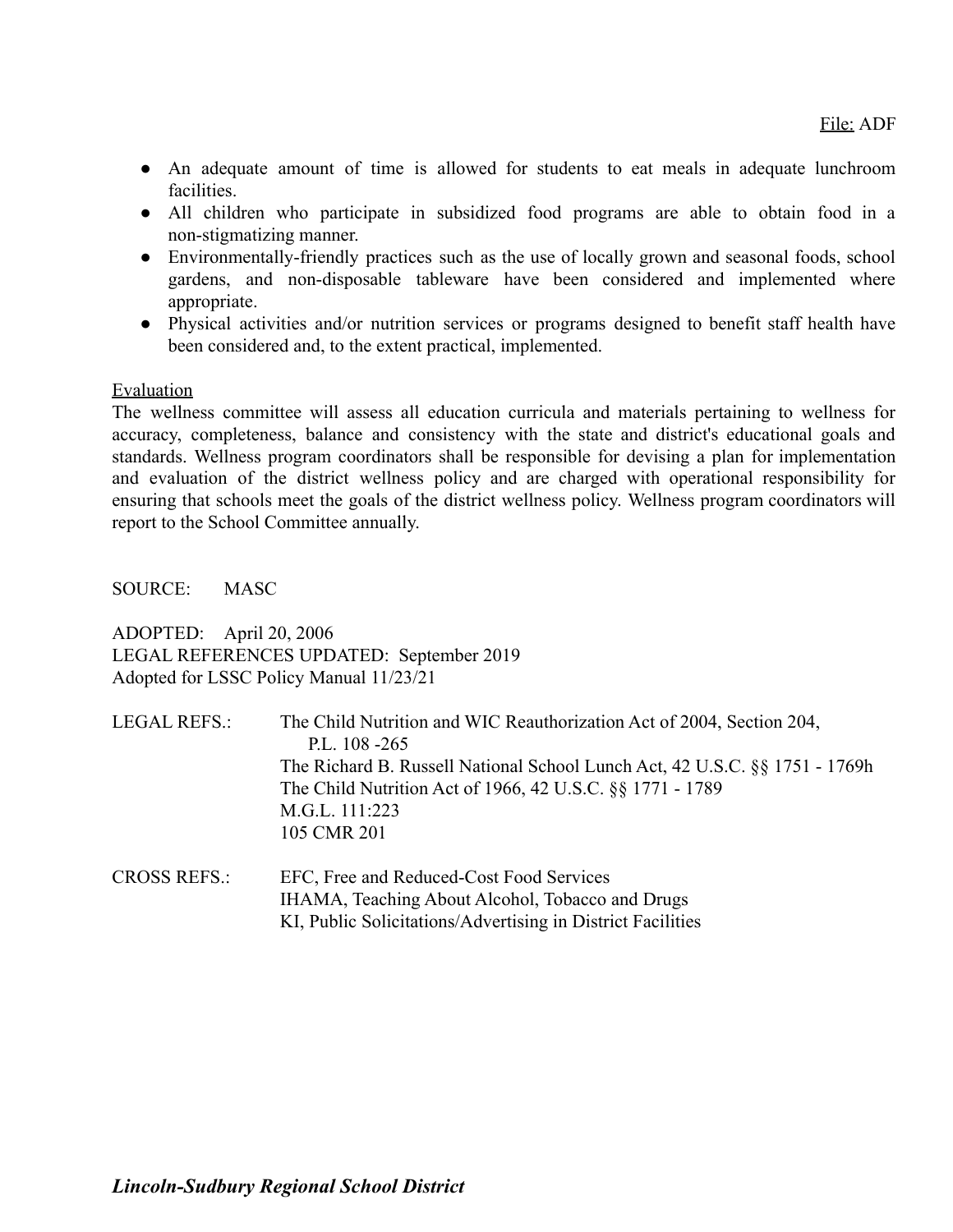## **WELLNESS POLICY - GUIDELINES, GOALS AND PROCEDURES**

## **Nutrition Guidelines:**

Lincoln-Sudbury Regional High School Lunch/Breakfast Program offers the following:

- o Reimbursable School Lunch/Breakfast pursuant to the National School Lunch Program
- o Sandwich Bar
- o Salad Bar
- o Grill Offerings
- o Soup Bar
- o Snack Bar
- o Vending Machines (Snack and Beverage)
- Reimbursable lunch/breakfast meals shall not be less restrictive than USDA guidelines
- Menu planning shall strive to reduce high-fat and high-sugar foods
- Work towards providing nutritional analysis
- Work towards a schedule that allows ample time for students' lunch period
- Work towards providing "grab and go" breakfast and lunch foods
- Cafeteria environment shall be pleasant, inviting and educational
- Disallow exclusive soda contracts
- Review vending machine offerings periodically
- Sell caffeinated, carbonated beverages in accordance with appropriate laws and review all beverages sold.

Food Sales Not Overseen by the Food Service Program:

● Review foods and beverages sold as part of a school-sponsored fundraising activity, as well as food served at parties, celebrations and meetings during the school day

## **Goals for physical education activities and other school-based wellness activities:**

Lincoln-Sudbury Regional High School provides a wealth of opportunities for students to engage in physical activity.

- Required and elective Wellness courses allow students to meet this objective through the curriculum.
- The L-S Fitness Center is available to students before and after school, and during the activity blocks.
- Intramural activities and activity-based clubs are offered throughout the year, and open.to all.
- L-S has a large and diverse interscholastic athletic program, with over sixty different teams. The program includes traditional team sports, individual sports, and lifetime activities.
- The extended campus model at L-S provides students with opportunities to choose activities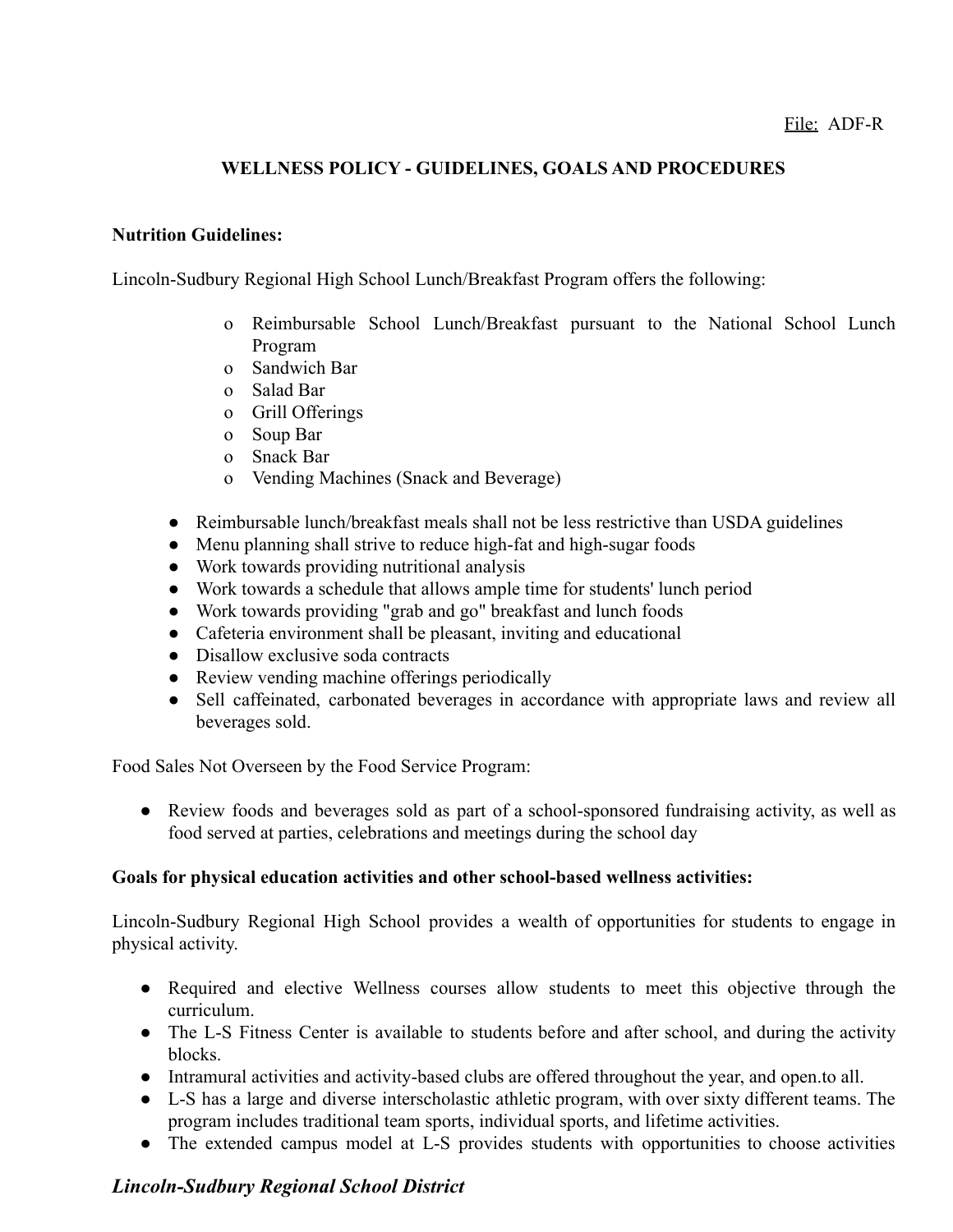during their free time.

## **Goals for nutrition education:**

- Nutrition education is integrated into the core curricula, e.g., Science, Wellness, World Languages.
- Students are provided an opportunity to receive an in depth nutrition education that teaches the skills they need to adopt and maintain healthy eating behaviors.
- The school's food service program is reviewing programs that will provide nutritional data on the food sold in the cafeteria.
- The Wellness Committee will begin to examine nutritional messages students receive within the school environment.
- Review possible links with the Sudbury and Lincoln Middle Schools in the areas of nutrition education activities

Adopted 6/13/06

SOURCE: Lincoln-Sudbury Adopted for LSSC Policy Manual on 11/23/21